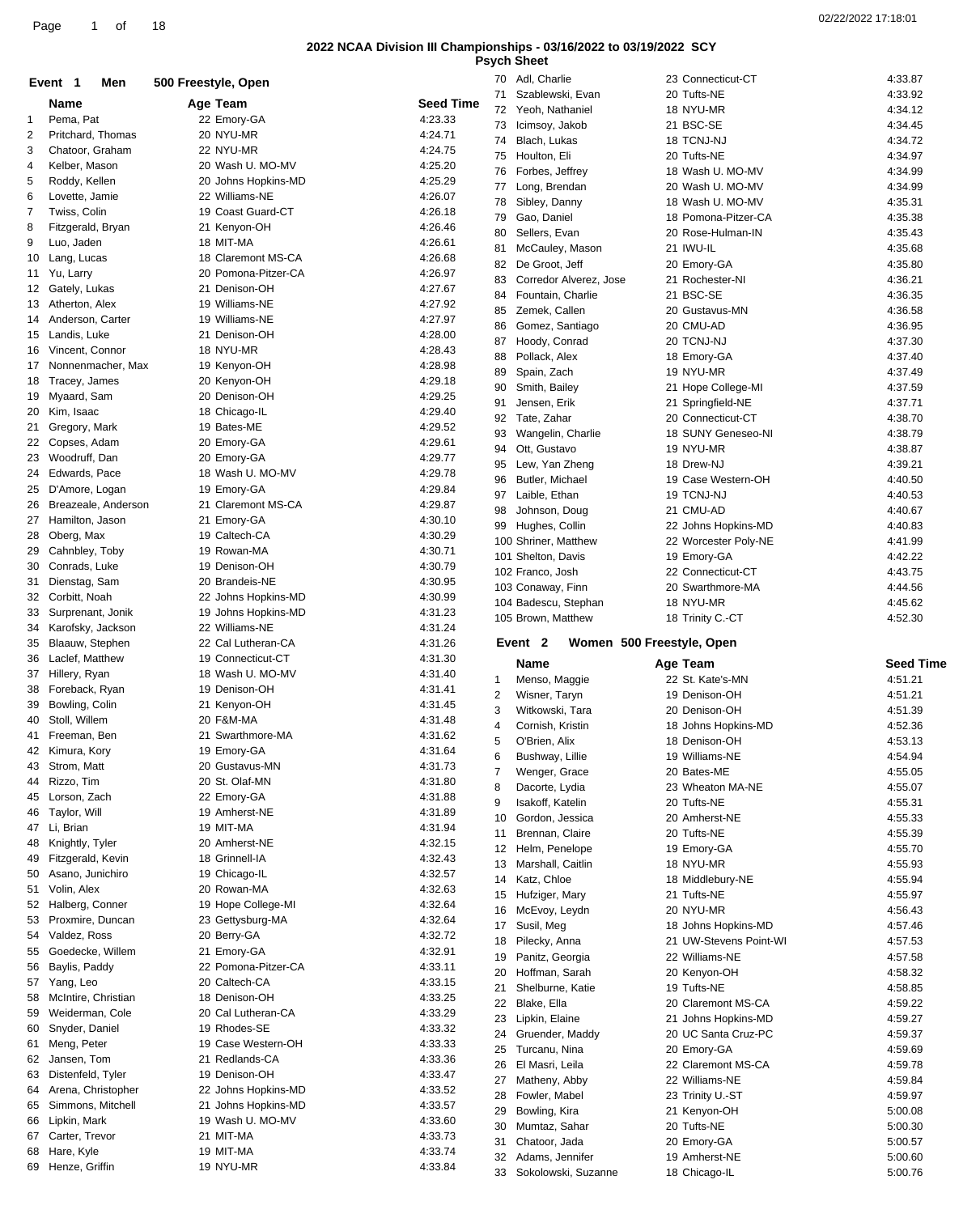|    |                                     |                             |                    |    | <b>Psych Sheet</b>          |                        |         |
|----|-------------------------------------|-----------------------------|--------------------|----|-----------------------------|------------------------|---------|
|    | 34 Hayward, Frances                 | 20 Williams-NE              | 5:01.26            |    | 35 Wachenfeld, Dylan        | 22 Johns Hopkins-MD    | 1:50.37 |
| 35 | Halsdorfer, Abby                    | 20 Case Western-OH          | 5:01.45            | 36 | He, David                   | 21 MIT-MA              | 1:50.42 |
|    | 36 Bertschi, Samantha               | 19 Chicago-IL               | 5:01.55            | 37 | Walker, Lucas               | 21 Redlands-CA         | 1:50.45 |
|    | 37 Dixon, Allie                     | 22 Emory-GA                 | 5:01.60            | 38 | Gibbons, Ryan               | 19 Emory-GA            | 1:50.45 |
| 38 | Tropper, Stephanie                  | 18 Bates-ME                 | 5:01.69            | 39 | Hwang, Ted                  | 20 Pomona-Pitzer-CA    | 1:50.46 |
| 39 | Brodnick, Ashley                    | 22 NYU-MR                   | 5:01.83            | 40 | Ji, Eric                    | 18 Johns Hopkins-MD    | 1:50.58 |
| 40 | Macdonald, Kimberly                 | 20 SUNY Geneseo-NI          | 5:01.88            | 41 | Kelleher, Jack              | 21 Emory-GA            | 1:50.63 |
| 41 | Basil, Georgia                      | 19 NYU-MR                   | 5:01.99            | 42 | Huang, Roderick             | 19 MIT-MA              | 1:50.67 |
| 42 | McCallie, Sydney                    | 19 Kenyon-OH                | 5:02.04            | 43 | Tarczynski, Aleksander      | 20 CMU-AD              | 1:50.69 |
| 43 | Dohrman, Joanna                     | 20 Johns Hopkins-MD         | 5:02.07            | 44 | Chimes, Eric                | 21 Denison-OH          | 1:50.70 |
| 44 | Cremer, Allison                     | 20 Tufts-NE                 | 5:02.34            | 45 | Rockaway, Jeremy            | 22 Swarthmore-MA       | 1:50.70 |
| 45 | Paige, Addie                        | 21 Colby-ME                 | 5:02.40            | 46 | Sun, Alex                   | 21 Chicago-IL          | 1:50.81 |
| 46 | Cassidy, Kierstyn                   | 21 CMU-AD                   | 5:02.56            | 47 | Jones, Gavin                | 18 Denison-OH          | 1:50.83 |
|    | 47 Barnas, Nikki                    | 19 Denison-OH               | 5:02.59            | 48 | Lu, Jason                   | 21 Pomona-Pitzer-CA    | 1:50.87 |
| 48 | Higgins, Makenzie                   | 19 Johns Hopkins-MD         | 5:02.71            | 49 | Pan, Isaac                  | 20 Pomona-Pitzer-CA    | 1:50.91 |
| 49 | Hiebert, Gracey                     | 20 Claremont MS-CA          | 5:02.79            | 50 | Podrez, Alex                | 19 MIT-MA              | 1:50.92 |
|    | 50 Lee, Megan                       | 18 Amherst-NE               | 5:02.97            | 51 | Ding, Nick                  | 21 Chicago-IL          | 1:50.97 |
| 51 | Jones, Graeleigh                    | 18 Pomona-Pitzer-CA         | 5:03.08            | 52 | Uribe, Brian                | 18 Tufts-NE            | 1:51.04 |
|    | 52 Carroll, Sophia                  | 19 Grinnell-IA              | 5:03.15            | 53 | Sarman, Daniel              | 22 Trinity U.-ST       | 1:51.07 |
|    | 53 Schulman, Emma                   | 19 Williams-NE              | 5:03.24            | 54 | Giacoppo, Gabriel           | 20 NYU-MR              | 1:51.09 |
|    | 54 Griffin, Miri                    | 19 MIT-MA                   | 5:03.40            | 55 | Redmond, Lawrence           | 21 Emory-GA            | 1:51.09 |
| 55 | Donovan, Sloane                     | 20 Emory-GA                 | 5:03.51            | 56 | Ralston, Collin             | 18 Colorado College-CO | 1:51.14 |
|    | 56 Kim, Jolie                       | 19 MIT-MA                   | 5:03.53            | 57 | Zhao, Zachary               | 19 Emory-GA            | 1:51.26 |
|    | 57 Bates, Edie                      | 21 Emory-GA                 | 5:05.11            | 58 | Yang, Justin                | 21 Bowdoin-ME          | 1:51.27 |
| 58 | Kacmarek, Grace                     | 21 Denison-OH               | 5:05.26            | 59 | Feldman, Alex               | 22 Emory-GA            | 1:51.28 |
|    | 59 Daly, Sarah                      | 19 Emory-GA                 | 5:05.34            | 60 | Venos, Jonah                | 21 John Carroll-LE     | 1:51.30 |
| 60 | Kelly, Alesha                       | 19 Chicago-IL               | 5:05.81            | 61 | Rucci, Joe                  | 21 Rowan-MA            | 1:51.30 |
| 61 | Wright, Lacey                       | 22 Colby-ME                 | 5:06.73            | 62 | Small, Erik                 | 20 Gustavus-MN         | 1:51.33 |
|    | 62 Schlichting, Sophia              | 18 NYU-MR                   | 5:06.91            | 63 | Williams, Riley             | 19 RWU-NE              | 1:51.33 |
|    | 63 Sposili, Lauren                  | 21 SUNY Geneseo-NI          | 5:07.01            | 64 | Holcomb, Anderson           | 19 Emory-GA            | 1:51.35 |
| 64 | Johnson, Julia                      | 19 Bates-ME                 | 5:08.19            | 65 | Dieffenthaller, Christopher | 19 Emory-GA            | 1:51.57 |
|    | 65 McNamara, Maggie                 | 20 Amherst-NE               | 5:08.36            | 66 | Kapp, Brendan               | 22 RIT-NI              | 1:51.57 |
|    | 66 Hoffman, Emma                    | 19 CMU-AD                   | 5:08.91            | 67 | Kim, Jonathan               | 18 Wash U. MO-MV       | 1:51.57 |
|    | 67 Ford, Maddie                     | 22 Connecticut-CT           | 5:09.71            | 68 | Wessell, Jack               | 21 Emory-GA            | 1:51.58 |
|    | 68 Wager, Amanda                    | 21 Williams-NE              | 5:13.41            | 69 | Wesley, Ben                 | 19 Swarthmore-MA       | 1:51.61 |
|    | Event 3<br>Men                      | 200 Individual Medley, Open |                    | 70 | Wong, Michael               | 19 MIT-MA              | 1:51.69 |
|    |                                     |                             |                    |    | Limberg, Justin             | 20 Johns Hopkins-MD    | 1:51.73 |
|    |                                     |                             |                    | 71 |                             |                        |         |
|    | Name                                | Age Team                    | <b>Seed Time</b>   | 72 | Narcelles, Christian        | 18 Denison-OH          | 1:51.75 |
| 1  | Ren, Jordan                         | 21 MIT-MA                   | 1:47.60            | 73 | Pearson, Josh               | 19 Wooster-LE          | 1:51.77 |
| 2  | Clasen, Garrett                     | 21 Chicago-IL               | 1:47.65            | 74 | Echols, Jeff                | 19 Emory-GA            | 1:51.85 |
| 3  | Rua, Steven                         | 20 Johns Hopkins-MD         | 1:48.07            | 75 | Egerton, Gavin              | 18 NYU-MR              | 1:51.86 |
| 4  | Chen, Max                           | 22 Johns Hopkins-MD         | 1:48.16            | 76 | Graminski, Tom              | 22 F&M-MA              | 1:51.88 |
| 5  | Grady, Ryan                         | 22 Whitworth-IE             | 1:48.27            | 77 | Metelmann, Tor              | 19 Amherst-NE          | 1:51.92 |
| 6  | Schalet, Oliver                     | 18 Williams-NE              | 1:48.60            |    | 78 Zhu, Aaron               | 19 MIT-MA              | 1:51.94 |
| 7  | Hao, Kevin                          | 21 Wash U. MO-MV            | 1:48.66            |    | 79 Stride, Brandon          | 21 Johns Hopkins-MD    | 1:51.97 |
| 8  | Bylander, Michael                   | 22 UWEC-WI                  | 1:48.67            | 80 | Soja, Max                   | 19 Denison-OH          | 1:52.02 |
| 9  | Katz, Nathan                        | 21 Wash U. MO-MV            | 1:48.76            | 81 | Pettyjohn, Daniel           | 20 Coast Guard-CT      | 1:52.07 |
| 10 | Kurlich, Richie                     | 22 Denison-OH               | 1:49.04            | 82 | Haines, Jake                | 21 NYU-MR              | 1:52.20 |
| 11 | Karpenko, Andrew                    | 19 Swarthmore-MA            | 1:49.14            | 83 | Smith, Benjamin             | 20 Claremont MS-CA     | 1:52.25 |
|    | 12 Wu, Kyle                         | 21 Johns Hopkins-MD         | 1:49.18            | 84 | Brown, Connor               | 18 Denison-OH          | 1:52.32 |
|    | 13 Hall, Andrew                     | 22 Bates-ME                 | 1:49.20            | 85 | East, Conor                 | 19 Hope College-MI     | 1:52.34 |
|    | 14 Althoff, Noah                    | 19 Kenyon-OH                | 1:49.55            | 86 | Vercruysse, Alec            | 20 Claremont MS-CA     | 1:52.35 |
|    | 15 Houskeeper, Noah                 | 21 Denison-OH               | 1:49.59            | 87 | Fitzgerald, Anthony         | 20 Wheaton IL-IL       | 1:52.38 |
|    | 16 Grover, Jacob                    | 21 Williams-NE              | 1:49.60            | 88 | Kushner, Shawn              | 18 TCNJ-NJ             | 1:52.56 |
|    | 17 Castagno, Joe                    | 19 Johns Hopkins-MD         | 1:49.64            | 89 | Zhang, Leo                  | 20 Chicago-IL          | 1:52.57 |
|    | 18 Byman, Sean                      | 21 Emory-GA                 | 1:49.66            | 90 | Bolding, Chase              | 21 BSC-SE              | 1:52.60 |
|    | 19 Applebaum, Frank                 | 19 Claremont MS-CA          | 1:49.66            | 91 | Kambhampaty, Adi            | 20 CMU-AD              | 1:52.63 |
|    | 20 Bevill, Ethan                    | 23 Denison-OH               | 1:49.69            | 92 | Amato, Jason                | 18 Emory-GA            | 1:52.70 |
|    | 21 Leclerc, Paul                    | 21 Williams-NE              | 1:49.69            | 93 | Chuang, Ethan               | 20 Case Western-OH     | 1:52.72 |
|    | 22 Yburan, Jaedan                   | 18 NYU-MR                   | 1:49.76            | 94 | Goldberg, Ilan              | 18 NYU-MR              | 1:52.75 |
|    | 23 Daly, Patrick                    | 19 Denison-OH               | 1:49.78            | 95 | Scanlan, Nolan              | 20 Amherst-NE          | 1:52.77 |
|    | 24 Nybo, AJ                         | 23 Cal Lutheran-CA          | 1:50.04            | 96 | Lyman, Sean                 | 19 Coast Guard-CT      | 1:52.83 |
|    | 25 Cimorelli, Jack                  | 20 SUNY Geneseo-NI          | 1:50.08            |    | 97 Tay, Eddy                | 19 Chicago-IL          | 1:52.85 |
| 26 | Weekes, Luis                        | 21 Kenyon-OH                | 1:50.09            | 98 | Higgins, Ryan               | 18 TCNJ-NJ             | 1:53.18 |
|    | 27 McGough, Matt                    | 23 Johns Hopkins-MD         | 1:50.10            | 99 | Muench, Cooper              | 18 Emory-GA            | 1:53.19 |
|    | 28 Thorsen, Crow                    | 19 Emory-GA                 | 1:50.11            |    | 100 Yan, James              | 20 NYU-MR              | 1:53.51 |
| 29 | Walter, Andrew                      | 19 TCNJ-NJ                  | 1:50.14            |    | 101 Telanoff, Samuel        | 19 CMU-AD              | 1:53.56 |
| 30 | Thompson, Andrew                    | 22 TCNJ-NJ                  | 1:50.16            |    | 102 Shew, Horace            | 22 Swarthmore-MA       | 1:53.80 |
|    | 31 Iwase, Jota                      | 21 Chicago-IL               | 1:50.17            |    | 103 Weng, Elmer             | 18 CMU-AD              | 1:53.83 |
|    | 32 Garcia, Kyle                     | 19 Chicago-IL               | 1:50.28            |    | 104 Chang, Allen            | 19 Pomona-Pitzer-CA    | 1:53.83 |
| 33 | Hargrove, Noah<br>34 O'Daffer, Will | 20 Kenyon-OH<br>22 Emory-GA | 1:50.33<br>1:50.36 |    | 105 Russell, Ben            | 19 NYU-MR              | 1:53.84 |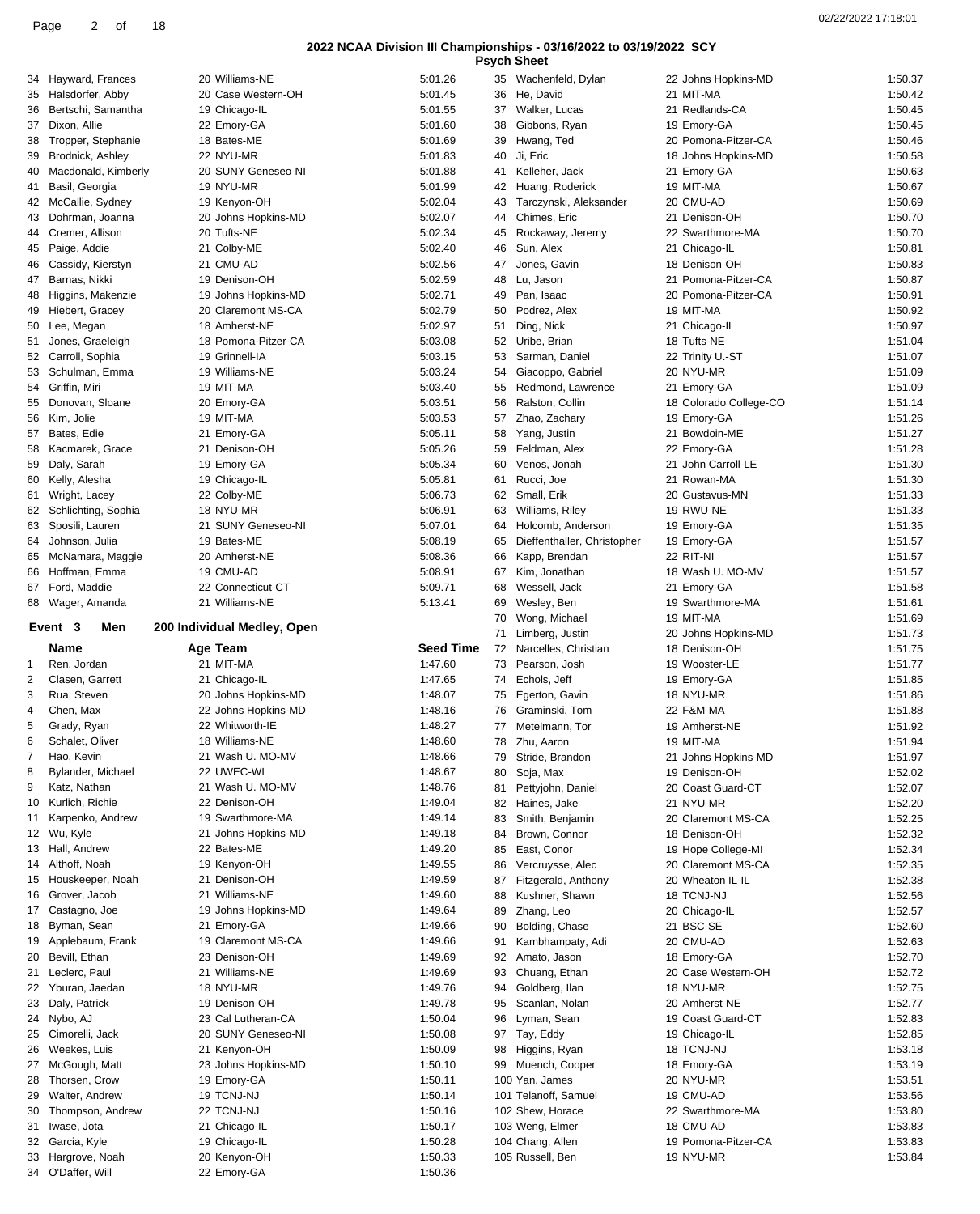| <b>Psych Sheet</b> |
|--------------------|
|                    |

| 02/22/2022 17:18:01 |  |
|---------------------|--|
|---------------------|--|

|                                               |                                   |                    |          | <b>Psych Sheet</b>               |                                   |                    |
|-----------------------------------------------|-----------------------------------|--------------------|----------|----------------------------------|-----------------------------------|--------------------|
| 106 Lanuza, Christian                         | 19 CMU-AD                         | 1:54.02            |          | 43 Petschauer, Madison           | 19 Redlands-CA                    | 2:06.59            |
| 107 Matteson, Owen                            | 18 MIT-MA                         | 1:54.09            | 44       | Carroll, Adeline                 | 19 Rhodes-SE                      | 2:06.63            |
| 108 Austin, Oliver                            | 20 USMMA-MR                       | 1:54.39            | 45       | Martin, Rebecca                  | 19 Denison-OH                     | 2:06.73            |
| 109 Anastasiades, Antonio                     | 19 Springfield-NE                 | 1:54.45            | 46       | Thompson, Emma                   | 18 Whitworth-IE                   | 2:06.91            |
| 110 Klaeren, Paul                             | 18 Franklin-IN                    | 1:54.58            | 47       | Overbey, Kate                    | 20 Johns Hopkins-MD               | 2:06.95            |
| 111 Lundgren, Eric                            | 19 Tufts-NE                       | 1:54.66            | 48       | Zhang, Angelina                  | 20 MIT-MA                         | 2:06.96            |
| 112 Sun, Liyang                               | 19 Emory-GA                       | 1:54.86            | 49       | Herrera, Jordan                  | 19 Kenyon-OH                      | 2:07.11            |
| 113 Henderson, Hayden                         | 22 BSC-SE                         | 1:54.98            | 50       | Fudge, Hadley                    | 18 IWU-IL                         | 2:07.18<br>2:07.26 |
| 114 Vandeveen, Ryan<br>115 Braunschweig, Adam | 19 TCNJ-NJ<br>19 Emory-GA         | 1:55.02<br>1:55.13 | 51<br>52 | Bream, Ollie<br>Knutson, Maya    | 18 Wooster-LE<br>23 St. Olaf-MN   | 2:07.28            |
| 116 Dunaitis, Christian                       | 19 Hope College-MI                | 1:55.32            | 53       | Mrosko, Maria                    | 18 Denison-OH                     | 2:07.33            |
| 117 Jiang, Shepard                            | 18 MIT-MA                         | 1:55.44            | 54       | Berdelman, Emma                  | 20 Denison-OH                     | 2:07.69            |
| 118 Choi, Matthew                             | 20 Claremont MS-CA                | 1:55.81            |          | 55 Wang, Bonnie                  | 20 CMU-AD                         | 2:07.76            |
| 119 Lorson, Oakley                            | 19 Denison-OH                     | 1:56.29            | 56       | Chan, Zoe                        | 21 TCNJ-NJ                        | 2:07.79            |
| 120 Johnsen, Darrien                          | 18 Tufts-NE                       | 1:56.45            | 57       | Young, Natalie                   | 20 Bates-ME                       | 2:07.81            |
| 121 Southwell, Kendal                         | 19 Trinity U.-ST                  | 1:56.47            | 58       | Javens, Devin                    | 22 Denison-OH                     | 2:07.87            |
| 122 Venci, Charlie                            | 20 Williams-NE                    | 1:56.74            | 59       | Beaulieu, Megan                  | 21 Rensselaer-AD                  | 2:08.15            |
| 123 Zeineddin, Pierre                         | 19 Caltech-CA                     | 1:56.84            | 60       | Taylor, Becca                    | 21 Denison-OH                     | 2:08.23            |
| 124 Truong, Erik                              | 21 NYU-MR                         | 1:57.01            | 61       | Smith, Abby                      | 20 Pomona-Pitzer-CA               | 2:08.24            |
| 125 Li, Shoonhsin                             | 20 Caltech-CA                     | 1:57.09            | 62       | Dzieciol, Karolina               | 18 Pomona-Pitzer-CA               | 2:08.33            |
| 126 List, Mitchell                            | 19 Johns Hopkins-MD               | 1:57.47            | 63       | Prawira, Kelly                   | 18 Claremont MS-CA                | 2:08.52            |
| 127 Danaie, Dylan                             | 19 Chicago-IL                     | 1:57.63            | 64       | Strohmeier, Valeria              | 18 Tufts-NE                       | 2:08.57            |
| 128 Killian, Bryan                            | 21 Centre College-KY              | 1:57.64            |          | 65 Kearns, Eve                   | 19 Wash U. MO-MV                  | 2:08.72            |
| 129 Czech, Ben                                | 21 Kenyon-OH                      | 1:58.44            | 66       | McCarty, Cierra                  | 18 Tufts-NE                       | 2:08.81            |
| 130 Lockett, Ted                              | 21 Hope College-MI                | 2:00.78            | 67       | Deng, Catherine                  | 17 Caltech-CA                     | 2:08.85            |
| 131 Loveless, Liam                            | 20 Amherst-NE<br>20 Williams-NE   | 2:01.20<br>2:02.00 | 68       | McKinney, Erin                   | 19 Whitman-PN<br>18 Swarthmore-MA | 2:08.94<br>2:09.04 |
| 132 Sullivan, Liam                            |                                   |                    | 69<br>70 | Chen, Annaliese<br>Smith, Mattie | 18 Albion-MI                      | 2:09.23            |
| Event 4                                       | Women 200 Individual Medley, Open |                    | 71       | Ma, Emily                        | 20 NYU-MR                         | 2:09.56            |
| Name                                          | Age Team                          | <b>Seed Time</b>   |          | 72 Wakiyama, Grace               | 21 Wash U. MO-MV                  | 2:09.69            |
| Hart, Crile<br>1                              | 23 Kenyon-OH                      | 1:59.30            | 73       | Mumford, Susan                   | 19 Emory-GA                       | 2:09.92            |
| Wentzel, Jordyn<br>2                          | 21 St. Kate's-MN                  | 1:59.47            | 74       | Roche, Cameron                   | 19 Johns Hopkins-MD               | 2:10.10            |
| Brooks, Kinsey<br>3                           | 19 Mary Washington-VA             | 2:01.49            | 75       | Burrill, Megan                   | 21 Illinois Tech-IL               | 2:10.21            |
| 4<br>Craig, Molly                             | 22 Williams-NE                    | 2:01.60            | 76       | Cassily, Sophie                  | 19 Bates-ME                       | 2:10.33            |
| Augustyn, Kate<br>5                           | 18 MIT-MA                         | 2:01.96            | 77       | Lantry, Olivia                   | 22 Denison-OH                     | 2:10.37            |
| Verkleeren, Sophia<br>6                       | 18 Williams-NE                    |                    |          | Wambach, Maddie                  |                                   |                    |
|                                               |                                   | 2:02.23            | 78       |                                  |                                   | 2:11.43            |
| Lewis, Augusta<br>7                           | 22 Claremont MS-CA                | 2:02.39            | 79       | Ahn, Julia                       | 19 Trinity C.-CT<br>18 NYU-MR     | 2:11.88            |
| Hancock, Clio<br>8                            | 21 Emory-GA                       | 2:02.44            | 80       | Kaiser, Alison                   | 19 Emory-GA                       | 2:13.29            |
| 9<br>Fadely, Jennah                           | 19 Kenyon-OH                      | 2:03.28            | 81       | Boardman, Annabella              | 20 Swarthmore-MA                  | 2:13.56            |
| Kraus, Sara<br>10                             | 18 Hope College-MI                | 2:03.55            | 82       | Blackstock, Esme                 | 19 Tufts-NE                       | 2:13.79            |
| Wright, Esme<br>11                            | 20 Denison-OH                     | 2:03.76            | 83       | Lacroix, Allison                 | 18 Amherst-NE                     | 2:14.03            |
| 12 SAXOD, Candice                             | 20 NYU-MR                         | 2:04.16            | 84       | Grand'Pierre, Emilie             | 20 Bowdoin-ME                     | 2:14.60            |
| 13 Claus, Abby                                | 22 Tufts-NE                       | 2:04.34            |          | 85 Wujciak, Lara                 | 19 Tufts-NE                       | 2:15.45            |
| 14 Ordaz, Jessica                             | 19 Pacific Lutheran-AM            | 2:04.38            |          | 86 Gilbert, Ellen                | 22 IWU-IL                         | 2:17.09            |
| 15 Appl, Emmie                                | 19 Pomona-Pitzer-CA               | 2:04.43            |          |                                  |                                   |                    |
| 16 Sosnowski, Julianna                        | 18 NYU-MR                         | 2:04.62            |          | Event 5<br>Men                   | 50 Freestyle, Open                |                    |
| Schaefer, Emma<br>17                          | 22 Hope College-MI                | 2:04.66            |          | <b>Name</b>                      | Age Team                          | <b>Seed Time</b>   |
| Allard, Marianne<br>18                        | 22 Emory-GA                       | 2:04.72            | 1        | Gillooly, Kevin                  | 22 Rowan-MA                       | 19.52              |
| Roberts, Anna<br>19                           | 20 Bowdoin-ME                     | 2:04.90            | 2        | Goudie, Nicholas                 | 20 Emory-GA                       | 19.84              |
| Chen, Edenna<br>20                            | 20 MIT-MA                         | 2:04.91            | 3        | Ike, Trey                        | 20 Denison-OH                     | 19.97              |
| Wishnack, Charlotte<br>21                     | 18 Williams-NE                    | 2:04.94            | 4        | Fitch, David                     | 23 Kenyon-OH                      | 20.01              |
| Chun, Sydney<br>22                            | 19 MIT-MA                         | 2:05.27            | 5        | Romeyn, Scott                    | 22 Amherst-NE                     | 20.01              |
| Rollo, Sophia<br>23                           | 19 W&L-VA                         | 2:05.44            | 6        | Schiavone, Chris                 | 24 F&M-MA                         | 20.02              |
| 24 Axas, Ania                                 | 20 Kenyon-OH                      | 2:05.46            | 7        | McChesney, James                 | 19 TCNJ-NJ                        | 20.06              |
| Sargent, Savy<br>25                           | 20 Denison-OH                     | 2:05.57            | 8        | Iturbe, Julian                   | 22 Calvin-MI                      | 20.07              |
| Arwood, Fiona<br>26                           | 19 Emory-GA                       | 2:05.64            | 9        | Chen, Kyri                       | 21 MIT-MA                         | 20.07              |
| Byers, Sarah Grace<br>27                      | 21 Emory-GA                       | 2:05.68            | 10       | Obochi, Tobe                     | 18 MIT-MA                         | 20.08              |
| Svendsen, Hana<br>28                          | 21 St. Kate's-MN                  | 2:05.78            | 11       | McCranie, David                  | 20 USMMA-MR                       | 20.15              |
| Voss, Anne<br>29<br>30                        | 20 St. Kate's-MN                  | 2:05.86            | 12       | Labarge, Peter                   | 21 Tufts-NE                       | 20.18              |
| Atkinson, Tory<br>Deveney, Chloe<br>31        | 21 Tufts-NE<br>21 Tufts-NE        | 2:05.90<br>2:05.92 | 13<br>14 | Cline, Brendan<br>Picozzi, Liam  | 21 F&M-MA<br>22 Denison-OH        | 20.19<br>20.24     |
| Crane, Cc<br>32                               | 21 Denison-OH                     | 2:05.96            | 15       | Sullivan, Bryan                  | 24 Millsaps-MS                    | 20.25              |
| Okubo, Sydney<br>33                           | 22 Johns Hopkins-MD               | 2:05.99            | 16       | Connors, John                    | 22 Colby-ME                       | 20.26              |
| Macmillan, Allie<br>34                        | 21 Emory-GA                       | 2:06.09            | 17       | Berry, Nathan                    | 20 Bates-ME                       | 20.27              |
| Sangasy, Khavy<br>35                          | 20 RIT-NI                         | 2:06.17            | 18       | Carkhuff, Ryan                   | 22 Ursinus-MA                     | 20.27              |
| Mitchum, Jamee<br>36                          | 21 Claremont MS-CA                | 2:06.22            | 19       | Krtinic, Marko                   | 21 Kenyon-OH                      | 20.27              |
| Higgins, Andrea<br>37                         | 22 Connecticut-CT                 | 2:06.28            | 20       | Lafave, Colin                    | 21 Emory-GA                       | 20.27              |
| Baber, Caroline<br>38                         | 22 W&L-VA                         | 2:06.28            | 21       | Nichol, Ev                       | 20 Williams-NE                    | 20.28              |
| Uerling, Josie<br>39                          | 21 Emory-GA                       | 2:06.29            |          | 22 Washburn, Zachary             | 18 Whitworth-IE                   | 20.29              |
| Roberts, May Ling<br>40                       | 19 Pomona-Pitzer-CA               | 2:06.36            | 23       | Dale, Barclay                    | 22 Wash U. MO-MV                  | 20.30              |
| Leblanc, Mackenzie<br>41                      | 19 Chicago-IL                     | 2:06.45            | 24       | Janicki, Adam                    | 20 MIT-MA                         | 20.30              |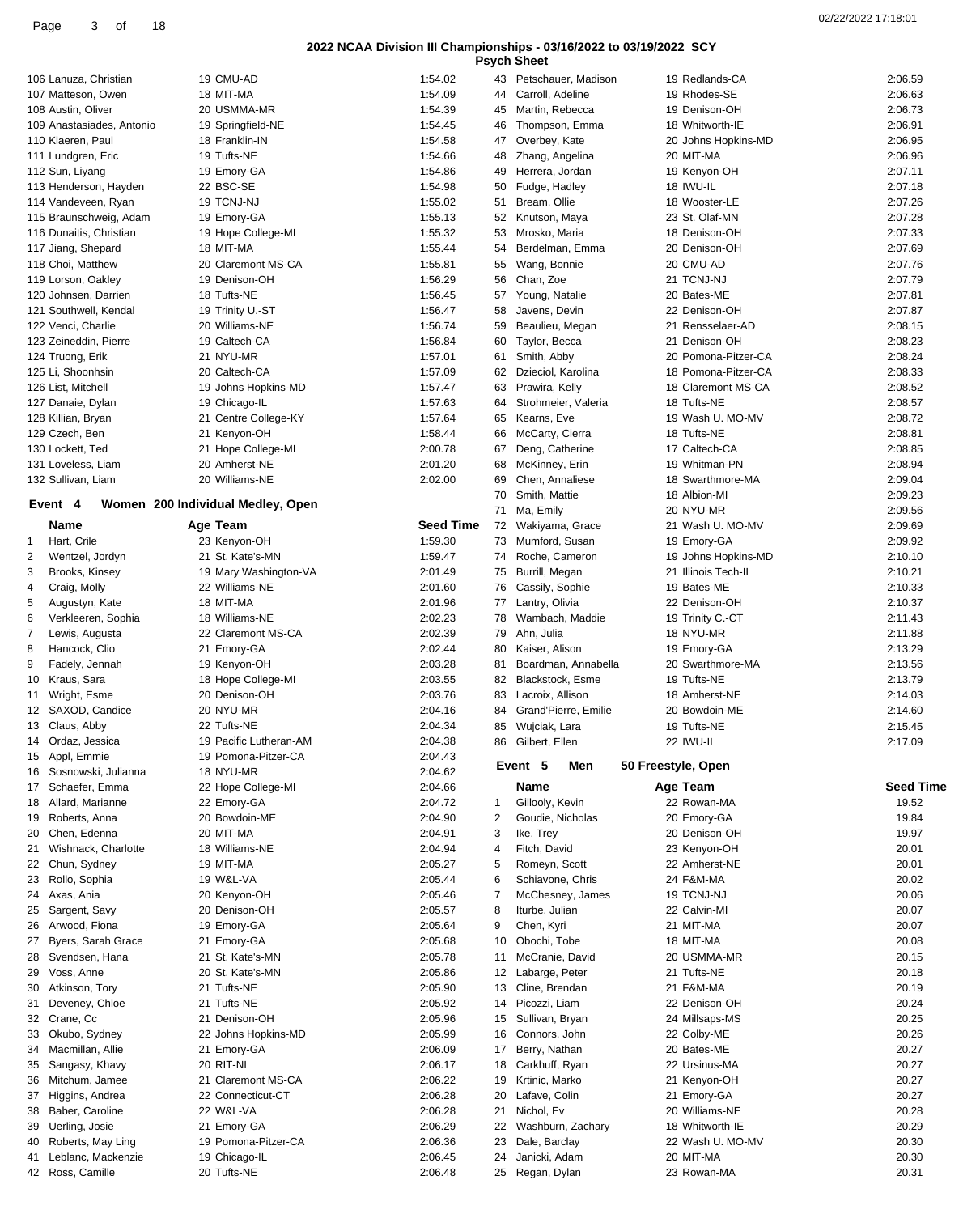**Psych Sheet**

| 26       | Soh, Ryan                                | 21 Emory-GA                             | 20.31          |
|----------|------------------------------------------|-----------------------------------------|----------------|
| 27       | Tekieli, Nic                             | 19 Claremont MS-CA                      | 20.32          |
| 28       | Campbell, Forrest                        | 22 John Carroll-LE                      | 20.32          |
| 29       | Holstege, Noah                           | 22 Calvin-MI                            | 20.35          |
| 30<br>31 | Kohl, Michael                            | 20 Trinity U.-ST<br>21 Southwestern-ST  | 20.36<br>20.37 |
| 32       | McClure, Henry<br>Sutton, G              | 22 Linfield-OR                          | 20.38          |
| 33       | Miller, Owen                             | 19 UW-Stevens Point-WI                  | 20.38          |
| 34       | Davenport, Nat                           | 22 Johns Hopkins-MD                     | 20.38          |
| 35       | Tang, Jonathan                           | 20 Chicago-IL                           | 20.38          |
| 36       | Brooks, Daniel                           | 19 Kenyon-OH                            | 20.39          |
| 37       | Fenton, Roo                              | 21 Rowan-MA                             | 20.39          |
| 38       | Conati, Marco                            | 22 Claremont MS-CA                      | 20.40          |
| 39       | Watanakun, Ajay                          | 19 NYU-MR                               | 20.41          |
| 40<br>41 | Holmes, Jeremiah<br>Fisher, Chase        | 21 Transylvania-KY<br>21 Denison-OH     | 20.42<br>20.43 |
| 42       | Becker, Andrew                           | 21 Gustavus-MN                          | 20.43          |
| 43       | Hart, Zeb                                | 21 Williams-NE                          | 20.44          |
| 44       | Mebust, Ted                              | 22 Bowdoin-ME                           | 20.48          |
| 45       | Starbuck, Jason                          | 19 Chicago-IL                           | 20.49          |
| 46       | Anthony, Nolan                           | 20 Trinity U.-ST                        | 20.49          |
| 47       | Brown, Jared                             | 22 Rose-Hulman-IN                       | 20.50          |
| 48       | Arpasi, Michael                          | 22 Denison-OH                           | 20.50          |
| 50       | 49 Verstandig, Kyle<br>Collishaw, James  | 22 Denison-OH<br>19 Ithaca-NI           | 20.51          |
| 51       | Ellison, Alex                            | 22 MIT-MA                               | 20.52<br>20.54 |
| 52       | Ripken, Kieran                           | 20 Gustavus-MN                          | 20.55          |
| 53       | Zaneski, Stanley                         | 23 Ithaca-NI                            | 20.55          |
| 54       | KISELNIKOV, ARTHUR                       | 21 Chicago-IL                           | 20.55          |
| 55       | Feldmann, Erik                           | 21 CMU-AD                               | 20.56          |
| 56       | Reimon, Alec                             | 21 NYU-MR                               | 20.57          |
| 57       | Euvrard, Soeren                          | 18 Tufts-NE                             | 20.57          |
| 58       | Heeres, Jacob                            | 20 Calvin-MI                            | 20.57          |
| 59       | Williams, Sidney                         | 23 Worcester Poly-NE                    | 20.57          |
| 60<br>61 | Bick, Austin<br>Vitek, Jeffrey           | 19 Wash U. MO-MV<br>22 Johns Hopkins-MD | 20.58<br>20.66 |
| 62       | Cory, Pieter                             | 21 Bates-ME                             | 20.67          |
| 63       | Goguen, Jake                             | 22 Whitworth-IE                         | 20.69          |
| 64       | Bradshaw, Johnny                         | 18 Emory-GA                             | 20.71          |
| 65       | Black, Joe                               | 22 Kenyon-OH                            | 20.71          |
| 66       | Peterson, Forrest                        | 20 Calvin-MI                            | 20.72          |
| 67       | Hassen, Yousef                           | 20 CMU-AD                               | 20.73          |
| 68       | Scheib, Drew                             | 19 RIT-NI                               | 20.73          |
| 69<br>70 | Zhang, Jared<br>Vollbrechthausen, Victor | 21 Chicago-IL<br>21 Tufts-NE            | 20.74<br>20.75 |
| 71       | Crocker, Mark                            | 20 SUNY Geneseo-NI                      | 20.76          |
| 72       | Degiulio, Anzo                           | 21 Pomona-Pitzer-CA                     | 20.77          |
| 73       | Sim, Hwamin                              | 21 Emory-GA                             | 20.78          |
| 74       | Lane, Aidan                              | 21 Denison-OH                           | 20.79          |
| 75       | Manifold, Caleb                          | 19 Trinity U.-ST                        | 20.79          |
| 76       | Yin, Dylan                               | 18 Emory-GA                             | 20.86          |
| 77       | Meyer, Jake                              | 20 Emory-GA                             | 20.87          |
| 78<br>79 | Ma, Jonathan<br>McCarty, Caleb           | 21 Wash U. MO-MV<br>20 Wabash-IN        | 20.87<br>20.90 |
| 80       | Grand'Pierre, Alexandre                  | 19 Bowdoin-ME                           | 20.94          |
| 81       | Kenny, Nick                              | 23 Cal Lutheran-CA                      | 20.96          |
| 82       | Ledford, Derek                           | 21 Coast Guard-CT                       | 20.99          |
| 83       | Early, Nathaniel                         | 19 Trinity U.-ST                        | 21.02          |
| 84       | Balbi, Joshua                            | 19 Tufts-NE                             | 21.05          |
| 85       | Menkhoff, Lukas                          | 26 Pomona-Pitzer-CA                     | 21.07          |
| 86       | Finkel, Justin                           | 18 Connecticut-CT                       | 21.09          |
| 87       | Tritter, Hudson                          | 19 Chicago-IL                           | 21.11          |
| 88<br>89 | March, Keegan<br>Ober, Nathan            | 18 Cal Lutheran-CA<br>19 Catholic UA-PV | 21.13<br>21.22 |
| 90       | Ziolkowski, Evan                         | 23 Rhodes-SE                            | 21.23          |
| 91       | Chen, Winston                            | 21 Chicago-IL                           | 21.24          |
| 92       | Emerson, Chris                           | 22 Chicago-IL                           | 21.26          |
| 93       | Ide, Reef                                | 19 Johns Hopkins-MD                     | 21.27          |
| 94       | Nekoba, Josh                             | 21 Cal Lutheran-CA                      | 21.28          |
| 95       | Rodarte, Luke                            | 24 Cal Lutheran-CA                      | 21.29          |
| 96       | Keskin, Naci                             | 20 Caltech-CA                           | 21.29          |

|    | 97 Ssengonzi, Jesse                    | 19 Chicago-IL          | 21.35            |
|----|----------------------------------------|------------------------|------------------|
|    | 98 Ream, Sean                          | 22 CMU-AD              | 21.35            |
|    | 99 Venos, Elijah                       | 19 Denison-OH          | 21.38            |
|    | 100 Workman, Eric                      | 20 Claremont MS-CA     | 21.41            |
|    | 101 Bland, Tyler                       | 20 Coast Guard-CT      | 21.42            |
|    | 102 Shropshire, Ben                    | 22 Kenyon-OH           | 21.48            |
|    | 103 Limm, Walter                       | 22 Claremont MS-CA     | 21.59            |
|    | 104 Clarkson, Aidan                    | 22 Kenyon-OH           | 21.65            |
|    | 105 Russell, Tyler                     | 21 Emory-GA            | 21.68            |
|    | 106 Wolford, Kyle                      | 19 Wash U. MO-MV       | 21.69            |
|    | 107 BAPNA, Vedant                      | 18 Tufts-NE            | 21.81            |
|    | 108 McCarran, Jacob                    | 18 MIT-MA              | 21.84            |
|    | 109 Zheng, Ethan                       | 18 NYU-MR              | 21.92            |
|    | 110 McCormick, Alex                    | 19 Wash U. MO-MV       | 22.00            |
|    | 111 Buhler, William                    | 22 UW-Stevens Point-WI | 22.00            |
|    | 112 Lin, Jason                         | 18 Caltech-CA          | 22.01            |
|    | 113 McGowan, John                      | 19 Bowdoin-ME          | 22.08            |
|    | 114 Vicioso, Emilio                    | 20 Hamilton-AD         | 22.08            |
|    | 115 Gerber, Jeffrey                    | 19 Amherst-NE          | 22.33            |
|    | 116 Jin, Yubo                          | 18 Emory-GA            | 22.42            |
|    | 117 Min, Tony                          | 20 Rensselaer-AD       | 22.68            |
|    | 118 Whitcomb, Nick                     | 21 Williams-NF         | 22.96            |
|    | Event<br>6<br>Women 50 Freestyle, Open |                        |                  |
|    |                                        |                        |                  |
|    | Name                                   | Age Team               | <b>Seed Time</b> |
| 1  | Robey, Taylor                          | 22 Nazareth-NI         | 22.79            |
| 2  | Leone, Taylor                          | 22 Emory-GA            | 22.97            |
| 3  | Riccio, Ella                           | 19 Bowdoin-ME          | 23.04            |
| 4  | Fathman, Hannah                        | 19 Albion-MI           | 23.05            |
| 5  | Maki, Caroline                         | 20 Emory-GA            | 23.10            |
| 6  | Mirus, Emmie                           | 23 Kenyon-OH           | 23.10            |
| 7  | Cudney, Jillian                        | 20 Tufts-NE            | 23.11            |
| 8  | White, Alexandra                       | 20 Kenyon-OH           | 23.12            |
| 9  | Turvey, Alex                           | 19 Pomona-Pitzer-CA    | 23.15            |
| 10 | Tolan, Ann                             | 22 Colby-ME            | 23.20            |
| 11 | Hofstede, Ellen                        | 21 Gustavus-MN         | 23.21            |
| 12 | Stovall, Jesse                         | 22 Southwestern-ST     | 23.22            |
| 13 | Hagan, Emma                            | 19 Trinity U.-ST       | 23.31            |
| 14 | Sealander, Ava                         | 21 Claremont MS-CA     | 23.31            |
| 15 | Turney, Avery                          | 19 Pomona-Pitzer-CA    | 23.33            |
| 16 | Klein, Macy                            | 20 St. Kate's-MN       | 23.35            |
| 17 | Lear, Sophie                           | 22 Ursinus-MA          | 23.35            |
| 18 | Kass, Samantha                         | 21 Emory-GA            | 23.36            |
| 19 | Alicea-Jorgensen, Kristen              | 22 Johns Hopkins-MD    | 23.39            |
|    | 20 Hesse, Shannon                      | 21 TCNJ-NJ             | 23.43            |
| 21 | Delano, Casey                          | 23 Williams-NE         | 23.47            |
|    | 22 Zupnik, Tatum                       | 20 Bowdoin-ME          | 23.49            |
| 23 | Richner, Lauren                        | 18 Denison-OH          | 23.51            |
| 24 | Young, Lauren                          | 21 Denison-OH          | 23.53            |
| 25 | Cheshire, Annalise                     | 21 Denison-OH          | 23.53            |
| 26 | Geboy, Sydney                          | 19 Kenyon-OH           | 23.53            |
| 27 | Karlson, Samantha                      | 20 Hamilton-AD         | 23.55            |
| 28 | Pawlak, Katherine                      | 21 Worcester Poly-NE   | 23.55            |
| 29 | Walker, Zoe                            | 21 Emory-GA            | 23.56            |
| 30 | Perry, Maggie                          | 20 DePauw-IN           | 23.58            |
| 31 | Wen, Melody                            | 19 MIT-MA              | 23.59            |
| 32 | Liu, Michelle                          | 18 Johns Hopkins-MD    | 23.60            |
| 33 | Martinson, Brynn                       | 20 W&L-VA              | 23.60            |
| 34 | Flynn, Jessica                         | 21 NYU-MR              | 23.61            |
| 35 | West, Callie                           | 19 Centre College-KY   | 23.62            |
| 36 | Kadlecik, Grace                        | 19 Denison-OH          | 23.63            |
| 37 | Ulmer, Katelin                         | 20 Tufts-NE            | 23.66            |
| 38 | English, Natalie                       | 19 Denison-OH          | 23.68            |
| 39 | Kouznetsova, Nikita                    | 21 NYU-MR              | 23.68            |
| 40 | Mello, Valerie                         | 18 Pomona-Pitzer-CA    | 23.69            |
| 41 | Chinn, Cailen                          | 22 Emory-GA            | 23.70            |
| 42 | Field, Ellie                           | 21 RWU-NE              | 23.70            |
| 43 | Gibbons, Abigail                       | 20 Bates-ME            | 23.70            |
| 44 | Bjornstad, Lindsey                     | 21 MIT-MA              | 23.70            |
| 45 | Croonquist, Amber                      | 18 Denison-OH          | 23.73            |
| 46 | Culibrk, Tara                          | 20 Denison-OH          | 23.74            |
| 47 | Ordaz, Jessica                         | 19 Pacific Lutheran-AM | 23.75            |
|    |                                        |                        |                  |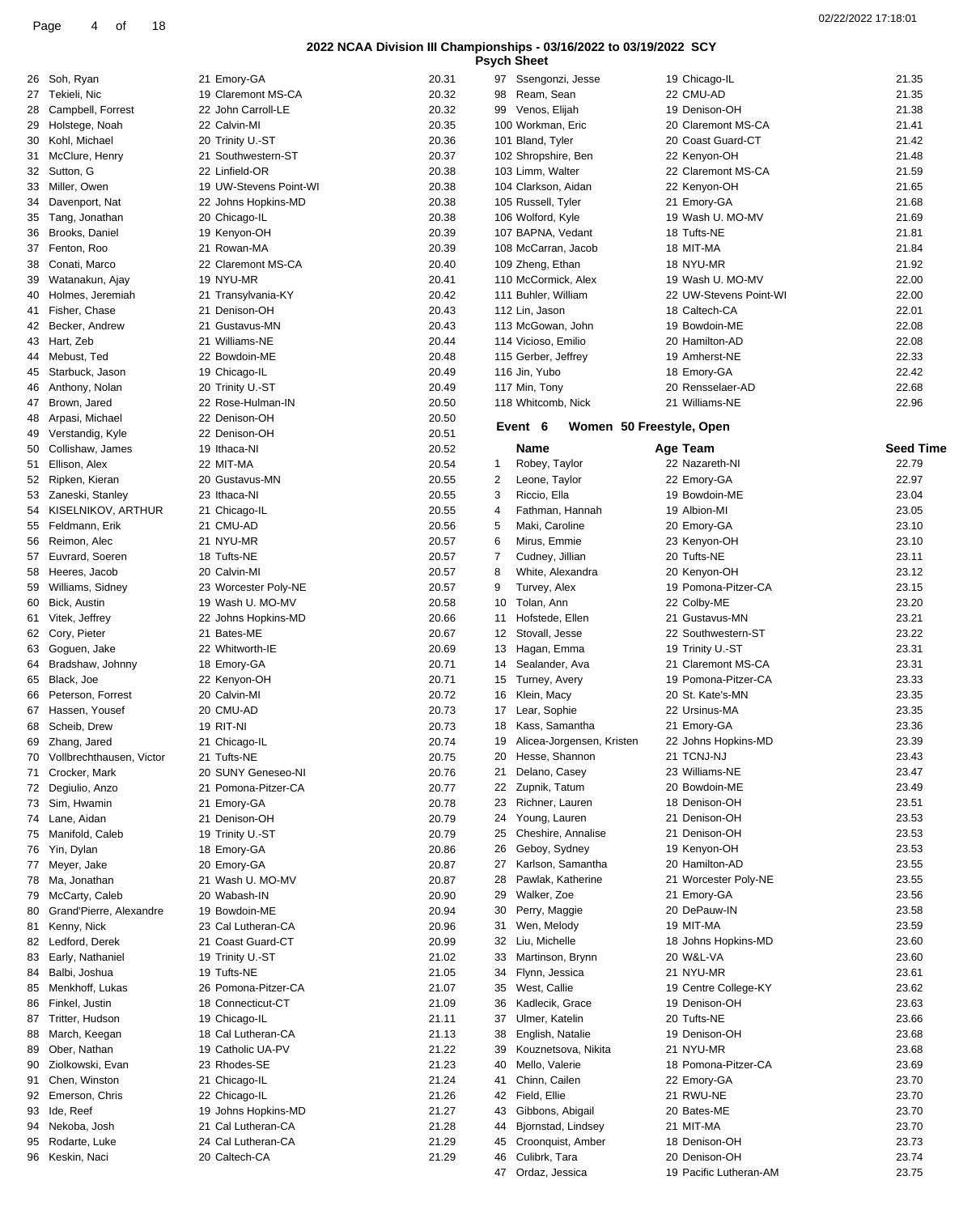| 02/22/2022 17:18:01 |  |
|---------------------|--|
|                     |  |

|                |                        |                        |                  |    | <b>Psych Sheet</b>       |                              |                  |
|----------------|------------------------|------------------------|------------------|----|--------------------------|------------------------------|------------------|
|                | 48 Ma, Leaya           | 19 Emory-GA            | 23.77            |    | 28 Amherst-NE            | Α                            | 1:30.68          |
| 49             | Kolokotsa, Filippa     | 21 Chicago-IL          | 23.77            | 29 | NYU-MR                   | Α                            | 1:30.70          |
| 50             | Martin, Ella           | 21 Bowdoin-ME          | 23.80            | 30 | Ithaca-NI                | Α                            | 1:30.81          |
|                |                        | 21 Wash U. MO-MV       | 23.81            | 31 | <b>Coast Guard-CT</b>    | Α                            | 1:30.91          |
| 51             | Wilson, Abby           |                        |                  |    |                          |                              |                  |
| 52             | Gill, Alexandra        | 22 Pomona-Pitzer-CA    | 23.88            | 32 | <b>BSC-SE</b>            | Α                            | 1:31.11          |
| 53             | Weigel, Carly          | 20 Chicago-IL          | 23.96            | 33 | Case Western-OH          | А                            | 1:31.30          |
| 54             | Pfeufer, Annie         | 18 Denison-OH          | 23.98            | 34 | Carthage-WI              | А                            | 1:31.34          |
| 55             | Walker, Grace          | 20 Amherst-NE          | 23.98            | 35 | Gustavus-MN              | Α                            | 1:31.52          |
| 56             | Farrell, Maggie        | 20 Calvin-MI           | 24.01            | 36 | Worcester Poly-NE        | Α                            | 1:31.57          |
| 57             | Zhao, Karen            | 18 Chicago-IL          | 24.06            | 37 | Linfield-OR              | Α                            | 1:31.61          |
| 58             | Gettings, Sage         | 20 Albion-MI           | 24.09            | 38 | Caltech-CA               | А                            | 1:31.79          |
| 59             | Cortez, Cecilia        | 21 Johns Hopkins-MD    | 24.13            | 39 | <b>SUNY Geneseo-NI</b>   | А                            | 1:31.89          |
| 60             | Girgenti, Sophia       | 21 Johns Hopkins-MD    | 24.14            | 40 | Connecticut-CT           | Α                            | 1:32.01          |
| 61             | Moody, Claire          | 18 Denison-OH          | 24.14            | 41 | Whitworth-IE             | А                            | 1:32.30          |
|                |                        |                        |                  |    |                          |                              |                  |
|                | 62 McGrath, Olivia     | 22 MIT-MA              | 24.14            | 42 | Colorado College-CO      | Α                            | 1:32.49          |
| 63             | McAllister, Maia       | 19 NYU-MR              | 24.17            | 43 | Rose-Hulman-IN           | А                            | 1:32.67          |
|                | 64 Alexy, Kate         | 22 Kenyon-OH           | 24.18            | 44 | Wabash-IN                | Α                            | 1:33.12          |
| 65             | Tseng, Tiffany         | 21 CMU-AD              | 24.18            | 45 | Springfield-NE           | Α                            | 1:34.19          |
| 66             | Palmroos, Maja         | 18 Denison-OH          | 24.20            |    |                          |                              |                  |
| 67             | Wenger, Maggie         | 20 Saint Lawrence-AD   | 24.24            |    | Event 8                  | Women 200 Medley Relay, Open |                  |
| 68             | Forest, Elisabella     | 19 Chicago-IL          | 24.25            |    | Name                     | Relay                        | Seed Time        |
| 69             | Hartmann, Reese        | 18 Wheaton MA-NE       | 24.32            | 1  | Emory-GA                 | Α                            | 1:40.37          |
| 70             | Rotival, Sophie        | 19 Swarthmore-MA       | 24.32            | 2  | MIT-MA                   | Α                            | 1:41.01          |
| 71             | Dang, Katelyn          | 19 Claremont MS-CA     | 24.33            | 3  | Williams-NE              | Α                            | 1:41.35          |
|                |                        |                        |                  | 4  |                          |                              | 1:41.82          |
|                | 72 Laurita, Mary       | 22 Tufts-NE            | 24.39            |    | Kenyon-OH                | Α                            |                  |
|                | 73 Brown, Katherine    | 20 Lycoming-MA         | 24.56            | 5  | Bowdoin-ME               | Α                            | 1:41.96          |
| 74             | Miller, Abigail        | 18 Tufts-NE            | 24.69            | 6  | Denison-OH               | Α                            | 1:42.15          |
| 75             | Fischer, Kenzie        | 19 SUNY Geneseo-NI     | 24.79            | 7  | Pomona-Pitzer-CA         | Α                            | 1:42.70          |
| 76             | Subramaniam, Hannah    | 22 Chicago-IL          | 24.81            | 8  | Chicago-IL               | А                            | 1:42.84          |
| 77             | Wegner, Jessica        | 22 Wellesley-MA        | 24.82            | 9  | Bates-ME                 | Α                            | 1:43.07          |
| 78             | Yang, Iris             | 18 MIT-MA              | 24.82            | 10 | Hope College-MI          | Α                            | 1:43.12          |
| 79             | Ammon, Vaughn          | 21 Connecticut-CT      | 24.86            | 11 | <b>Claremont MS-CA</b>   | Α                            | 1:43.26          |
| 80             | Brush, Kate            | 21 Colorado College-CO | 24.92            | 12 | St. Kate's-MN            | Α                            | 1:43.30          |
| 81             | Thier, Haley           | 20 Calvin-MI           | 24.92            | 13 | Johns Hopkins-MD         | Α                            | 1:43.33          |
|                | Eller, Madeline        | 21 Wheaton MA-NE       | 24.98            | 14 | Albion-MI                | Α                            | 1:43.40          |
| 82             |                        |                        |                  |    |                          |                              |                  |
| 83             | Schneider, Noelle      | 19 RWU-NE              | 25.00            | 15 | Wash U. MO-MV            | Α                            | 1:43.41          |
| 84             | Shea, Tiernan          | 20 Connecticut-CT      | 25.04            | 16 | Tufts-NE                 | А                            | 1:43.47          |
| 85             | Fagan, Marie           | 22 Amherst-NE          | 25.04            | 17 | Swarthmore-MA            | Α                            | 1:43.91          |
|                | 86 Ma, Gaby            | 20 Swarthmore-MA       | 25.14            | 18 | <b>Wheaton MA-NE</b>     | Α                            | 1:44.00          |
| 87             | Nicholas, Sara         | 23 MIT-MA              | 25.14            | 19 | Middlebury-NE            | А                            | 1:44.19          |
| 88             | Dickinson, Meg         | 19 Wheaton MA-NE       | 25.33            | 20 | Amherst-NE               | А                            | 1:44.41          |
|                | 89 Glowniak, Anna      | 21 Emory-GA            | 25.39            |    | 21 NYU-MR                | Α                            | 1:44.57          |
|                |                        |                        |                  |    | 22 W&L-VA                | Α                            | 1:44.73          |
|                | Event 7<br>Men         | 200 Medley Relay, Open |                  |    | 23 Mary Washington-VA    | А                            | 1:45.13          |
|                | Name                   | Relay                  | <b>Seed Time</b> |    | 24 Colby-ME              | Α                            | 1:45.19          |
| $\mathbf{1}$   | Emory-GA               | Α                      | 1:26.73          |    | 25 Calvin-MI             | Α                            | 1:45.20          |
| $\overline{2}$ | Kenyon-OH              | Α                      | 1:27.68          |    |                          |                              | 1:45.30          |
|                |                        |                        |                  |    | 26 Trinity U.-ST         | Α                            |                  |
| 3              | Denison-OH             | Α                      | 1:27.74          |    | 27 Connecticut-CT        | Α                            | 1:45.66          |
| 4              | Johns Hopkins-MD       | A                      | 1:27.90          | 28 | CMU-AD                   | Α                            | 1:45.71          |
| 5              | MIT-MA                 | Α                      | 1:28.00          | 29 | <b>SUNY Geneseo-NI</b>   | Α                            | 1:45.94          |
| 6              | John Carroll-LE        | Α                      | 1:28.22          |    | 30 Trinity C.-CT         | Α                            | 1:46.28          |
| 7              | <b>Claremont MS-CA</b> | Α                      | 1:28.57          |    | 31 TCNJ-NJ               | Α                            | 1:46.39          |
| 8              | UWEC-WI                | Α                      | 1:28.65          |    | 32 Ursinus-MA            | Α                            | 1:46.49          |
| 9              | Chicago-IL             | Α                      | 1:28.70          |    | 33 DePauw-IN             | Α                            | 1:46.58          |
| 10             | Williams-NE            | A                      | 1:28.79          | 34 | Gustavus-MN              | Α                            | 1:46.64          |
| 11             | Calvin-MI              | Α                      | 1:29.03          | 35 | Southwestern-ST          | Α                            | 1:47.30          |
|                | 12 Bowdoin-ME          | Α                      | 1:29.26          | 36 | <b>Worcester Poly-NE</b> | Α                            | 1:48.11          |
|                | 13 CMU-AD              | A                      | 1:29.29          |    |                          | Α                            | 1:49.51          |
|                |                        |                        |                  |    | 37 Centre College-KY     |                              |                  |
| 14             | Pomona-Pitzer-CA       | Α                      | 1:29.30          |    | Event 9<br>Men           | 200 Freestyle Relay, Open    |                  |
|                | 15 Trinity U.-ST       | Α                      | 1:29.33          |    |                          |                              |                  |
|                | 16 F&M-MA              | Α                      | 1:29.35          |    | Name                     | Relay                        | <b>Seed Time</b> |
|                | 17 Bates-ME            | Α                      | 1:29.38          | 1  | MIT-MA                   | Α                            | 1:19.39          |
|                | 18 Wash U. MO-MV       | Α                      | 1:29.40          | 2  | Denison-OH               | Α                            | 1:19.73          |
| 19             | <b>TCNJ-NJ</b>         | А                      | 1:29.42          | 3  | Rowan-MA                 | Α                            | 1:19.87          |
|                | 20 Tufts-NE            | Α                      | 1:29.49          | 4  | Kenyon-OH                | Α                            | 1:20.20          |
|                | 21 Cal Lutheran-CA     | A                      | 1:29.50          | 5  | Johns Hopkins-MD         | Α                            | 1:20.24          |
|                | 22 UW-Stevens Point-WI | Α                      | 1:29.50          | 6  | Calvin-MI                | Α                            | 1:20.24          |
|                | 23 Rowan-MA            | Α                      | 1:29.51          | 7  | Williams-NE              | Α                            | 1:20.48          |
|                | 24 USMMA-MR            | A                      | 1:29.54          | 8  | John Carroll-LE          | Α                            | 1:20.53          |
| 25             | Swarthmore-MA          | Α                      | 1:30.12          | 9  | F&M-MA                   | Α                            | 1:20.67          |
|                |                        |                        |                  | 10 |                          |                              | 1:21.13          |
| 26             | Hope College-MI        | Α                      | 1:30.28          |    | Emory-GA                 | Α                            |                  |
|                | 27 RIT-NI              | Α                      | 1:30.37          |    | 11 Tufts-NE              | Α                            | 1:21.13          |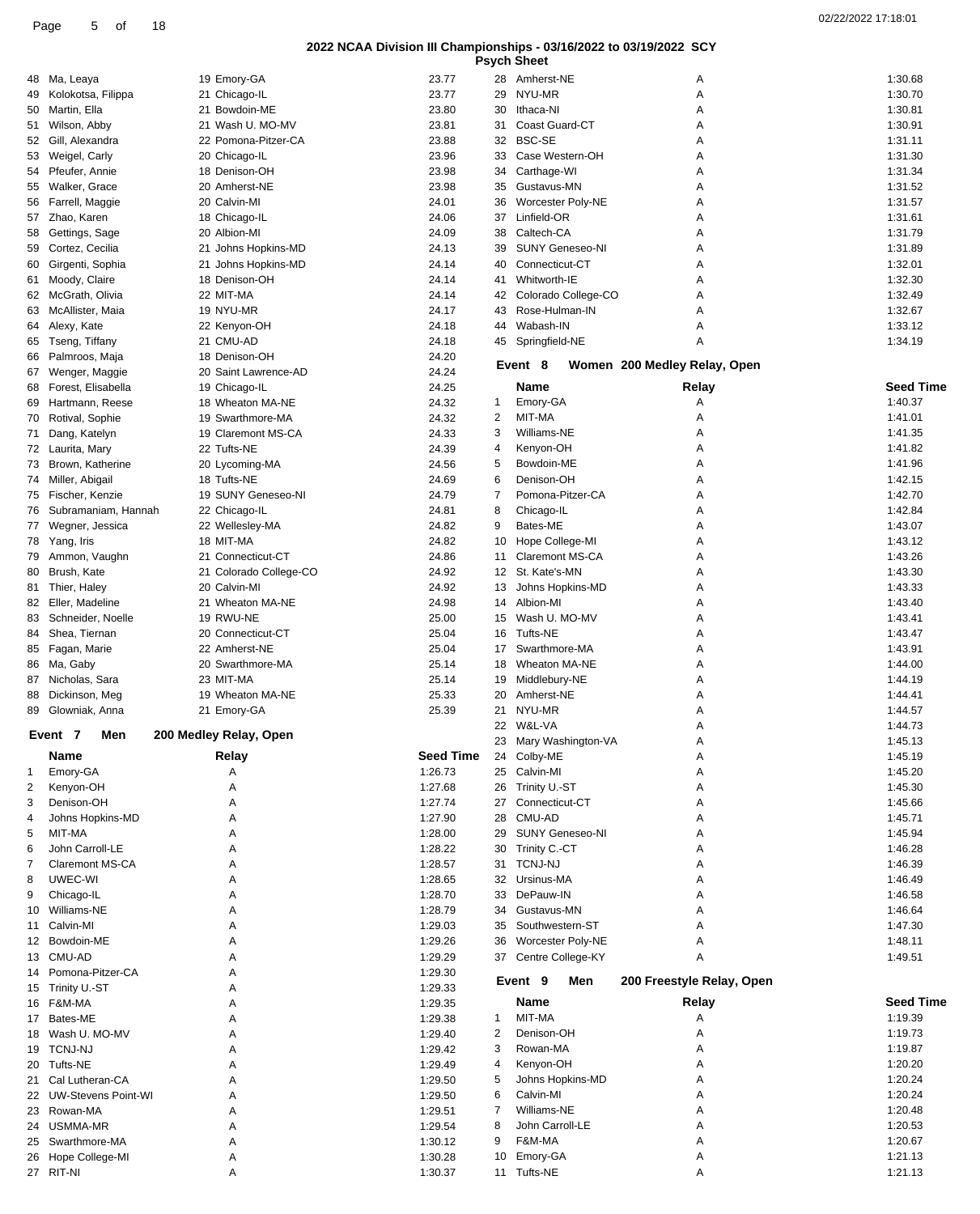|  | <b>Psych Sheet</b> |  |
|--|--------------------|--|

|    |                                             |        |                    |    | rsych oneet                     |                                |                    |
|----|---------------------------------------------|--------|--------------------|----|---------------------------------|--------------------------------|--------------------|
|    | 12 Trinity U.-ST                            | Α      | 1:21.16            |    | 35 Colby-ME                     | Α                              | 1:36.57            |
|    | 13 Claremont MS-CA                          | Α      | 1:21.18            |    | 36 Trinity C.-CT                | A                              | 1:37.46            |
|    | 14 NYU-MR                                   | Α      | 1:21.27            |    |                                 |                                |                    |
|    | 15 CMU-AD                                   | Α      | 1:21.27            |    | Event 11<br>Men                 | 400 Individual Medley, Open    |                    |
| 16 | Chicago-IL                                  | Α      | 1:21.32            |    | Name                            | Age Team                       | <b>Seed Time</b>   |
|    | 17 Ithaca-NI                                | Α      | 1:21.36            | 1  | Fitzgerald, Bryan               | 21 Kenyon-OH                   | 3:51.20            |
| 18 | Bowdoin-ME                                  | Α      | 1:21.40            | 2  | Wadsworth, Jack                 | 19 Ithaca-NI                   | 3:51.34            |
| 19 | Gustavus-MN                                 | Α      | 1:21.53            | 3  | Thorsen, Crow                   | 19 Emory-GA                    | 3:53.72            |
|    | 20 TCNJ-NJ                                  | A      | 1:21.78            | 4  | Byman, Sean                     | 21 Emory-GA                    | 3:54.22            |
| 21 | Bates-ME                                    | Α      | 1:21.79            | 5  | Huang, Roderick                 | 19 MIT-MA                      | 3:54.27            |
| 22 | Amherst-NE                                  | Α      | 1:21.84            | 6  | Katz, Nathan                    | 21 Wash U. MO-MV               | 3:54.42            |
|    |                                             |        |                    |    |                                 |                                |                    |
|    | 23 Wash U. MO-MV                            | A      | 1:21.84            | 7  | Castagno, Joe                   | 19 Johns Hopkins-MD            | 3:54.79            |
| 24 | USMMA-MR                                    | Α      | 1:21.89            | 8  | Conrads, Luke                   | 19 Denison-OH                  | 3:54.87            |
| 25 | Swarthmore-MA                               | Α      | 1:22.07            | 9  | Gibbons, Ryan                   | 19 Emory-GA                    | 3:54.99            |
| 26 | Pomona-Pitzer-CA                            | Α      | 1:22.18            | 10 | Ji, Eric                        | 18 Johns Hopkins-MD            | 3:55.53            |
| 27 | Connecticut-CT                              | Α      | 1:22.41            | 11 | O'Daffer, Will                  | 22 Emory-GA                    | 3:55.61            |
| 28 | Linfield-OR                                 | Α      | 1:22.51            | 12 | Yu, Larry                       | 20 Pomona-Pitzer-CA            | 3:55.63            |
| 29 | Ohio Northern-OH                            | Α      | 1:22.61            |    | 13 Zhao, Zachary                | 19 Emory-GA                    | 3:55.77            |
| 30 | <b>SUNY Geneseo-NI</b>                      | Α      | 1:22.69            | 14 | Lorson, Zach                    | 22 Emory-GA                    | 3:55.96            |
| 31 | Whitworth-IE                                | Α      | 1:22.78            | 15 | Williams, Riley                 | 19 RWU-NE                      | 3:56.06            |
|    | 32 Carthage-WI                              | Α      | 1:22.89            | 16 | Lu, Jason                       | 21 Pomona-Pitzer-CA            | 3:56.85            |
| 33 | UWEC-WI                                     | Α      | 1:22.93            | 17 | Chimes, Eric                    | 21 Denison-OH                  | 3:57.13            |
|    | <b>UW-Stevens Point-WI</b>                  |        | 1:23.25            | 18 | Arena, Christopher              | 22 Johns Hopkins-MD            | 3:57.21            |
| 34 |                                             | Α      |                    |    |                                 |                                |                    |
| 35 | Wabash-IN                                   | Α      | 1:23.32            | 19 | Dauksher, Richard               | 21 CMU-AD                      | 3:57.65            |
| 36 | RIT-NI                                      | A      | 1:23.33            | 20 | Karofsky, Jackson               | 22 Williams-NE                 | 3:57.66            |
| 37 | Cal Lutheran-CA                             | Α      | 1:23.39            | 21 | McGough, Matt                   | 23 Johns Hopkins-MD            | 3:58.31            |
| 38 | Rose-Hulman-IN                              | Α      | 1:23.39            | 22 | Hargrove, Noah                  | 20 Kenyon-OH                   | 3:58.39            |
| 39 | Worcester Poly-NE                           | Α      | 1:23.48            | 23 | Podrez, Alex                    | 19 MIT-MA                      | 3:58.48            |
| 40 | Caltech-CA                                  | A      | 1:23.67            | 24 | Hillery, Ryan                   | 18 Wash U. MO-MV               | 3:58.52            |
| 41 | Hope College-MI                             | Α      | 1:23.82            | 25 | Yang, Justin                    | 21 Bowdoin-ME                  | 3:58.94            |
| 42 | Case Western-OH                             | Α      | 1:23.86            | 26 | Keller, Benjamin                | 19 UWEC-WI                     | 3:58.96            |
| 43 | Coast Guard-CT                              | A      | 1:24.40            | 27 | Gately, Lukas                   | 21 Denison-OH                  | 3:59.23            |
| 44 | Colorado College-CO                         | Α      | 1:24.50            | 28 | Higgins, Ryan                   | 18 TCNJ-NJ                     | 3:59.36            |
| 45 | BSC-SE                                      | Α      | 1:24.68            | 29 | Wessell, Jack                   | 21 Emory-GA                    | 3:59.45            |
|    | 46 Springfield-NE                           | A      | 1:25.28            | 30 | Sibley, Danny                   | 18 Wash U. MO-MV               | 3:59.47            |
|    |                                             |        |                    | 31 | Amato, Jason                    | 18 Emory-GA                    | 3:59.48            |
|    | Women 200 Freestyle Relay, Open<br>Event 10 |        |                    |    |                                 |                                |                    |
|    |                                             |        |                    | 32 | Telanoff, Samuel                | 19 CMU-AD                      | 3:59.52            |
|    | Name                                        | Relay  | <b>Seed Time</b>   | 33 | Kelleher, Jack                  | 21 Emory-GA                    | 3:59.78            |
| 1  | Kenyon-OH                                   | Α      | 1:31.04            | 34 | Meng, Peter                     | 19 Case Western-OH             | 3:59.83            |
| 2  | Emory-GA                                    | Α      | 1:31.74            | 35 | Russell, Ben                    | 19 NYU-MR                      | 4:00.07            |
| 3  | Tufts-NE                                    | Α      | 1:31.91            | 36 | Rucci, Joe                      | 21 Rowan-MA                    | 4:00.08            |
| 4  | Pomona-Pitzer-CA                            | Α      | 1:32.56            | 37 | Egerton, Gavin                  | 18 NYU-MR                      | 4:00.09            |
| 5  | Gustavus-MN                                 | Α      | 1:33.56            | 38 | Chang, Allen                    | 19 Pomona-Pitzer-CA            | 4:00.14            |
| 6  | Denison-OH                                  | A      | 1:33.57            | 39 | East, Conor                     | 19 Hope College-MI             | 4:00.24            |
| 7  | Williams-NE                                 | Α      | 1:33.61            | 40 | Pearson, Josh                   | 19 Wooster-LE                  | 4:00.30            |
| 8  | Bowdoin-ME                                  | Α      | 1:33.85            | 41 | Brown, Connor                   | 18 Denison-OH                  | 4:00.42            |
| 9  | NYU-MR                                      | Α      | 1:33.94            | 42 | Torrance, Dylan                 | 22 Swarthmore-MA               | 4:00.58            |
| 10 | Bates-ME                                    | Α      | 1:34.02            | 43 | Soja, Max                       | 19 Denison-OH                  | 4:00.64            |
| 11 | Wash U. MO-MV                               | Α      | 1:34.13            | 44 | Kim, Isaac                      | 18 Chicago-IL                  | 4:00.94            |
| 12 | MIT-MA                                      | Α      | 1:34.21            | 45 | Smith, Benjamin                 | 20 Claremont MS-CA             | 4:00.96            |
|    | Johns Hopkins-MD                            | Α      |                    |    |                                 |                                |                    |
| 13 |                                             |        |                    |    |                                 |                                |                    |
| 14 |                                             |        | 1:34.37            | 46 | Uribe, Brian                    | 18 Tufts-NE                    | 4:00.96            |
|    | Southwestern-ST                             | Α      | 1:34.49            |    | 47 Goldberg, Ilan               | 18 NYU-MR                      | 4:01.00            |
| 15 | Chicago-IL                                  | Α      | 1:34.56            | 48 | Fountain, Charlie               | 21 BSC-SE                      | 4:01.21            |
|    | 16 W&L-VA                                   | Α      | 1:34.66            | 49 | Narcelles, Christian            | 18 Denison-OH                  | 4:01.23            |
|    | 17 Trinity U.-ST                            | Α      | 1:34.71            | 50 | Ott, Gustavo                    | 19 NYU-MR                      | 4:01.52            |
| 18 | Amherst-NE                                  | Α      | 1:34.95            | 51 | Zhu, Aaron                      | 19 MIT-MA                      | 4:01.55            |
| 19 | Calvin-MI                                   | Α      | 1:35.02            | 52 | Hoody, Conrad                   | 20 TCNJ-NJ                     | 4:01.67            |
| 20 | Wheaton MA-NE                               | Α      |                    |    |                                 | 19 Coast Guard-CT              |                    |
|    |                                             |        | 1:35.08            |    | 53 Lyman, Sean                  |                                | 4:02.00            |
| 21 | SUNY Geneseo-NI                             | Α      | 1:35.23            | 54 | Gao, Daniel                     | 18 Pomona-Pitzer-CA            | 4:02.22            |
| 22 | Centre College-KY                           | Α      | 1:35.23            | 55 | Bowling, Colin                  | 21 Kenyon-OH                   | 4:02.27            |
|    | 23 Albion-MI                                | Α      | 1:35.32            | 56 | Ludlow, Ben                     | 21 SUNY Geneseo-NI             | 4:02.73            |
| 24 | <b>TCNJ-NJ</b>                              | Α      | 1:35.33            | 57 | Copses, Adam                    | 20 Emory-GA                    | 4:02.98            |
| 25 | DePauw-IN                                   | Α      | 1:35.36            | 58 | Rizzo, Tim                      | 20 St. Olaf-MN                 | 4:03.78            |
| 26 | Hope College-MI                             | Α      | 1:35.38            | 59 | Affeldt, Zach                   | 19 Washington-MD               | 4:04.21            |
| 27 | Claremont MS-CA                             | Α      | 1:35.50            | 60 | Gomez, Santiago                 | 20 CMU-AD                      | 4:05.64            |
| 28 | Worcester Poly-NE                           | Α      | 1:35.56            | 61 | Austin, Oliver                  | 20 USMMA-MR                    | 4:06.89            |
| 29 | Mary Washington-VA                          | Α      | 1:35.66            | 62 | Brown, Matthew                  | 18 Trinity C.-CT               | 4:07.24            |
| 30 | Connecticut-CT                              | Α      | 1:35.72            | 63 | Johnson, Doug                   | 21 CMU-AD                      | 4:08.61            |
| 31 | St. Kate's-MN                               | Α      | 1:36.10            | 64 | Shelton, Davis                  | 19 Emory-GA                    | 4:10.86            |
| 32 | Ursinus-MA                                  | Α      | 1:36.23            | 65 | Conaway, Finn                   | 20 Swarthmore-MA               | 4:13.06            |
|    |                                             |        |                    |    |                                 |                                |                    |
| 33 | Swarthmore-MA<br>34 CMU-AD                  | Α<br>Α | 1:36.50<br>1:36.53 | 66 | Yue, Brandon<br>67 Franco, Josh | 21 MIT-MA<br>22 Connecticut-CT | 4:13.82<br>4:20.27 |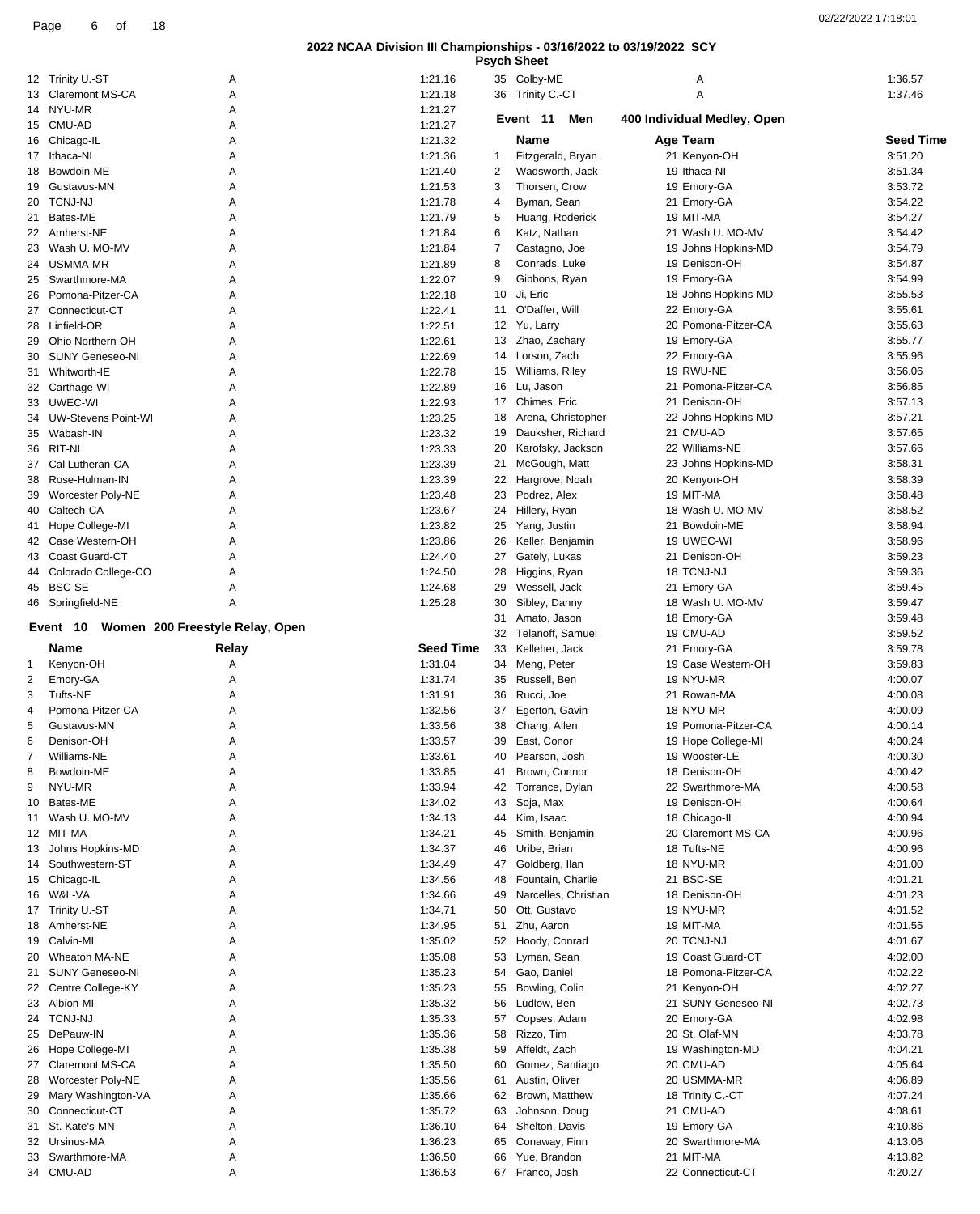| <b>Psych Sheet</b> |  |
|--------------------|--|
|--------------------|--|

|                |                                             | Event 12 Women 400 Individual Medley, Open |                    | 18       | Campbell, Forrest                 | 22 John Carroll-LE              | 48.36          |
|----------------|---------------------------------------------|--------------------------------------------|--------------------|----------|-----------------------------------|---------------------------------|----------------|
|                | Name                                        | Age Team                                   | Seed Time          | 19<br>20 | Ledford, Derek<br>Koh, Teck       | 21 Coast Guard-CT<br>19 Drew-NJ | 48.41<br>48.43 |
| 1              | Lewis, Augusta                              | 22 Claremont MS-CA                         | 4:18.66            | 21       | Pruett, Spencer                   | 21 Kenyon-OH                    | 48.43          |
| $\overline{2}$ | Hancock, Clio                               | 21 Emory-GA                                | 4:21.99            | 22       | Clasen, Garrett                   | 21 Chicago-IL                   | 48.44          |
| 3              | Craig, Molly                                | 22 Williams-NE                             | 4:22.18            | 23       | Ma, Jonathan                      | 21 Wash U. MO-MV                | 48.47          |
| 4              | O'Brien, Alix                               | 18 Denison-OH                              | 4:22.91            | 24       | Krtinic, Marko                    | 21 Kenyon-OH                    | 48.47          |
| 5              | Wright, Esme                                | 20 Denison-OH                              | 4:23.09            | 25       | Cline, Brendan                    | 21 F&M-MA                       | 48.50          |
| 6              | Augustyn, Kate                              | 18 MIT-MA                                  | 4:23.55            | 26       | Yu, Alan                          | 19 MIT-MA                       | 48.50          |
| $\overline{7}$ | Wei, Gabby                                  | 19 Kenyon-OH                               | 4:23.93            | 27       | Nybo, AJ                          | 23 Cal Lutheran-CA              | 48.51          |
| 8              | McCallie, Sydney                            | 19 Kenyon-OH                               | 4:24.34            | 28       | Hong, Marcus                      | 22 Kenyon-OH                    | 48.55          |
| 9              | Claus, Abby                                 | 22 Tufts-NE                                | 4:24.37            | 29       | Bevill, Ethan                     | 23 Denison-OH                   | 48.56          |
| 10             | Macmillan, Allie                            | 21 Emory-GA                                | 4:24.63            | 30       | Yin, Dylan                        | 18 Emory-GA                     | 48.60          |
| 11             | Lipkin, Elaine<br><b>Byers, Sarah Grace</b> | 21 Johns Hopkins-MD                        | 4:24.79            | 31       | Arpasi, Michael                   | 22 Denison-OH                   | 48.61          |
| 12             | 13 Lee, Megan                               | 21 Emory-GA<br>18 Amherst-NE               | 4:24.86<br>4:24.99 | 32       | Dale, Barclay                     | 22 Wash U. MO-MV<br>18 MIT-MA   | 48.63<br>48.63 |
| 14             | Sargent, Savy                               | 20 Denison-OH                              | 4:25.04            | 33<br>34 | Jiang, Shepard<br>Shropshire, Ben | 22 Kenyon-OH                    | 48.64          |
| 15             | Rohovit, Taylor                             | 19 Johns Hopkins-MD                        | 4:25.10            | 35       | Nichol, Ev                        | 20 Williams-NE                  | 48.67          |
| 16             | Bushway, Lillie                             | 19 Williams-NE                             | 4:25.31            | 36       | Crocker, Mark                     | 20 SUNY Geneseo-NI              | 48.73          |
| 17             | Sosnowski, Julianna                         | 18 NYU-MR                                  | 4:25.57            | 37       | Echols, Jeff                      | 19 Emory-GA                     | 48.74          |
| 18             | Schmitz, Sophie                             | 19 Kenyon-OH                               | 4:25.61            | 38       | Sullivan, Bryan                   | 24 Millsaps-MS                  | 48.78          |
| 19             | Svendsen, Hana                              | 21 St. Kate's-MN                           | 4:26.18            | 39       | Peterson, Forrest                 | 20 Calvin-MI                    | 48.88          |
| 20             | Appl, Emmie                                 | 19 Pomona-Pitzer-CA                        | 4:26.29            | 40       | Matteson, Owen                    | 18 MIT-MA                       | 48.88          |
| 21             | Witkowski, Tara                             | 20 Denison-OH                              | 4:26.53            | 41       | Manifold, Caleb                   | 19 Trinity U.-ST                | 48.89          |
|                | 22 Dzieciol, Karolina                       | 18 Pomona-Pitzer-CA                        | 4:26.55            | 42       | Hart, Zeb                         | 21 Williams-NE                  | 48.95          |
| 23             | Leblanc, Mackenzie                          | 19 Chicago-IL                              | 4:26.72            | 43       | Balbi, Joshua                     | 19 Tufts-NE                     | 48.97          |
| 24             | Kacmarek, Grace                             | 21 Denison-OH                              | 4:27.05            | 44       | Tritter, Hudson                   | 19 Chicago-IL                   | 48.97          |
| 25             | Herrera, Jordan                             | 19 Kenyon-OH                               | 4:27.74            | 45       | Tharp, Declan                     | 21 Albion-MI                    | 48.99          |
| 26             | Voss, Anne                                  | 20 St. Kate's-MN                           | 4:27.79<br>4:27.96 | 46       | Thompson, Andrew                  | 22 TCNJ-NJ                      | 49.00          |
| 27             | Basil, Georgia<br>Mrosko, Maria             | 19 NYU-MR<br>18 Denison-OH                 | 4:28.05            | 47       | Woodsum, Kenneth                  | 20 Amherst-NE<br>21 MIT-MA      | 49.02          |
| 28<br>29       | Allard, Marianne                            | 22 Emory-GA                                | 4:28.44            | 48<br>49 | He, David<br>Rockaway, Jeremy     | 22 Swarthmore-MA                | 49.02<br>49.03 |
| 30             | McCarty, Cierra                             | 18 Tufts-NE                                | 4:28.63            | 50       | Su, Arnold                        | 20 MIT-MA                       | 49.08          |
| 31             | Martin, Rebecca                             | 19 Denison-OH                              | 4:28.64            | 51       | Emerson, Chris                    | 22 Chicago-IL                   | 49.13          |
| 32             | Jones, Graeleigh                            | 18 Pomona-Pitzer-CA                        | 4:28.66            | 52       | Ream, Sean                        | 22 CMU-AD                       | 49.13          |
| 33             | Young, Natalie                              | 20 Bates-ME                                | 4:28.70            | 53       | Bick, Austin                      | 19 Wash U. MO-MV                | 49.24          |
|                | 34 Ye, Alice                                | 21 Chicago-IL                              | 4:28.79            | 54       | Ide, Reef                         | 19 Johns Hopkins-MD             | 49.27          |
| 35             | Walker, Grace                               | 20 Amherst-NE                              | 4:28.98            | 55       | Scheib, Drew                      | 19 RIT-NI                       | 49.30          |
| 36             | Bertschi, Samantha                          | 19 Chicago-IL                              | 4:30.68            | 56       | Baffico, Martin                   | 22 Chicago-IL                   | 49.32          |
| 37             | Walkup, Kate                                | 20 Linfield-OR                             | 4:30.70            | 57       | Hwang, Ted                        | 20 Pomona-Pitzer-CA             | 49.33          |
| 38             | Deveney, Chloe                              | 21 Tufts-NE                                | 4:31.34            | 58       | Britton, Justin                   | 23 CMU-AD                       | 49.40          |
| 39             | Dohrman, Joanna                             | 20 Johns Hopkins-MD                        | 4:31.37            | 59       | Simpson, Ben                      | 20 Linfield-OR                  | 49.43          |
| 40             | SAXOD, Candice                              | 20 NYU-MR                                  | 4:31.37            | 60       | Cimorelli, Jack                   | 20 SUNY Geneseo-NI              | 49.49          |
|                | 41 Atkinson, Tory                           | 21 Tufts-NE                                | 4:31.82            | 61       | Euvrard, Soeren                   | 18 Tufts-NE                     | 49.55          |
| 43             | 42 Zhang, Angelina<br>Peshenko, Anna        | 20 MIT-MA<br>18 RIT-NI                     | 4:31.89<br>4:32.20 | 62       | Kenny, Gordon                     | 20 Pomona-Pitzer-CA             | 49.56          |
| 44             | Carroll, Adeline                            | 19 Rhodes-SE                               | 4:34.01            | 63<br>64 | Reimon, Alec<br>Daniel, Colin     | 21 NYU-MR<br>22 CMU-AD          | 49.57<br>49.58 |
| 45             | Strohmeier, Valeria                         | 18 Tufts-NE                                | 4:34.97            | 65       | Donaldson, Edan                   | 21 Linfield-OR                  | 49.59          |
| 46             | Werner, Alexandra                           | 22 Pomona-Pitzer-CA                        | 4:36.46            | 66       | Tarczynski, Aleksander            | 20 CMU-AD                       | 49.76          |
| 47             | Schlichting, Sophia                         | 18 NYU-MR                                  | 4:36.85            | 67       | Finkel, Justin                    | 18 Connecticut-CT               | 49.77          |
| 48             | Donovan, Sloane                             | 20 Emory-GA                                | 4:44.85            | 68       | Larsen, Jake                      | 22 UW-Stevens Point-WI          | 49.77          |
|                | 49 Xiong, Julie                             | 21 Smith-NE                                | 4:54.89            | 69       | Bolding, Chase                    | 21 BSC-SE                       | 49.80          |
|                |                                             |                                            |                    | 70       | Shriner, Matthew                  | 22 Worcester Poly-NE            | 49.81          |
|                | Event 13<br>Men                             | 100 Butterfly, Open                        |                    | 71       | Becker, Andrew                    | 21 Gustavus-MN                  | 49.92          |
|                | Name                                        | Age Team                                   | <b>Seed Time</b>   | 72       | Tingen, Nate                      | 22 Tufts-NE                     | 49.92          |
| 1              | Fitch, David                                | 23 Kenyon-OH                               | 46.46              | 73       | Lahmann, Nolan                    | 19 Emory-GA                     | 49.93          |
| $\overline{c}$ | Pearcy, David                               | 23 Williams-NE                             | 47.16              | 74       | Watanakun, Ajay                   | 19 NYU-MR                       | 49.95          |
| 3              | McDonnell, Liam                             | 21 John Carroll-LE                         | 47.21              | 75       | Walter, Andrew                    | 19 TCNJ-NJ                      | 49.95          |
| 4              | Soh, Ryan                                   | 21 Emory-GA                                | 47.21              | 76       | Kimura, Kory                      | 19 Emory-GA                     | 49.99          |
| 5<br>6         | Catton, Ben                                 | 18 Hope College-MI                         | 47.40              | 77       | Zeineddin, Pierre                 | 19 Caltech-CA                   | 50.02          |
| 7              | Ssengonzi, Jesse<br>Vitek, Jeffrey          | 19 Chicago-IL<br>22 Johns Hopkins-MD       | 47.42<br>47.52     | 78       | Min, Tony                         | 20 Rensselaer-AD                | 50.05          |
| 8              | Kohl, Michael                               | 20 Trinity U.-ST                           | 47.61              | 79<br>80 | Mages, Mitchell<br>Lorson, Oakley | 22 Carthage-WI<br>19 Denison-OH | 50.06<br>50.12 |
| 9              | Hover, Hans                                 | 22 UWEC-WI                                 | 47.84              | 81       | Iwase, Jota                       | 21 Chicago-IL                   | 50.14          |
| 10             | Conati, Marco                               | 22 Claremont MS-CA                         | 47.93              | 82       | Kalkman, Colin                    | 19 Hope College-MI              | 50.26          |
| 11             | Tong, Nicholas                              | 21 Kenyon-OH                               | 48.19              | 83       | Brown, Jared                      | 22 Rose-Hulman-IN               | 50.29          |
| 12             | Applebaum, Frank                            | 19 Claremont MS-CA                         | 48.20              | 84       | Fitial, Daisuke                   | 22 Linfield-OR                  | 50.94          |
| 13             | Davenport, Nat                              | 22 Johns Hopkins-MD                        | 48.24              | 85       | Anthony, Nolan                    | 20 Trinity U.-ST                | 51.06          |
|                | 14 Schreier, Ethan                          | 19 Tufts-NE                                | 48.28              | 86       | Li, Shoonhsin                     | 20 Caltech-CA                   | 51.07          |
| 15             | Gillooly, Kevin                             | 22 Rowan-MA                                | 48.30              | 87       | McCranie, David                   | 20 USMMA-MR                     | 51.28          |
| 16             | Camy, Julien                                | 21 Calvin-MI                               | 48.35              | 88       | Mizell, Matthew                   | 22 USMMA-MR                     | 52.79          |
|                | 17 Sim, Hwamin                              | 21 Emory-GA                                | 48.35              |          |                                   |                                 |                |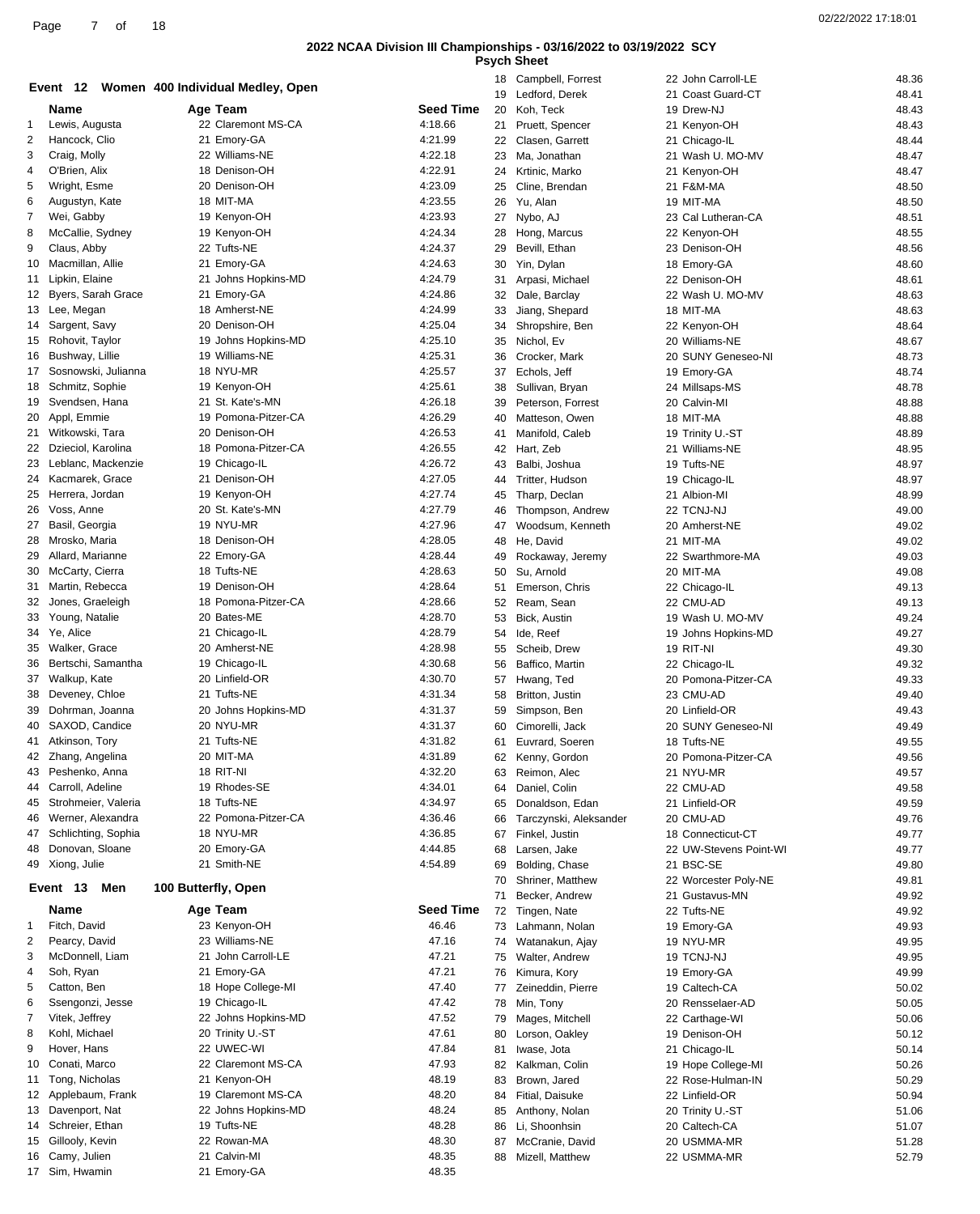**Psych Sheet**

|                |                               | Event 14 Women 100 Butterfly, Open            |                  | 70                | Fathman, Hannah              | 19 Albion-MI                      | 58.25              |
|----------------|-------------------------------|-----------------------------------------------|------------------|-------------------|------------------------------|-----------------------------------|--------------------|
|                | Name                          | Age Team                                      | <b>Seed Time</b> |                   | 71 Young, Lauren             | 21 Denison-OH                     | 59.30              |
| 1              | Hart, Crile                   | 23 Kenyon-OH                                  | 53.40            |                   | 72 Tolan, Ann                | 22 Colby-ME                       | 1:00.01            |
| $\overline{2}$ | Kilcoyne, Samantha            | 20 Williams-NE                                | 54.04            |                   | Men<br>Event 15              | 200 Freestyle, Open               |                    |
| 3              | Leone, Taylor                 | 22 Emory-GA                                   | 54.20            |                   |                              |                                   |                    |
| 4              | Pritchett, Emma               | 19 Denison-OH                                 | 54.57            |                   | Name                         | Age Team                          | <b>Seed Time</b>   |
| 5              | Jungers, Megan                | 19 Emory-GA                                   | 54.58            | $\mathbf{1}$<br>2 | Lovette, Jamie<br>Luo, Jaden | 22 Williams-NE<br>18 MIT-MA       | 1:35.52<br>1:36.68 |
| 6              | Turvey, Alex                  | 19 Pomona-Pitzer-CA                           | 54.65            | 3                 | Goudie, Nicholas             | 20 Emory-GA                       | 1:36.70            |
| 7              | Dang, Katelyn                 | 19 Claremont MS-CA                            | 54.76            | 4                 | KISELNIKOV, ARTHUR           | 21 Chicago-IL                     | 1:37.35            |
| 8              | Chan, Zoe                     | 21 TCNJ-NJ                                    | 54.95            | 5                 | Pema, Pat                    | 22 Emory-GA                       | 1:37.46            |
| 9              | Laurita, Mary                 | 22 Tufts-NE                                   | 55.16            | 6                 | Kelber, Mason                | 20 Wash U. MO-MV                  | 1:37.88            |
| 10             | Sealander, Ava                | 21 Claremont MS-CA                            | 55.18            | $\overline{7}$    | Iturbe, Julian               | 22 Calvin-MI                      | 1:37.96            |
|                | 11 Wegner, Jessica            | 22 Wellesley-MA                               | 55.30            | 8                 | Filion, Tanner               | 21 Whitman-PN                     | 1:37.98            |
|                | 12 Meszaros, Sandra           | 20 Wash U. MO-MV                              | 55.39            | 9                 | Yeoh, Nathaniel              | 18 NYU-MR                         | 1:38.28            |
|                | 13 Farrell, Maggie            | 20 Calvin-MI                                  | 55.46            | 10                | Corbitt, Noah                | 22 Johns Hopkins-MD               | 1:38.53            |
|                | 14 Higgins, Andrea            | 22 Connecticut-CT                             | 55.48            | 11                | Icimsoy, Jakob               | 21 BSC-SE                         | 1:38.54            |
|                | 15 Sowards, Savannah          | 20 Emory-GA                                   | 55.51            | 12                | Edwards, Pace                | 18 Wash U. MO-MV                  | 1:38.62            |
|                | 16 Fagan, Marie               | 22 Amherst-NE                                 | 55.57            | 13                | McChesney, James             | 19 TCNJ-NJ                        | 1:38.63            |
|                | 17 Deng, Catherine            | 17 Caltech-CA                                 | 55.57            | 14                | Early, Nathaniel             | 19 Trinity U.-ST                  | 1:38.88            |
| 18             | Ordaz, Jessica                | 19 Pacific Lutheran-AM                        | 55.58            | 15                | Breazeale, Anderson          | 21 Claremont MS-CA                | 1:38.88            |
| 19             | Schulman, Emma                | 19 Williams-NE                                | 55.62            | 16                | Schiavone, Chris             | 24 F&M-MA                         | 1:38.90            |
|                | 20 Brosvik, Bella             | 21 NYU-MR                                     | 55.63            | 17                | Schalet, Oliver              | 18 Williams-NE                    | 1:38.92            |
| 21             | West, Callie                  | 19 Centre College-KY                          | 55.64            | 18                | Halberg, Conner              | 19 Hope College-MI                | 1:38.94            |
|                | 22 Maki, Caroline             | 20 Emory-GA                                   | 55.70            | 19                | Verstandig, Kyle             | 22 Denison-OH                     | 1:38.95            |
|                | 23 Wambach, Maddie            | 19 Trinity C.-CT                              | 55.71            | 20                | Kuhn, Steven                 | 21 Emory-GA                       | 1:38.96            |
| 24             | Stovall, Jesse<br>Oal, Hale   | 22 Southwestern-ST<br>18 Bates-ME             | 55.71            | 21                | Thompson, Andrew             | 22 TCNJ-NJ                        | 1:38.98            |
| 25             |                               |                                               | 55.73            | 22                | Hughes, Collin               | 22 Johns Hopkins-MD               | 1:38.99            |
|                | 26 Ford, Celia                | 18 Kenyon-OH                                  | 55.77            | 23                | D'Amore, Logan               | 19 Emory-GA                       | 1:39.00            |
| 27             | McGrath, Olivia               | 22 MIT-MA                                     | 55.79            | 24                | Vollbrechthausen, Victor     | 21 Tufts-NE                       | 1:39.03            |
| 28             | Smith, Olivia                 | 21 Kenyon-OH                                  | 55.81            | 25                | Twiss, Colin                 | 19 Coast Guard-CT                 | 1:39.07            |
| 29             | Lopez-Ona, Gabriella          | 20 Williams-NE                                | 55.92<br>55.93   | 26                | Degiulio, Anzo               | 21 Pomona-Pitzer-CA               | 1:39.16            |
| 30             | Brush, Kate<br>Burrill, Megan | 21 Colorado College-CO<br>21 Illinois Tech-IL | 55.95            | 27                | Curwen, Tag                  | 21 Pomona-Pitzer-CA               | 1:39.17            |
| 31<br>32       | Petschauer, Madison           | 19 Redlands-CA                                | 56.00            | 28                | Pire, Harrison               | 20 Emory-GA                       | 1:39.19            |
| 33             | Berdelman, Emma               | 20 Denison-OH                                 | 56.00            | 29                | Freeman, Ben                 | 21 Swarthmore-MA                  | 1:39.21            |
| 34             | Raker, Vivi                   | 19 UC Santa Cruz-PC                           | 56.03            | 30                | Lipkin, Mark                 | 19 Wash U. MO-MV                  | 1:39.30            |
| 35             | Chun, Sydney                  | 19 MIT-MA                                     | 56.05            | 31                | Keskin, Naci                 | 20 Caltech-CA                     | 1:39.42            |
| 36             | Pawlak, Katherine             | 21 Worcester Poly-NE                          | 56.06            | 32                | Kosian, Yurii                | 19 Kenyon-OH                      | 1:39.44            |
| 37             | McAllister, Maia              | 19 NYU-MR                                     | 56.09            | 33                | De Groot, Jeff               | 20 Emory-GA                       | 1:39.45            |
| 38             | Taylor, Becca                 | 21 Denison-OH                                 | 56.10            | 34                | Knightly, Tyler              | 20 Amherst-NE                     | 1:39.48            |
|                | 39 Zhu, Caroline              | 20 Emory-GA                                   | 56.12            | 35                | Oberg, Max                   | 19 Caltech-CA                     | 1:39.49            |
| 40             | Whittaker, Colleen            | 18 Rensselaer-AD                              | 56.18            | 36                | Heeres, Jacob                | 20 Calvin-MI                      | 1:39.54            |
|                | 41 Gettings, Sage             | 20 Albion-MI                                  | 56.29            | 37                | Ryf, Sam                     | 20 UWEC-WI                        | 1:39.58            |
|                | 42 Wujciak, Lara              | 19 Tufts-NE                                   | 56.30            |                   | 38 Workman, Eric             | 20 Claremont MS-CA                | 1:39.63            |
| 43             | Marshall, Caitlin             | 18 NYU-MR                                     | 56.35            |                   | 39 Althoff, Noah             | 19 Kenyon-OH                      | 1:39.70            |
| 44             | Choi, Rebecca                 | 21 NYU-MR                                     | 56.37            | 40                | Ding, Nick                   | 21 Chicago-IL                     | 1:39.70            |
| 45             | Kelly, Alesha                 | 19 Chicago-IL                                 | 56.37            |                   | 41 Ziolkowski, Evan          | 23 Rhodes-SE                      | 1:39.74            |
| 46             | Mirus, Emmie                  | 23 Kenyon-OH                                  | 56.39            | 42                | Giacoppo, Gabriel            | 20 NYU-MR                         | 1:39.76            |
| 47             | Gilbert, Ellen                | 22 IWU-IL                                     | 56.40            | 43                | Myaard, Sam                  | 20 Denison-OH                     | 1:39.78            |
| 48             | Schneider, Noelle             | 19 RWU-NE                                     | 56.42            | 44                | Goedecke, Willem             | 21 Emory-GA                       | 1:39.88            |
| 49             | Blackstock, Esme              | 19 Tufts-NE                                   | 56.43            | 45                | Foreback, Ryan               | 19 Denison-OH                     | 1:39.89            |
| 50             | Croonquist, Amber             | 18 Denison-OH                                 | 56.48            | 46                | Simmons, Mitchell            | 21 Johns Hopkins-MD               | 1:39.89            |
| 51             | Palmroos, Maja                | 18 Denison-OH                                 | 56.48            | 47                | Vincent, Connor              | 18 NYU-MR                         | 1:39.91            |
| 52             | Subramaniam, Hannah           | 22 Chicago-IL                                 | 56.51            | 48                | Sarman, Daniel               | 22 Trinity U.-ST                  | 1:39.91<br>1:39.92 |
| 53             | Ross, Camille                 | 20 Tufts-NE                                   | 56.52            | 49                | McGowan, John                | 19 Bowdoin-ME                     |                    |
|                | 54 Rosado, Laura              | 21 MIT-MA                                     | 56.72            | 50                | March, Keegan<br>Volin, Alex | 18 Cal Lutheran-CA<br>20 Rowan-MA | 1:39.93<br>1:39.97 |
| 55             | Davis, Emerson                | 20 Johns Hopkins-MD                           | 56.84            | 51<br>52          | Adl, Charlie                 | 23 Connecticut-CT                 | 1:39.98            |
| 56             | Kearns, Eve                   | 19 Wash U. MO-MV                              | 56.87            | 53                | Strom, Matt                  | 20 Gustavus-MN                    | 1:39.99            |
| 57             | Walkup, Kate                  | 20 Linfield-OR                                | 56.93            | 54                | Li, Brian                    | 19 MIT-MA                         | 1:39.99            |
| 58             | Smith, Abby                   | 20 Pomona-Pitzer-CA                           | 57.00            | 55                | Washburn, Zachary            | 18 Whitworth-IE                   | 1:40.11            |
| 59             | Zupnik, Tatum                 | 20 Bowdoin-ME                                 | 57.05            | 56                | Atherton, Alex               | 19 Williams-NE                    | 1:40.13            |
|                | 60 Xiong, Julie               | 21 Smith-NE                                   | 57.05            | 57                | Ellison, Alex                | 22 MIT-MA                         | 1:40.17            |
| 61             | Kass, Samantha                | 21 Emory-GA                                   | 57.15            | 58                | Roddy, Kellen                | 20 Johns Hopkins-MD               | 1:40.19            |
| 62             | Lowenthal, Lillian            | 21 VASSAR-MR                                  | 57.17            | 59                | Tracey, James                | 20 Kenyon-OH                      | 1:40.23            |
|                | 63 Baber, Caroline            | 22 W&L-VA                                     | 57.23            | 60                | Yang, Leo                    | 20 Caltech-CA                     | 1:40.25            |
| 64             | Axas, Ania                    | 20 Kenyon-OH                                  | 57.25            | 61                | Taylor, Will                 | 19 Amherst-NE                     | 1:40.25            |
| 65             | Cudney, Jillian               | 20 Tufts-NE                                   | 57.46            | 62                | Chatoor, Graham              | 22 NYU-MR                         | 1:40.26            |
| 66             | Georgopoulou, Ioanna          | 19 Chicago-IL                                 | 57.50            | 63                | Goguen, Jake                 | 22 Whitworth-IE                   | 1:40.27            |
| 67             | Bream, Ollie                  | 18 Wooster-LE                                 | 57.59            | 64                | Pritchard, Thomas            | 20 NYU-MR                         | 1:40.47            |
| 68             | Chen, Annaliese               | 18 Swarthmore-MA                              | 58.03            | 65                | McCarty, Caleb               | 20 Wabash-IN                      | 1:40.63            |
|                | 69 Gjerde, Caroline           | 20 NYU-MR                                     | 58.04            |                   | 66 Laborgo Potor             | 24 Tufte NIC                      | 1.10.72            |

Labarge, Peter 21 Tufts-NE 1:40.72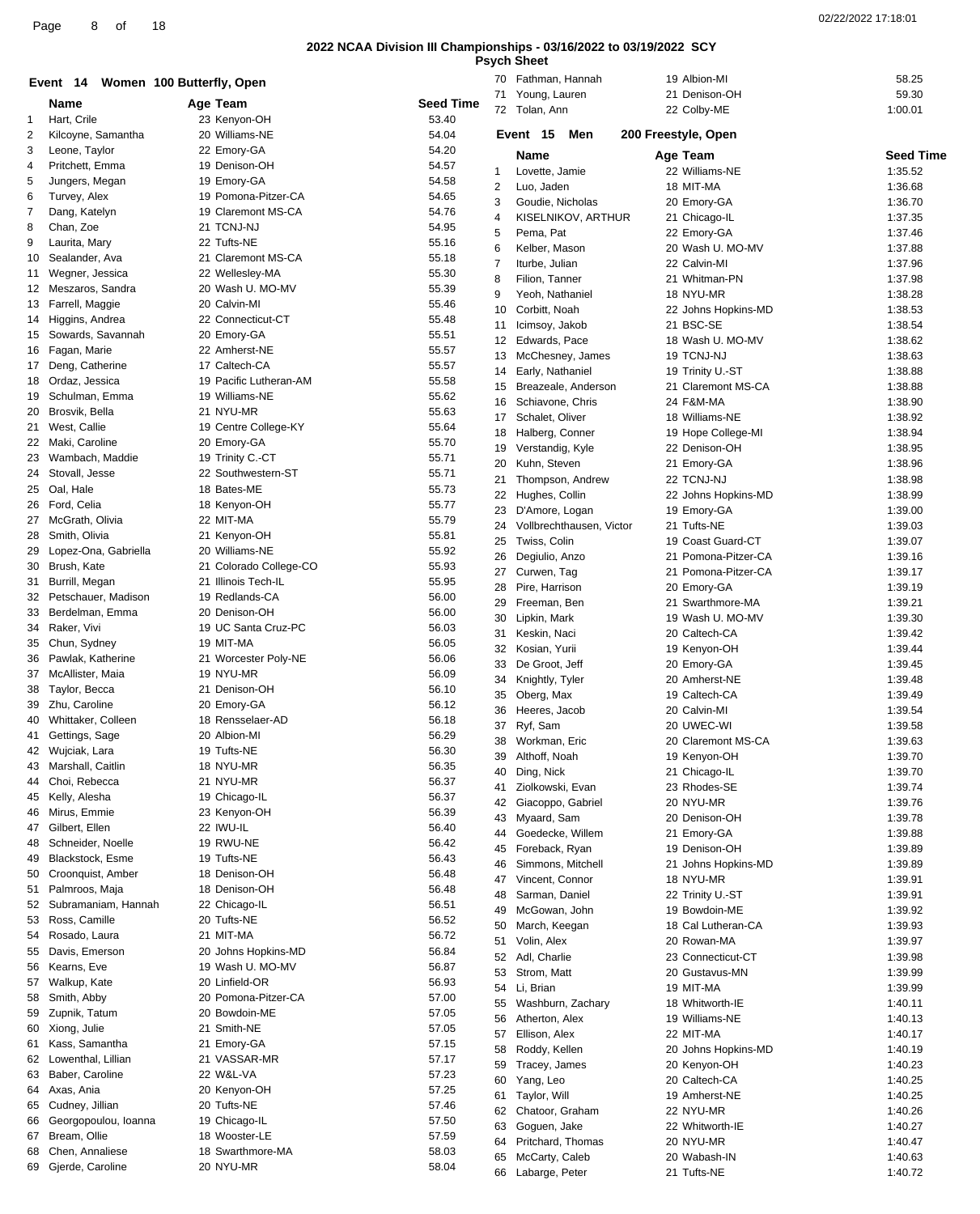|          |                                       |                                          |                    |                | <b>Psych Sheet</b>                      |                                      |                    |
|----------|---------------------------------------|------------------------------------------|--------------------|----------------|-----------------------------------------|--------------------------------------|--------------------|
| 67       | Stoll, Willem                         | 20 F&M-MA                                | 1:40.74            |                | 27 Wenger, Maggie                       | 20 Saint Lawrence-AD                 | 1:51.87            |
| 68       | Zaneski, Stanley                      | 23 Ithaca-NI                             | 1:40.79            | 28             | Ammon, Vaughn                           | 21 Connecticut-CT                    | 1:51.89            |
| 69       | Blach, Lukas                          | 18 TCNJ-NJ                               | 1:40.81            | 29             | Adams, Jennifer                         | 19 Amherst-NE                        | 1:51.91            |
| 70       | Asano, Junichiro                      | 19 Chicago-IL                            | 1:40.82            | 30             | Higgins, Makenzie                       | 19 Johns Hopkins-MD                  | 1:51.95            |
| 71       | McIntire, Christian                   | 18 Denison-OH                            | 1:41.07            | 31             | Turcanu, Nina<br>Riccio, Ella           | 20 Emory-GA                          | 1:51.99            |
| 72<br>73 | Nonnenmacher, Max<br>Sommer, Nathan   | 19 Kenyon-OH<br>21 Bates-ME              | 1:41.08<br>1:41.08 | 32<br>33       | Susil, Meg                              | 19 Bowdoin-ME<br>18 Johns Hopkins-MD | 1:52.36<br>1:52.37 |
|          | 74 Lang, Lucas                        | 18 Claremont MS-CA                       | 1:41.15            | 34             | Girgenti, Sophia                        | 21 Johns Hopkins-MD                  | 1:52.47            |
|          | 75 Garcia, Kyle                       | 19 Chicago-IL                            | 1:41.19            | 35             | Karlson, Samantha                       | 20 Hamilton-AD                       | 1:52.56            |
| 76       | Woodruff, Dan                         | 20 Emory-GA                              | 1:41.21            | 36             | Griffin, Miri                           | 19 MIT-MA                            | 1:52.60            |
| 77       | Phillips, Jp                          | 21 Chicago-IL                            | 1:41.28            | 37             | Daly, Sarah                             | 19 Emory-GA                          | 1:52.69            |
|          | 78 Snyder, Daniel                     | 19 Rhodes-SE                             | 1:41.42            | 38             | El Masri, Leila                         | 22 Claremont MS-CA                   | 1:52.80            |
| 79       | Small, Erik                           | 20 Gustavus-MN                           | 1:41.58            | 39             | McEvoy, Leydn                           | 20 NYU-MR                            | 1:52.86            |
| 80       | Feldmann, Erik                        | 21 CMU-AD                                | 1:41.63            | 40             | White, Alexandra                        | 20 Kenyon-OH                         | 1:52.98            |
| 81       | Lockwood, Mitch                       | 21 Connecticut-CT                        | 1:41.71            | 41             | Kolokotsa, Filippa                      | 21 Chicago-IL                        | 1:53.08            |
| 82       | Carter, Trevor                        | 21 MIT-MA                                | 1:41.72            | 42             | Chatoor, Jada                           | 20 Emory-GA                          | 1:53.19            |
| 83       | Smith, Bailey                         | 21 Hope College-MI                       | 1:41.82            | 43             | Pilecky, Anna                           | 21 UW-Stevens Point-WI               | 1:53.69            |
| 84       | Distenfeld, Tyler                     | 19 Denison-OH                            | 1:42.01            | 44             | Ecklund, Jesse                          | 21 VASSAR-MR                         | 1:53.70            |
| 85       | Carkhuff, Ryan                        | 22 Ursinus-MA                            | 1:42.08            | 45             | Hiebert, Gracey                         | 20 Claremont MS-CA                   | 1:54.29            |
| 86       | Weiderman, Cole                       | 20 Cal Lutheran-CA                       | 1:42.22            | 46             | Katz, Chloe                             | 18 Middlebury-NE                     | 1:54.32            |
| 87       | Connors, John                         | 22 Colby-ME<br>19 NYU-MR                 | 1:42.25            | 47             | English, Natalie                        | 19 Denison-OH<br>20 SUNY Geneseo-NI  | 1:54.46<br>1:54.51 |
| 88<br>89 | Henze, Griffin<br>Romeyn, Scott       | 22 Amherst-NE                            | 1:42.25<br>1:42.30 | 48<br>49       | Macdonald, Kimberly<br>Halsdorfer, Abby | 20 Case Western-OH                   | 1:54.59            |
| 90       | Houlton, Eli                          | 20 Tufts-NE                              | 1:42.35            | 50             | Carroll, Sophia                         | 19 Grinnell-IA                       | 1:54.63            |
| 91       | Laclef. Matthew                       | 19 Connecticut-CT                        | 1:42.64            | 51             | Bowling, Kira                           | 21 Kenyon-OH                         | 1:54.88            |
| 92       | Fisher, Chase                         | 21 Denison-OH                            | 1:42.82            | 52             | Robey, Taylor                           | 22 Nazareth-NI                       | 1:55.02            |
|          | 93 Forbes, Jeffrey                    | 18 Wash U. MO-MV                         | 1:43.05            | 53             | Cassidy, Kierstyn                       | 21 CMU-AD                            | 1:55.15            |
| 94       | Zemek, Callen                         | 20 Gustavus-MN                           | 1:43.13            | 54             | Mumtaz, Sahar                           | 20 Tufts-NE                          | 1:55.21            |
| 95       | Long, Brendan                         | 20 Wash U. MO-MV                         | 1:43.41            | 55             | Brodnick, Ashley                        | 22 NYU-MR                            | 1:55.27            |
| 96       | Sellers, Evan                         | 20 Rose-Hulman-IN                        | 1:43.56            | 56             | Field, Ellie                            | 21 RWU-NE                            | 1:55.41            |
| 97       | Blaauw, Stephen                       | 22 Cal Lutheran-CA                       | 1:43.68            | 57             | Kim, Jolie                              | 19 MIT-MA                            | 1:55.59            |
|          | 98 Hall, Andrew                       | 22 Bates-ME                              | 1:43.78            | 58             | Hayward, Frances                        | 20 Williams-NE                       | 1:55.75            |
|          | 99 Gregory, Mark                      | 19 Bates-ME                              | 1:43.88            | 59             | Shelburne, Katie                        | 19 Tufts-NE                          | 1:55.85            |
|          | 100 Jansen, Tom                       | 21 Redlands-CA                           | 1:43.91            | 60             | Matheny, Abby                           | 22 Williams-NE                       | 1:55.88            |
|          | 101 Adams, Jeremy                     | 21 Ohio Northern-OH                      | 1:44.72            | 61             | Hoffman, Emma                           | 19 CMU-AD                            | 1:55.94            |
|          | 102 Laible, Ethan                     | 19 TCNJ-NJ                               | 1:44.78            | 62             | Paige, Addie                            | 21 Colby-ME                          | 1:55.97            |
|          | 103 Szablewski, Evan                  | 20 Tufts-NE                              | 1:44.85            | 63             | Tropper, Stephanie                      | 18 Bates-ME                          | 1:56.31            |
|          |                                       |                                          |                    |                |                                         |                                      |                    |
|          | 104 Feldman, Alex                     | 22 Emory-GA                              | 1:44.91            | 64             | Kadlecik, Grace                         | 19 Denison-OH                        | 1:56.62            |
|          | 105 Spain, Zach                       | 19 NYU-MR                                | 1:44.98            | 65             | Cremer, Allison                         | 20 Tufts-NE                          | 1:56.99            |
|          | 106 Anderson, Carter                  | 19 Williams-NE                           | 1:46.08            | 66             | Hesse, Shannon                          | 21 TCNJ-NJ                           | 1:57.11            |
|          | 107 Scanlan, Nolan                    | 20 Amherst-NE                            | 1:46.65            | 67             | Dixon, Allie                            | 22 Emory-GA                          | 1:58.09            |
|          | 108 Wangelin, Charlie                 | 18 SUNY Geneseo-NI                       | 1:50.29            | 68             | Hofstede, Ellen                         | 21 Gustavus-MN                       | 1:58.96            |
|          | 109 Tate, Zahar                       | 20 Connecticut-CT                        | 1:54.94            | 69             | Johnson, Julia                          | 19 Bates-ME                          | 1:59.16            |
|          |                                       |                                          |                    |                | 70 Wright, Lacey                        | 22 Colby-ME                          | 1:59.37            |
|          | Event 16 Women 200 Freestyle, Open    |                                          |                    |                | 71 McNamara, Maggie                     | 20 Amherst-NE                        | 2:01.68            |
|          | Name                                  | Age Team                                 | <b>Seed Time</b>   |                | Event 17 Men                            | 400 Medley Relay, Open               |                    |
| 1        | Hufziger, Mary                        | 21 Tufts-NE                              | 1:48.26            |                |                                         |                                      |                    |
| 2        | Brennan, Claire                       | 20 Tufts-NE                              | 1:48.73            |                | Name                                    | Relay                                | <b>Seed Time</b>   |
| 3        | Wisner, Taryn                         | 19 Denison-OH                            | 1:49.36            | 1              | MIT-MA                                  | Α                                    | 3:12.26            |
| 4        | Wenger, Grace                         | 20 Bates-ME                              | 1:49.41            | $\overline{c}$ | Williams-NE                             | Α                                    | 3:12.50            |
| 5<br>6   | Delano, Casey                         | 23 Williams-NE                           | 1:49.57            | 3              | Kenyon-OH                               | Α<br>Α                               | 3:13.06            |
| 7        | Ford, Maddie<br>Turney, Avery         | 22 Connecticut-CT<br>19 Pomona-Pitzer-CA | 1:50.03<br>1:50.03 | 4<br>5         | Emory-GA<br>Denison-OH                  | Α                                    | 3:13.36<br>3:13.73 |
| 8        | Menso, Maggie                         | 22 St. Kate's-MN                         | 1:50.17            | 6              | Johns Hopkins-MD                        | Α                                    | 3:14.09            |
| 9        | Cornish, Kristin                      | 18 Johns Hopkins-MD                      | 1:50.24            | 7              | Chicago-IL                              | Α                                    | 3:14.61            |
| 10       | Culibrk, Tara                         | 20 Denison-OH                            | 1:50.24            | 8              | Claremont MS-CA                         | Α                                    | 3:15.05            |
| 11       | Dacorte, Lydia                        | 23 Wheaton MA-NE                         | 1:50.33            | 9              | <b>Tufts-NE</b>                         | Α                                    | 3:16.08            |
| 12       | Isakoff, Katelin                      | 20 Tufts-NE                              | 1:50.53            | 10             | John Carroll-LE                         | Α                                    | 3:16.51            |
| 13       | Knutson, Maya                         | 23 St. Olaf-MN                           | 1:50.78            | 11             | CMU-AD                                  | Α                                    | 3:17.33            |
| 14       | Zhao, Karen                           | 18 Chicago-IL                            | 1:50.79            |                | 12 F&M-MA                               | Α                                    | 3:17.34            |
| 15       | Geboy, Sydney                         | 19 Kenyon-OH                             | 1:50.82            |                | 13 UWEC-WI                              | Α                                    | 3:17.95            |
| 16       | Pfeufer, Annie                        | 18 Denison-OH                            | 1:51.01            | 14             | Wash U. MO-MV                           | Α                                    | 3:18.01            |
| 17       | Blake, Ella                           | 20 Claremont MS-CA                       | 1:51.06            | 15             | Bowdoin-ME                              | Α                                    | 3:18.13            |
| 18       | Panitz, Georgia                       | 22 Williams-NE                           | 1:51.07            |                | 16 Hope College-MI                      | Α                                    | 3:18.14            |
| 19       | Liu, Michelle                         | 18 Johns Hopkins-MD                      | 1:51.24            | 17             | Bates-ME                                | Α                                    | 3:18.43            |
| 20       | Gordon, Jessica                       | 20 Amherst-NE                            | 1:51.40            | 18             | Rowan-MA                                | Α                                    | 3:18.47            |
| 21       | Hagan, Emma                           | 19 Trinity U.-ST                         | 1:51.40            |                | 19 TCNJ-NJ                              | Α                                    | 3:18.49            |
| 22       | Hoffman, Sarah                        | 20 Kenyon-OH                             | 1:51.43            | 20             | Cal Lutheran-CA                         | Α                                    | 3:18.62            |
| 23       | Uerling, Josie                        | 21 Emory-GA                              | 1:51.50            | 21             | Pomona-Pitzer-CA                        | Α                                    | 3:18.89            |
| 24       | Gruender, Maddy                       | 20 UC Santa Cruz-PC                      | 1:51.70            |                | 22 Swarthmore-MA                        | Α                                    | 3:19.10            |
|          | 25 Chinn, Cailen<br>26 Helm, Penelope | 22 Emory-GA<br>19 Emory-GA               | 1:51.73<br>1:51.76 |                | 23 Trinity U.-ST<br>24 Calvin-MI        | Α<br>Α                               | 3:19.17<br>3:19.25 |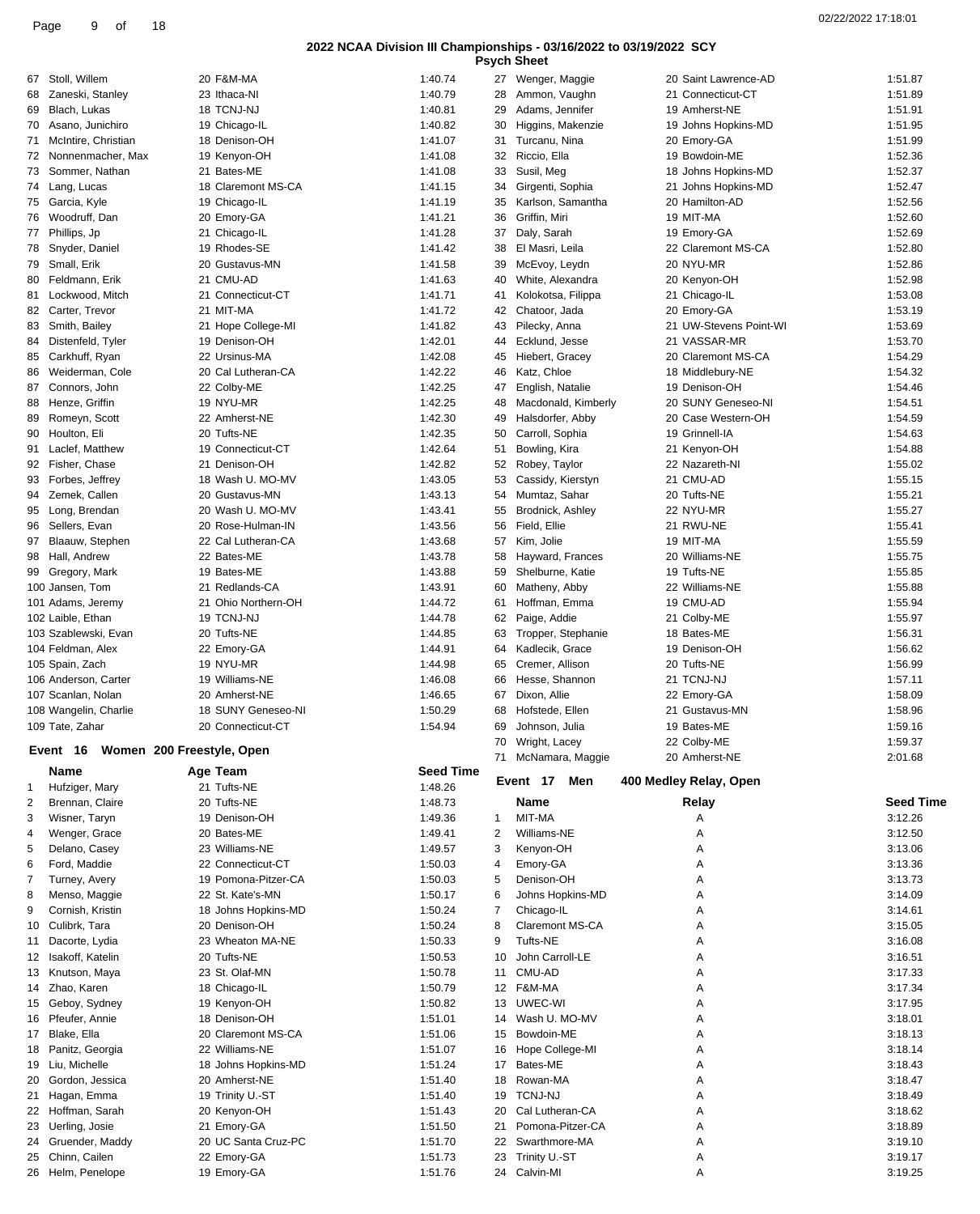|  | <b>Psych Sheet</b> |  |
|--|--------------------|--|
|--|--------------------|--|

| 25 | SUNY Geneseo-NI            | A | 3:20.04 |
|----|----------------------------|---|---------|
| 26 | NYU-MR                     | A | 3:20.05 |
| 27 | Coast Guard-CT             | A | 3:20.26 |
| 28 | RIT-NI                     | A | 3:20.45 |
| 29 | Amherst-NE                 | A | 3:20.51 |
| 30 | USMMA-MR                   | A | 3:20.69 |
| 31 | <b>BSC-SE</b>              | A | 3:20.88 |
| 32 | Ithaca-NI                  | A | 3:21.24 |
| 33 | <b>UW-Stevens Point-WI</b> | A | 3:21.85 |
| 34 | Gustavus-MN                | A | 3:22.00 |
| 35 | Whitworth-IE               | A | 3:22.17 |
| 36 | Case Western-OH            | A | 3:22.22 |
| 37 | Caltech-CA                 | A | 3:22.38 |
| 38 | Connecticut-CT             | A | 3:22.44 |
| 39 | <b>Worcester Poly-NE</b>   | A | 3:22.79 |
| 40 | Linfield-OR                | A | 3:23.19 |
| 41 | Carthage-WI                | A | 3:23.33 |
| 42 | Rose-Hulman-IN             | A | 3:23.39 |
| 43 | Wabash-IN                  | A | 3:25.23 |
| 44 | Colorado College-CO        | A | 3:26.00 |
| 45 | Springfield-NE             | A | 3:26.08 |

#### **Event 18 Women 400 Medley Relay, Open**

|                 | Name                   | Relay               | <b>Seed Time</b> |
|-----------------|------------------------|---------------------|------------------|
| 1               | Kenyon-OH              | A                   | 3:39.77          |
| $\overline{2}$  | Emory-GA               | A                   | 3:40.63          |
| 3               | Williams-NE            | A                   | 3:41.41          |
| 4               | MIT-MA                 | A                   | 3:42.64          |
| 5               | Denison-OH             | A                   | 3:43.83          |
| 6               | Pomona-Pitzer-CA       | A                   | 3:45.00          |
| 7               | Bates-ME               | A                   | 3:45.99          |
| 8               | Wash U. MO-MV          | A                   | 3:46.38          |
| 9               | <b>Tufts-NE</b>        | A                   | 3:46.45          |
| 10              | Bowdoin-ME             | A                   | 3:46.66          |
| 11              | St. Kate's-MN          | A                   | 3:46.83          |
| 12 <sup>°</sup> | Hope College-MI        | A                   | 3:46.85          |
| 13              | <b>Claremont MS-CA</b> | A                   | 3:46.89          |
| 14              | Johns Hopkins-MD       | A                   | 3:46.92          |
| 15              | NYU-MR                 | A                   | 3:47.66          |
| 16              | Albion-MI              | А                   | 3:47.76          |
| 17 <sup>2</sup> | Chicago-IL             | A                   | 3:47.86          |
| 18              | Trinity U.-ST          | A                   | 3:49.57          |
| 19              | Amherst-NE             | A                   | 3:49.93          |
| 20              | Swarthmore-MA          | A                   | 3:50.23          |
| 21              | <b>Wheaton MA-NE</b>   | A                   | 3:50.25          |
| 22              | Connecticut-CT         | A                   | 3:50.39          |
| 23              | CMU-AD                 | A                   | 3:51.28          |
| 24              | Calvin-MI              | A                   | 3:51.44          |
| 25              | W&L-VA                 | A                   | 3:51.82          |
| 26              | Middlebury-NE          | A                   | 3:51.86          |
| 27              | Mary Washington-VA     | A                   | 3:52.16          |
| 28              | Worcester Poly-NE      | A                   | 3:52.87          |
| 29              | Trinity C.-CT          | A                   | 3:52.88          |
| 30              | <b>TCNJ-NJ</b>         | A                   | 3:53.20          |
| 31              | Colby-ME               | A                   | 3:53.40          |
| 32              | <b>SUNY Geneseo-NI</b> | A                   | 3:53.43          |
| 33              | Gustavus-MN            | А                   | 3:54.70          |
| 34              | Southwestern-ST        | A                   | 3:55.23          |
| 35              | DePauw-IN              | A                   | 3:56.88          |
| 36              | Centre College-KY      | A                   | 3:58.10          |
|                 | Event<br>19<br>Men     | 200 Butterfly, Open |                  |

|              | Event 19<br>Men  | 200 Butterfly, Open |                  |
|--------------|------------------|---------------------|------------------|
|              | Name             | Age Team            | <b>Seed Time</b> |
| $\mathbf{1}$ | Applebaum, Frank | 19 Claremont MS-CA  | 1:46.06          |
| 2            | Ssengonzi, Jesse | 19 Chicago-IL       | 1:46.39          |
| 3            | Vitek, Jeffrey   | 22 Johns Hopkins-MD | 1:46.77          |
| 4            | Kurlich, Richie  | 22 Denison-OH       | 1:46.96          |
| 5            | Ma. Jonathan     | 21 Wash U. MO-MV    | 1:46.99          |
| 6            | Seymour, Chris   | 20 Johns Hopkins-MD | 1:47.63          |
| 7            | Pearcy, David    | 23 Williams-NE      | 1:47.66          |
| 8            | Chimes, Eric     | 21 Denison-OH       | 1:47.74          |

Yin, Dylan 18 Emory-GA 1:48.13

| 02/22/2022 17:18:01 |  |
|---------------------|--|
|---------------------|--|

10 Schreier, Ethan 19 Tufts-NE 1:48.29 11 Ludlow, Ben 21 SUNY Geneseo-NI 1:48.30 12 Houskeeper, Noah 21 Denison-OH 1:48.32 13 Echols, Jeff 19 Emory-GA 1:48.41 14 Finkel, Justin 18 Connecticut-CT 1:48.43 Nybo, AJ 23 Cal Lutheran-CA 1:48.48

| 16       | Crocker, Mark                   | 20 SUNY Geneseo-NI                 | 1:48.52            |
|----------|---------------------------------|------------------------------------|--------------------|
| 17       | Zeineddin, Pierre               | 19 Caltech-CA                      | 1:48.82            |
| 18       | Hargrove, Noah                  | 20 Kenyon-OH                       | 1:48.83            |
| 19       | Thorsen, Crow                   | 19 Emory-GA                        | 1:48.91            |
| 20       | Surprenant, Jonik               | 19 Johns Hopkins-MD                | 1:48.93            |
| 21       | Soja, Max                       | 19 Denison-OH                      | 1:48.97            |
| 22       | Koh, Teck                       | 19 Drew-NJ                         | 1:49.08            |
| 23       | Woodsum, Kenneth                | 20 Amherst-NE                      | 1:49.08            |
| 24       | Kenny, Gordon                   | 20 Pomona-Pitzer-CA                | 1:49.18            |
| 25       | Rockaway, Jeremy                | 22 Swarthmore-MA                   | 1:49.25            |
| 26       | Camy, Julien                    | 21 Calvin-MI                       | 1:49.29            |
| 27       | Hillery, Ryan                   | 18 Wash U. MO-MV                   | 1:49.37            |
| 28       | He, David                       | 21 MIT-MA                          | 1:49.38            |
| 29       | Byman, Sean                     | 21 Emory-GA                        | 1:49.39            |
| 30       | Hare, Kyle                      | 19 MIT-MA                          | 1:49.69            |
| 31       | Shriner, Matthew                | 22 Worcester Poly-NE               | 1:49.78            |
| 32       | Rucci, Joe                      | 21 Rowan-MA                        | 1:49.78            |
| 33       | Scheib, Drew                    | 19 RIT-NI                          | 1:49.78            |
| 34       | Bevill, Ethan                   | 23 Denison-OH                      | 1:49.82            |
| 35       | Ryf, Sam                        | 20 UWEC-WI                         | 1:49.85            |
| 36       | Baffico, Martin                 | 22 Chicago-IL                      | 1:49.86            |
| 37       | Yanagisawa, Kevin               | 21 Rowan-MA<br>20 Claremont MS-CA  | 1:49.93            |
| 38       | Smith, Benjamin                 |                                    | 1:49.96            |
| 39       | Lorson, Oakley                  | 19 Denison-OH                      | 1:50.02            |
| 40       | Kimura, Kory                    | 19 Emory-GA                        | 1:50.04            |
| 41<br>42 | Ledford, Derek<br>Li, Shoonhsin | 21 Coast Guard-CT<br>20 Caltech-CA | 1:50.06<br>1:50.11 |
| 43       | Ding, Nick                      | 21 Chicago-IL                      | 1:50.19            |
| 44       | Iwase, Jota                     | 21 Chicago-IL                      | 1:50.20            |
| 45       | Ream, Sean                      | 22 CMU-AD                          | 1:50.26            |
| 46       | Tarczynski, Aleksander          | 20 CMU-AD                          | 1:50.30            |
| 47       | Min, Tony                       | 20 Rensselaer-AD                   | 1:50.31            |
| 48       | Bolding, Chase                  | 21 BSC-SE                          | 1:50.55            |
| 49       | Gao, Daniel                     | 18 Pomona-Pitzer-CA                | 1:50.80            |
| 50       | Larsen, Jake                    | 22 UW-Stevens Point-WI             | 1:50.81            |
| 51       | Pearson, Josh                   | 19 Wooster-LE                      | 1:50.85            |
| 52       | East, Conor                     | 19 Hope College-MI                 | 1:50.90            |
| 53       | Simpson, Ben                    | 20 Linfield-OR                     | 1:50.97            |
| 54       | Asano, Junichiro                | 19 Chicago-IL                      | 1:51.14            |
| 55       | Tong, Nicholas                  | 21 Kenyon-OH                       | 1:51.16            |
| 56       | Tritter, Hudson                 | 19 Chicago-IL                      | 1:51.19            |
| 57       | Landis, Luke                    | 21 Denison-OH                      | 1:51.30            |
| 58       | Hall, Andrew                    | 22 Bates-ME                        | 1:51.38            |
| 59       | Lipkin, Mark                    | 19 Wash U. MO-MV                   | 1:51.54            |
|          | 60 Egerton, Gavin               | 18 NYU-MR                          | 1:51.88            |
| 61       | Amato, Jason                    | 18 Emory-GA                        | 1:52.14            |
| 62       | Woodruff, Dan                   | 20 Emory-GA                        | 1:52.39            |
| 63       | Karofsky, Jackson               | 22 Williams-NE                     | 1:52.45            |
| 64       | Jensen, Erik                    | 21 Springfield-NE                  | 1:52.96            |
| 65       | McCauley, Mason                 | 21 IWU-IL                          | 1:53.18            |
| 66       | Jiang, Shepard                  | 18 MIT-MA                          | 1:53.38            |
| 67       | Tang, Jonathan                  | 20 Chicago-IL                      | 1:53.67            |
| 68       | Lew, Yan Zheng                  | 18 Drew-NJ                         | 1:54.21            |
|          | Event 20                        | Women 200 Butterfly, Open          |                    |
|          | Name                            | Age Team                           | <b>Seed Time</b>   |
| 1        | Fagan, Marie                    | 22 Amherst-NE                      | 2:00.58            |
| 2        | Marshall, Caitlin               | 18 NYU-MR                          | 2:00.88            |
| 3        | Kilcoyne, Samantha              | 20 Williams-NE                     | 2:01.16            |
| 4        | Hancock, Clio                   | 21 Emory-GA                        | 2:01.23            |
| 5        | Wujciak, Lara                   | 19 Tufts-NE                        | 2:01.78            |
| 6        | Kelly, Alesha                   | 19 Chicago-IL                      | 2:01.87            |
| 7        | Higgins, Andrea                 | 22 Connecticut-CT                  | 2:02.01            |
| 8        | Meszaros, Sandra                | 20 Wash U. MO-MV                   | 2:02.24            |

 Axas, Ania 20 Kenyon-OH 2:02.51 Lopez-Ona, Gabriella 20 Williams-NE 2:02.73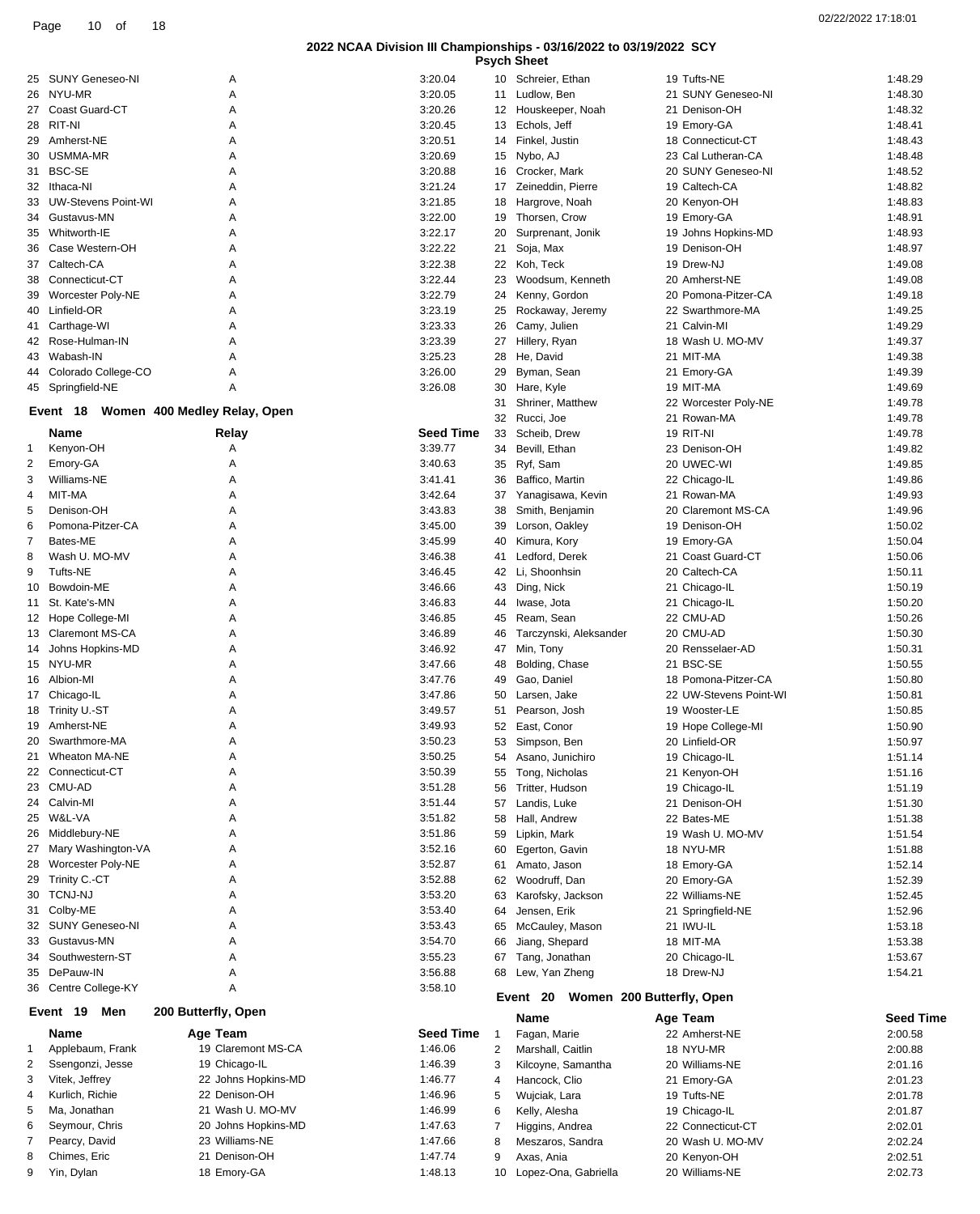|                |                                     |                             |                  |    | <b>Psych Sheet</b>                  |                                 |                  |
|----------------|-------------------------------------|-----------------------------|------------------|----|-------------------------------------|---------------------------------|------------------|
|                | 11 Pritchett, Emma                  | 19 Denison-OH               | 2:02.75          |    | 27 Sullivan, Bryan                  | 24 Millsaps-MS                  | 49.19            |
|                | 12 Dixon, Allie                     | 22 Emory-GA                 | 2:02.85          | 28 | Williams, Sidney                    | 23 Worcester Poly-NE            | 49.21            |
|                | 13 Gilbert, Ellen                   | 22 IWU-IL                   | 2:03.08          | 29 | Redmond, Lawrence                   | 21 Emory-GA                     | 49.21            |
| 14             | Isakoff, Katelin                    | 20 Tufts-NE                 | 2:03.13          | 30 | Hover, Hans                         | 22 UWEC-WI                      | 49.25            |
| 15             | Berdelman, Emma                     | 20 Denison-OH               | 2:03.14          | 31 | Colleran, Liam                      | 21 Trinity C.-CT                | 49.29            |
| 16             | Xiong, Julie                        | 21 Smith-NE                 | 2:03.16          | 32 | Braunschweig, Adam                  |                                 | 49.30            |
|                |                                     |                             |                  |    |                                     | 19 Emory-GA                     |                  |
|                | 17 Smith, Abby                      | 20 Pomona-Pitzer-CA         | 2:03.45          | 33 | Mizell, Matthew                     | 22 USMMA-MR                     | 49.30            |
| 18             | Burrill, Megan                      | 21 Illinois Tech-IL         | 2:03.68          | 34 | McCormick, Alex                     | 19 Wash U. MO-MV                | 49.34            |
| 19             | Ye, Alice                           | 21 Chicago-IL               | 2:03.71          | 35 | Fitial, Daisuke                     | 22 Linfield-OR                  | 49.41            |
| 20             | Chan, Zoe                           | 21 TCNJ-NJ                  | 2:03.71          | 36 | Phillips, Jp                        | 21 Chicago-IL                   | 49.42            |
| 21             | Bream, Ollie                        | 18 Wooster-LE               | 2:03.74          | 37 | Lafave, Colin                       | 21 Emory-GA                     | 49.43            |
|                | 22 Lipkin, Elaine                   | 21 Johns Hopkins-MD         | 2:03.75          | 38 | Wolford, Kyle                       | 19 Wash U. MO-MV                | 49.46            |
|                | 23 Chun, Sydney                     | 19 MIT-MA                   | 2:03.94          | 39 | Cox, Nicholas                       | 21 Gettysburg-MA                | 49.49            |
|                | 24 Brush, Kate                      | 21 Colorado College-CO      | 2:03.96          | 40 | Wachenfeld, Dylan                   | 22 Johns Hopkins-MD             | 49.55            |
| 25             | Dang, Katelyn                       | 19 Claremont MS-CA          | 2:03.96          | 41 | Pollack, Alex                       | 18 Emory-GA                     | 49.58            |
|                | 26 Ford, Celia                      | 18 Kenyon-OH                | 2:04.34          | 42 | Hong, Marcus                        | 22 Kenyon-OH                    | 49.60            |
|                |                                     |                             |                  |    |                                     |                                 |                  |
|                | 27 Strohmeier, Valeria              | 18 Tufts-NE                 | 2:04.51          | 43 | Wong, Michael                       | 19 MIT-MA                       | 49.62            |
| 28             | Kearns, Eve                         | 19 Wash U. MO-MV            | 2:04.53          | 44 | Lahmann, Nolan                      | 19 Emory-GA                     | 49.64            |
| 29             | Zhang, Angelina                     | 20 MIT-MA                   | 2:04.75          | 45 | Collishaw, James                    | 19 Ithaca-NI                    | 49.67            |
| 30             | Davis, Emerson                      | 20 Johns Hopkins-MD         | 2:04.76          | 46 | Yburan, Jaedan                      | 18 NYU-MR                       | 49.70            |
| 31             | Schmitz, Sophie                     | 19 Kenyon-OH                | 2:04.90          | 47 | Balbi, Joshua                       | 19 Tufts-NE                     | 49.73            |
| 32             | Sosnowski, Julianna                 | 18 NYU-MR                   | 2:05.13          | 48 | BAPNA, Vedant                       | 18 Tufts-NE                     | 49.75            |
|                | 33 Daly, Sarah                      | 19 Emory-GA                 | 2:05.16          | 49 | Zhang, Jared                        | 21 Chicago-IL                   | 49.75            |
| 34             | Brosvik, Bella                      | 21 NYU-MR                   | 2:05.22          | 50 | Dauksher, Richard                   | 21 CMU-AD                       | 49.77            |
|                |                                     |                             |                  |    |                                     |                                 |                  |
| 35             | Blackstock, Esme                    | 19 Tufts-NE                 | 2:05.41          | 51 | Kolenovic, Ali                      | 21 Stevens-NJ                   | 49.79            |
|                | 36 Chen, Annaliese                  | 18 Swarthmore-MA            | 2:05.54          | 52 | Donaldson, Edan                     | 21 Linfield-OR                  | 49.79            |
| 37             | Whittaker, Colleen                  | 18 Rensselaer-AD            | 2:05.59          | 53 | Koh, Teck                           | 19 Drew-NJ                      | 49.82            |
| 38             | Schulman, Emma                      | 19 Williams-NE              | 2:05.69          | 54 | Kalkman, Colin                      | 19 Hope College-MI              | 49.99            |
| 39             | Taylor, Becca                       | 21 Denison-OH               | 2:05.70          | 55 | Pire, Harrison                      | 20 Emory-GA                     | 50.02            |
| 40             | Deng, Catherine                     | 17 Caltech-CA               | 2:05.90          | 56 | Mebust, Ted                         | 22 Bowdoin-ME                   | 50.04            |
| 41             | Barnas, Nikki                       | 19 Denison-OH               | 2:05.92          | 57 | Lockwood, Mitch                     | 21 Connecticut-CT               | 50.17            |
|                | 42 Walkup, Kate                     | 20 Linfield-OR              | 2:06.04          | 58 | Fitzgerald, Kevin                   | 18 Grinnell-IA                  | 50.37            |
| 43             | Deveney, Chloe                      | 21 Tufts-NE                 | 2:06.15          | 59 | Larsen, Jake                        | 22 UW-Stevens Point-WI          | 50.73            |
|                |                                     |                             |                  |    |                                     |                                 |                  |
| 44             | Ross, Camille                       | 20 Tufts-NE                 | 2:06.29          | 60 | Zheng, Ethan                        | 18 NYU-MR                       | 50.78            |
| 45             | Macmillan, Allie                    | 21 Emory-GA                 | 2:06.38          | 61 | Ide, Reef                           | 19 Johns Hopkins-MD             | 50.97            |
| 46             | Mrosko, Maria                       | 18 Denison-OH               | 2:06.41          | 62 | Czech, Ben                          | 21 Kenyon-OH                    | 51.17            |
| 47             | Lowenthal, Lillian                  | 21 VASSAR-MR                | 2:06.47          | 63 | Torrance, Dylan                     | 22 Swarthmore-MA                | 51.76            |
| 48             | Young, Natalie                      | 20 Bates-ME                 | 2:06.56          | 64 | Gaitan, Miles                       | 21 Cal Lutheran-CA              | 52.04            |
| 49             | Svendsen, Hana                      | 21 St. Kate's-MN            | 2:07.00          | 65 | Badescu, Stephan                    | 18 NYU-MR                       | 53.89            |
| 50             | Dzieciol, Karolina                  | 18 Pomona-Pitzer-CA         | 2:07.57          | 66 | McClure, Henry                      | 21 Southwestern-ST              | 54.50            |
| 51             | Subramaniam, Hannah                 | 22 Chicago-IL               | 2:07.81          |    | 67 Pan, Isaac                       | 20 Pomona-Pitzer-CA             | 57.19            |
| 52             | Wambach, Maddie                     | 19 Trinity C.-CT            | 2:08.16          |    |                                     |                                 |                  |
|                | 53 Sokolowski, Suzanne              | 18 Chicago-IL               | 2:16.92          |    | Event 22 Women 100 Backstroke, Open |                                 |                  |
|                |                                     |                             |                  |    | Name                                | Age Team                        | <b>Seed Time</b> |
|                | Event 21<br>Men                     | 100 Backstroke, Open        |                  |    | Flynn, Jessica                      | 21 NYU-MR                       |                  |
|                |                                     |                             |                  |    |                                     |                                 |                  |
|                |                                     |                             |                  | 1  |                                     |                                 | 53.95            |
|                | Name                                | Age Team                    | <b>Seed Time</b> | 2  | Jungers, Megan                      | 19 Emory-GA                     | 54.10            |
| 1              | Janicki, Adam                       | 20 MIT-MA                   | 47.12            | 3  | Smith, Olivia                       | 21 Kenyon-OH                    | 54.71            |
| $\overline{2}$ | Wadsworth, Jack                     | 19 Ithaca-NI                | 47.34            | 4  | Verkleeren, Sophia                  | 18 Williams-NE                  | 54.89            |
| 3              | Kosian, Yurii                       | 19 Kenyon-OH                | 47.53            | 5  | Cheshire, Annalise                  | 21 Denison-OH                   | 55.16            |
| 4              | Whitcomb, Nick                      | 21 Williams-NE              | 47.73            | 6  | Wilson, Abby                        | 21 Wash U. MO-MV                | 55.21            |
| 5              | Filion, Tanner                      | 21 Whitman-PN               | 47.74            | 7  | Cassily, Sophie                     | 19 Bates-ME                     | 55.23            |
|                |                                     | 21 John Carroll-LE          |                  |    |                                     |                                 |                  |
| 6              | McDonnell, Liam                     |                             | 47.83            | 8  | Martin, Ella                        | 21 Bowdoin-ME                   | 55.27            |
| 7              | Nichol, Ev                          | 20 Williams-NE              | 47.91            | 9  | Kraus, Sara                         | 18 Hope College-MI              | 55.58            |
| 8              | Fitch, David                        | 23 Kenyon-OH                | 47.98            | 10 | Georgopoulou, Ioanna                | 19 Chicago-IL                   | 55.59            |
| 9              | Soh, Ryan                           | 21 Emory-GA                 | 48.03            | 11 | Wang, Bonnie                        | 20 CMU-AD                       | 55.74            |
| 10             | Britton, Justin                     | 23 CMU-AD                   | 48.20            | 12 | Forest, Elisabella                  | 19 Chicago-IL                   | 55.82            |
| 11             | Picozzi, Liam                       | 22 Denison-OH               | 48.23            | 13 | Okubo, Sydney                       | 22 Johns Hopkins-MD             | 55.86            |
| 12             | Venci, Charlie                      | 20 Williams-NE              | 48.30            | 14 | Sowards, Savannah                   | 20 Emory-GA                     | 55.92            |
|                | 13 Berry, Nathan                    | 20 Bates-ME                 | 48.40            | 15 | Mumford, Susan                      | 19 Emory-GA                     | 56.09            |
|                | 14 Pruett, Spencer                  | 21 Kenyon-OH                | 48.41            | 16 | Thompson, Emma                      | 18 Whitworth-IE                 | 56.15            |
| 15             | Tekieli, Nic                        | 19 Claremont MS-CA          | 48.50            | 17 | Tseng, Tiffany                      | 21 CMU-AD                       | 56.15            |
|                |                                     |                             |                  |    |                                     |                                 |                  |
| 16             | Tingen, Nate                        | 22 Tufts-NE                 | 48.50            | 18 | Richner, Lauren                     | 18 Denison-OH                   | 56.23            |
|                | 17 Catton, Ben                      | 18 Hope College-MI          | 48.54            | 19 | Cortez, Cecilia                     | 21 Johns Hopkins-MD             | 56.28            |
| 18             | Ike, Trey                           | 20 Denison-OH               | 48.63            | 20 | Ecklund, Jesse                      | 21 VASSAR-MR                    | 56.28            |
| 19             | Holstege, Noah                      | 22 Calvin-MI                | 48.69            | 21 | Roche, Cameron                      | 19 Johns Hopkins-MD             | 56.34            |
| 20             | Matteson, Owen                      | 18 MIT-MA                   | 48.71            |    | 22 Shea, Tiernan                    | 20 Connecticut-CT               | 56.37            |
| 21             | Chen, Winston                       | 21 Chicago-IL               | 48.79            | 23 | Alexy, Kate                         | 22 Kenyon-OH                    | 56.37            |
|                | 22 Chen, Kyri                       | 21 MIT-MA                   | 48.81            |    | 24 Ma, Emily                        | 20 NYU-MR                       | 56.41            |
|                | 23 Leclerc, Paul                    | 21 Williams-NE              | 48.83            | 25 | Ma, Leaya                           | 19 Emory-GA                     | 56.51            |
| 24             | Rua, Steven                         | 20 Johns Hopkins-MD         | 48.95            | 26 | Hartmann, Reese                     | 18 Wheaton MA-NE                | 56.60            |
|                |                                     |                             |                  |    |                                     |                                 |                  |
| 25             | Lundgren, Eric<br>26 Brooks, Daniel | 19 Tufts-NE<br>19 Kenyon-OH | 48.97<br>49.02   | 27 | Mitchum, Jamee<br>28 Yang, Iris     | 21 Claremont MS-CA<br>18 MIT-MA | 56.66<br>56.82   |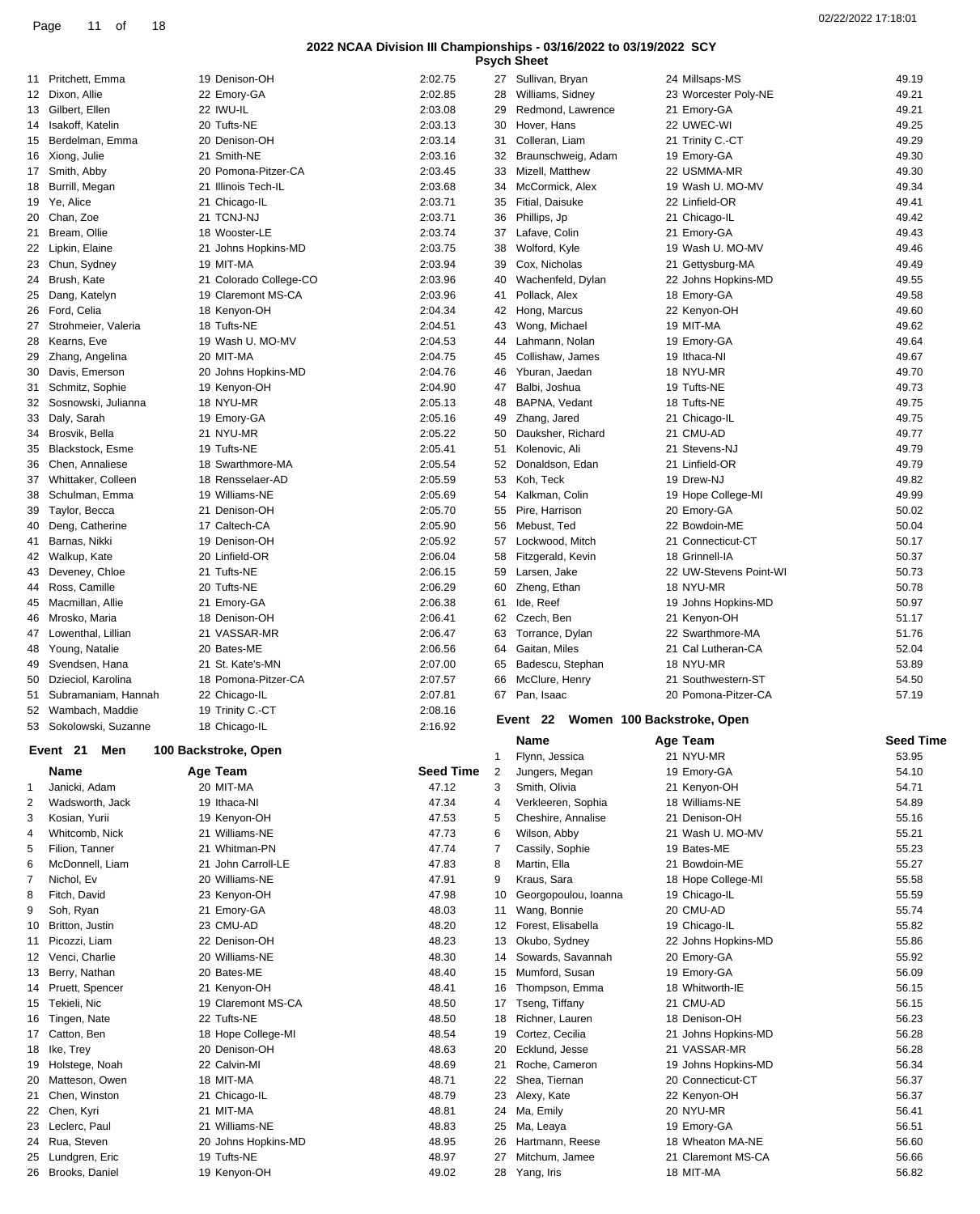|  | <b>Psvch Sheet</b> |  |  |
|--|--------------------|--|--|
|--|--------------------|--|--|

|    |                         |                        |                  |    | <b>Psych Sheet</b>                    |                        |                  |
|----|-------------------------|------------------------|------------------|----|---------------------------------------|------------------------|------------------|
| 29 | Rosado, Laura           | 21 MIT-MA              | 56.87            |    | 56 Dieffenthaller, Christopher        | 19 Emory-GA            | 55.78            |
| 30 | Gjerde, Caroline        | 20 NYU-MR              | 56.88            | 57 | Jones, Gavin                          | 18 Denison-OH          | 55.85            |
| 31 | Kouznetsova, Nikita     | 21 NYU-MR              | 57.18            | 58 | Stride, Brandon                       | 21 Johns Hopkins-MD    | 55.89            |
| 32 | Weigel, Carly           | 20 Chicago-IL          | 57.22            | 59 | Henderson, Hayden                     | 22 BSC-SE              | 55.89            |
| 33 | Beaulieu, Megan         | 21 Rensselaer-AD       | 57.26            | 60 | Tharp, Declan                         | 21 Albion-MI           | 55.94            |
| 34 | Gaston, Sara            | 21 W&L-VA              | 57.37            | 61 | Daniel, Colin                         | 22 CMU-AD              | 55.97            |
| 35 | Mello, Valerie          | 18 Pomona-Pitzer-CA    | 57.61            | 62 | Graminski, Tom                        | 22 F&M-MA              | 55.99            |
| 36 | Fowler, Mabel           | 23 Trinity U.-ST       | 57.81            | 63 | Kim, Jonathan                         | 18 Wash U. MO-MV       | 56.02            |
| 37 | Choi, Rebecca           | 21 NYU-MR              | 57.82            | 64 | Vercruysse, Alec                      | 20 Claremont MS-CA     | 56.03            |
| 38 | Ahn, Julia              | 18 NYU-MR              | 58.00            | 65 | Truong, Erik                          | 21 NYU-MR              | 56.03            |
| 39 | Wegner, Jessica         | 22 Wellesley-MA        | 58.01            | 66 | Yan, James                            | 20 NYU-MR              | 56.05            |
| 40 | Moody, Claire           | 18 Denison-OH          | 58.09            | 67 | Holcomb, Anderson                     | 19 Emory-GA            | 56.12            |
|    | 41 Wen, Melody          | 19 MIT-MA              | 58.75            | 68 | Lanuza, Christian                     | 19 CMU-AD              | 56.15            |
|    | 42 Perry, Maggie        | 20 DePauw-IN           | 59.88            | 69 | Hoppe, Jack                           | 20 Pomona-Pitzer-CA    | 56.16            |
|    |                         |                        |                  | 70 | Miller, Owen                          | 19 UW-Stevens Point-WI | 56.16            |
|    | Event 23<br>Men         | 100 Breaststroke, Open |                  | 71 | Daly, Patrick                         | 19 Denison-OH          | 56.19            |
|    | <b>Name</b>             | Age Team               | <b>Seed Time</b> | 72 | Klaeren, Paul                         | 18 Franklin-IN         | 56.20            |
| 1  | Chen, Max               | 22 Johns Hopkins-MD    | 52.79            | 73 | Ren, Jordan                           | 21 MIT-MA              | 56.20            |
| 2  | Rodarte, Luke           | 24 Cal Lutheran-CA     | 52.98            | 74 | Lockett, Ted                          | 21 Hope College-MI     | 56.22            |
| 3  | Grover, Jacob           | 21 Williams-NE         | 53.47            | 75 | Emerson, Chris                        | 22 Chicago-IL          | 56.27            |
| 4  | Grand'Pierre, Alexandre | 19 Bowdoin-ME          | 53.92            | 76 | Metelmann, Tor                        | 19 Amherst-NE          | 56.33            |
| 5  | Bylander, Michael       | 22 UWEC-WI             | 54.09            | 77 | Kambhampaty, Adi                      | 20 CMU-AD              | 56.36            |
| 6  | Karpenko, Andrew        | 19 Swarthmore-MA       | 54.12            | 78 | Anastasiades, Antonio                 | 19 Springfield-NE      | 56.41            |
| 7  | Wu, Kyle                | 21 Johns Hopkins-MD    | 54.13            | 79 | Wesley, Ben                           | 19 Swarthmore-MA       | 56.44            |
| 8  | Meyer, Jake             | 20 Emory-GA            | 54.21            | 80 | Freeman, Remy                         | 19 Pomona-Pitzer-CA    | 56.45            |
| 9  | Weekes, Luis            | 21 Kenyon-OH           | 54.35            | 81 | List, Mitchell                        | 19 Johns Hopkins-MD    | 56.48            |
| 10 | Houskeeper, Noah        | 21 Denison-OH          | 54.36            | 82 | Choi, Matthew                         | 20 Claremont MS-CA     | 56.49            |
| 11 | Clasen, Garrett         | 21 Chicago-IL          | 54.39            | 83 | Sun, Alex                             | 21 Chicago-IL          | 56.53            |
|    | 12 Mages, Mitchell      | 22 Carthage-WI         | 54.41            | 84 | Johnsen, Darrien                      | 18 Tufts-NE            | 56.67            |
| 13 | Hamilton, Jason         | 21 Emory-GA            | 54.44            | 85 | Gerber, Jeffrey                       | 19 Amherst-NE          | 56.77            |
| 14 | Russell, Tyler          | 21 Emory-GA            | 54.45            | 86 | Pettyjohn, Daniel                     | 20 Coast Guard-CT      | 57.03            |
|    | 15 Ober, Nathan         | 19 Catholic UA-PV      | 54.59            | 87 | Killian, Bryan                        | 21 Centre College-KY   | 57.04            |
| 16 | Bland, Tyler            | 20 Coast Guard-CT      | 54.73            | 88 | Hou, Dylan                            | 21 Pomona-Pitzer-CA    | 57.06            |
|    | 17 Chuang, Ethan        | 20 Case Western-OH     | 54.74            | 89 | Loveless, Liam                        | 20 Amherst-NE          | 57.15            |
|    | 18 Grady, Ryan          | 22 Whitworth-IE        | 54.85            | 90 | Yue, Brandon                          | 21 MIT-MA              | 57.17            |
| 19 | Tay, Eddy               | 19 Chicago-IL          | 54.86            | 91 | Lane, Aidan                           | 21 Denison-OH          | 57.23            |
| 20 | Limm, Walter            | 22 Claremont MS-CA     | 54.88            | 92 | Walker, Lucas                         | 21 Redlands-CA         | 57.29            |
|    | 21 Venos, Jonah         | 21 John Carroll-LE     | 54.89            | 93 | Ripken, Kieran                        | 20 Gustavus-MN         | 57.37            |
|    | 22 McCarran, Jacob      | 18 MIT-MA              | 54.94            | 94 | Vandeveen, Ryan                       | 19 TCNJ-NJ             | 57.42            |
| 23 | Danaie, Dylan           | 19 Chicago-IL          | 55.01            | 95 | Weng, Elmer                           | 18 CMU-AD              | 57.50            |
| 24 | Limberg, Justin         | 20 Johns Hopkins-MD    | 55.02            | 96 | Cory, Pieter                          | 21 Bates-ME            | 57.95            |
| 25 | Fitzgerald, Anthony     | 20 Wheaton IL-IL       | 55.04            | 97 | Affeldt, Zach                         | 19 Washington-MD       | 58.05            |
|    | 26 Lin, Jason           | 18 Caltech-CA          | 55.11            |    |                                       |                        | 58.12            |
|    | 27 Sullivan, Liam       | 20 Williams-NE         | 55.11            |    | 98 Zhang, Leo                         | 20 Chicago-IL          |                  |
| 28 | Hao, Kevin              | 21 Wash U. MO-MV       | 55.28            |    | Event 24 Women 100 Breaststroke, Open |                        |                  |
| 29 | Olson, lan              | 20 UWEC-WI             | 55.29            |    | Name                                  | Age Team               | <b>Seed Time</b> |
| 30 | Cimorelli, Jack         | 20 SUNY Geneseo-NI     | 55.30            | 1  | Chen, Edenna                          | 20 MIT-MA              | 1:00.43          |
|    | Buhler, William         | 22 UW-Stevens Point-WI | 55.31            | 2  |                                       | 21 St. Kate's-MN       | 1:01.15          |
| 31 |                         |                        |                  |    | Wentzel, Jordyn                       |                        |                  |
| 32 | Sun, Liyang             | 19 Emory-GA            | 55.31            | 3  | Fadely, Jennah                        | 19 Kenyon-OH           | 1:01.37          |
| 33 | Holmes, Jeremiah        | 21 Transylvania-KY     | 55.33            | 4  | Wager, Amanda                         | 21 Williams-NE         | 1:01.68          |
| 34 | Adams, Jeremy           | 21 Ohio Northern-OH    | 55.36            | 5  | Brooks, Kinsey                        | 19 Mary Washington-VA  | 1:01.91          |
| 35 | Venos, Elijah           | 19 Denison-OH          | 55.39            | 6  | Wishnack, Charlotte                   | 18 Williams-NE         | 1:02.44          |
| 36 | Su, Arnold              | 20 MIT-MA              | 55.42            | 7  | Wei, Gabby                            | 19 Kenyon-OH           | 1:02.83          |
|    | 37 Jin, Yubo            | 18 Emory-GA            | 55.43            | 8  | Bates, Edie                           | 21 Emory-GA            | 1:02.91          |
| 38 | Clarkson, Aidan         | 22 Kenyon-OH           | 55.49            | 9  | Rohovit, Taylor                       | 19 Johns Hopkins-MD    | 1:03.00          |
| 39 | Yu, Alan                | 19 MIT-MA              | 55.49            | 10 | Gibbons, Abigail                      | 20 Bates-ME            | 1:03.05          |
| 40 | Vicioso, Emilio         | 20 Hamilton-AD         | 55.49            | 11 | Gill, Alexandra                       | 22 Pomona-Pitzer-CA    | 1:03.11          |
| 41 | Southwell, Kendal       | 19 Trinity U.-ST       | 55.49            | 12 | Walker, Zoe                           | 21 Emory-GA            | 1:03.14          |
|    | 42 Starbuck, Jason      | 19 Chicago-IL          | 55.50            | 13 | Boardman, Annabella                   | 20 Swarthmore-MA       | 1:03.30          |
| 43 | Menkhoff, Lukas         | 26 Pomona-Pitzer-CA    | 55.52            | 14 | Crane, Cc                             | 21 Denison-OH          | 1:03.47          |
| 44 | Bradshaw, Johnny        | 18 Emory-GA            | 55.57            | 15 | Smith, Mattie                         | 18 Albion-MI           | 1:03.59          |
| 45 | Sommer, Nathan          | 21 Bates-ME            | 55.58            | 16 | Roberts, Anna                         | 20 Bowdoin-ME          | 1:03.73          |
| 46 | Kapp, Brendan           | 22 RIT-NI              | 55.63            | 17 | Grand'Pierre, Emilie                  | 20 Bowdoin-ME          | 1:03.75          |
| 47 | Kushner, Shawn          | 18 TCNJ-NJ             | 55.66            | 18 | Glowniak, Anna                        | 21 Emory-GA            | 1:03.76          |
| 48 | Muench, Cooper          | 18 Emory-GA            | 55.69            | 19 | Rotival, Sophie                       | 19 Swarthmore-MA       | 1:03.76          |
| 49 | Kuhn, Steven            | 21 Emory-GA            | 55.70            | 20 | Brown, Katherine                      | 20 Lycoming-MA         | 1:03.88          |
| 50 | Shew, Horace            | 22 Swarthmore-MA       | 55.70            | 21 | Schaefer, Emma                        | 22 Hope College-MI     | 1:03.89          |
| 51 | Dubois, Spenser         | 20 Montclair St.-NJ    | 55.72            | 22 | Weaver, Ella                          | 20 UWEC-WI             | 1:03.97          |
|    | 52 Black, Joe           | 22 Kenyon-OH           | 55.73            | 23 | Arwood, Fiona                         | 19 Emory-GA            | 1:04.05          |
| 53 | Dunaitis, Christian     | 19 Hope College-MI     | 55.74            | 24 | Javens, Devin                         | 22 Denison-OH          | 1:04.08          |
| 54 | Ralston, Collin         | 18 Colorado College-CO | 55.75            | 25 | Ma, Gaby                              | 20 Swarthmore-MA       | 1:04.16          |
|    | 55 Haines, Jake         | 21 NYU-MR              | 55.77            |    | 26 Wakiyama, Grace                    | 21 Wash U. MO-MV       | 1:04.24          |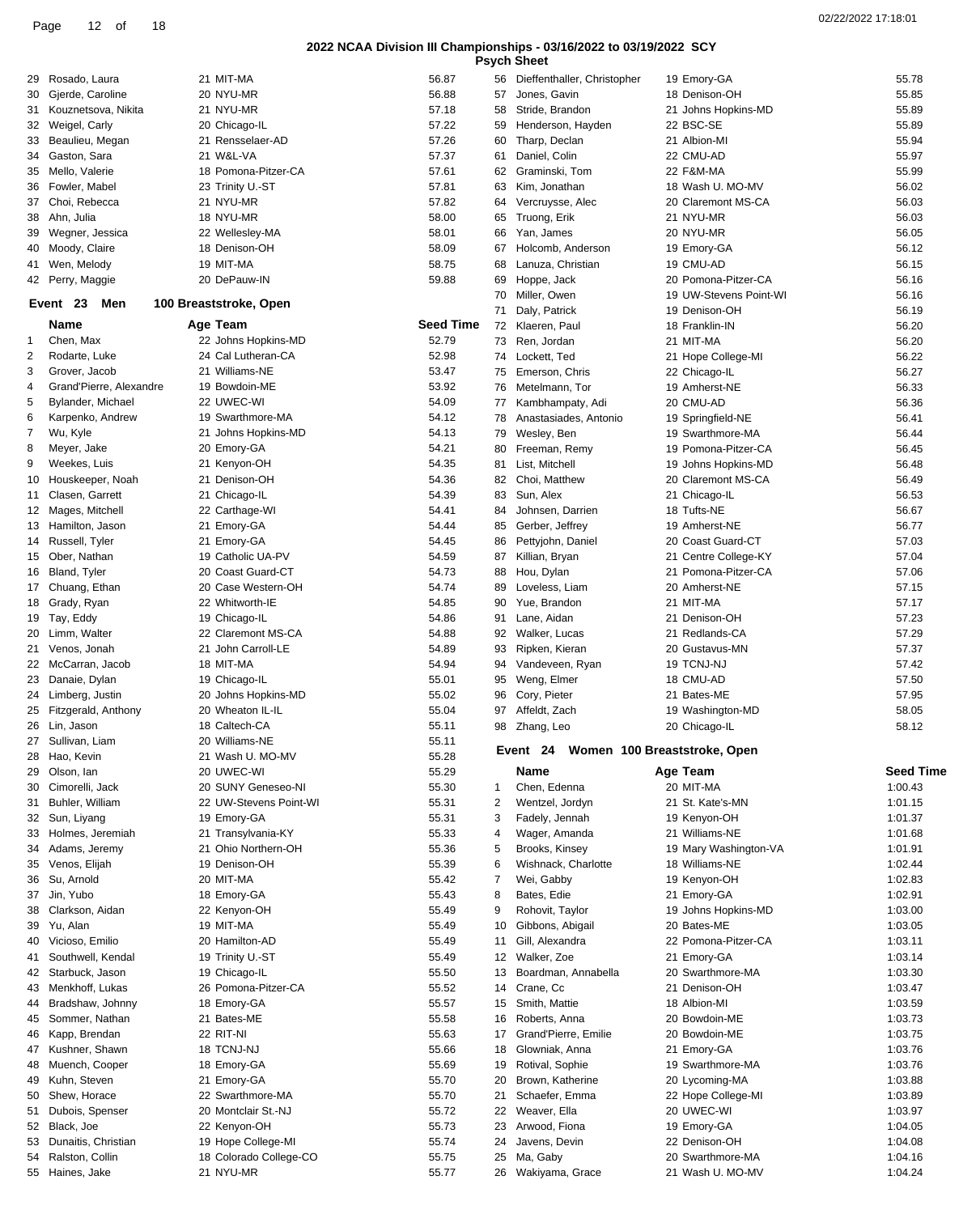|                     |         |                |                  |                    | 02/22/2022 17:18:01                                                 |
|---------------------|---------|----------------|------------------|--------------------|---------------------------------------------------------------------|
|                     |         |                |                  |                    |                                                                     |
| 22 Denison-OH       | 1:04.34 |                | Name             | Relay              | <b>Seed Time</b>                                                    |
| 21 Wheaton MA-NE    | 1:04.34 |                | Tufts-NE         | Α                  | 7:18.26                                                             |
| 22 St. Olaf-MN      | 1:04.36 | $\mathcal{P}$  | Denison-OH       | Α                  | 7:22.84                                                             |
| 19 Wheaton MA-NE    | 1:04.39 | 3              | Williams-NE      | A                  | 7:24.38                                                             |
| 23 MIT-MA           | 1:04.45 | $\overline{4}$ | Kenvon-OH        | A                  | 7:24.59                                                             |
| 18 Amherst-NE       | 1:04.47 | 5              | Johns Hopkins-MD | A                  | 7:25.80                                                             |
| 19 SUNY Geneseo-NI  | 1:04.55 | 6              | Connecticut-CT   | A                  | 7:26.85                                                             |
| 20 Johns Hopkins-MD | 1:04.57 |                | Emory-GA         | A                  | 7:26.98                                                             |
| 18 Tufts-NE         | 1:04.59 | 8              | Amherst-NE       | Α                  | 7:27.10                                                             |
| 18 IWU-IL           | 1:04.60 | 9              | St. Kate's-MN    | А                  | 7:27.26                                                             |
|                     |         |                |                  | <b>Psych Sheet</b> | 2022 NCAA Division III Championships - 03/16/2022 to 03/19/2022 SCY |

32 Distenfeld, Tyler 19 Denison-OH 15:47.92<br>33 Zemek, Callen 20 Gustavus-MN 15:49.42

33 Zemek, Callen

| 27 | Lantry, Olivia             | 22 Denison-OH             | 1:04.34          |    | Name                   | Relay                | <b>Seed Time</b> |
|----|----------------------------|---------------------------|------------------|----|------------------------|----------------------|------------------|
| 28 | Eller, Madeline            | 21 Wheaton MA-NE          | 1:04.34          | 1  | <b>Tufts-NE</b>        | Α                    | 7:18.26          |
| 29 | Nevin, Sophia              | 22 St. Olaf-MN            | 1:04.36          |    |                        |                      |                  |
|    |                            |                           |                  | 2  | Denison-OH             | Α                    | 7:22.84          |
| 30 | Dickinson, Meg             | 19 Wheaton MA-NE          | 1:04.39          | 3  | Williams-NE            | Α                    | 7:24.38          |
| 31 | Nicholas, Sara             | 23 MIT-MA                 | 1:04.45          | 4  | Kenyon-OH              | Α                    | 7:24.59          |
| 32 | Lacroix, Allison           | 18 Amherst-NE             | 1:04.47          | 5  | Johns Hopkins-MD       | Α                    | 7:25.80          |
| 33 | Fischer, Kenzie            | 19 SUNY Geneseo-NI        | 1:04.55          | 6  | Connecticut-CT         | A                    | 7:26.85          |
| 34 | Overbey, Kate              | 20 Johns Hopkins-MD       | 1:04.57          | 7  | Emory-GA               | Α                    | 7:26.98          |
| 35 | Miller, Abigail            | 18 Tufts-NE               | 1:04.59          | 8  | Amherst-NE             | Α                    | 7:27.10          |
| 36 | Fudge, Hadley              | 18 IWU-IL                 | 1:04.60          | 9  | St. Kate's-MN          | A                    | 7:27.26          |
|    | 37 Zhu, Caroline           | 20 Emory-GA               | 1:04.79          | 10 | Chicago-IL             | Α                    | 7:29.04          |
| 38 | Kaiser, Alison             | 19 Emory-GA               | 1:04.96          | 11 | Claremont MS-CA        | Α                    | 7:29.08          |
| 39 | Peshenko, Anna             | 18 RIT-NI                 | 1:04.96          |    | 12 Bates-ME            |                      | 7:29.55          |
|    |                            | 22 Pomona-Pitzer-CA       |                  |    |                        | Α                    |                  |
| 40 | Werner, Alexandra          |                           | 1:05.05          |    | 13 Trinity U.-ST       | Α                    | 7:30.68          |
|    | 41 Thier, Haley            | 20 Calvin-MI              | 1:05.15          |    | 14 MIT-MA              | Α                    | 7:30.80          |
|    | 42 McKinney, Erin          | 19 Whitman-PN             | 1:05.20          |    | 15 Pomona-Pitzer-CA    | A                    | 7:31.00          |
| 43 | Sposili, Lauren            | 21 SUNY Geneseo-NI        | 1:05.25          | 16 | NYU-MR                 | Α                    | 7:31.34          |
| 44 | Roberts, May Ling          | 19 Pomona-Pitzer-CA       | 1:05.26          |    | 17 Wash U. MO-MV       | Α                    | 7:35.63          |
| 45 | Prawira, Kelly             | 18 Claremont MS-CA        | 1:05.57          | 18 | Wheaton MA-NE          | Α                    | 7:36.37          |
| 46 | Sangasy, Khavy             | 20 RIT-NI                 | 1:05.73          | 19 | Hope College-MI        | Α                    | 7:36.58          |
| 47 | Petschauer, Madison        | 19 Redlands-CA            | 1:05.78          |    | 20 W&L-VA              | Α                    | 7:38.17          |
| 48 | Ulmer, Katelin             | 20 Tufts-NE               | 1:05.83          |    | 21 Bowdoin-ME          | Α                    | 7:38.67          |
|    |                            | 22 Ursinus-MA             |                  |    |                        |                      |                  |
| 49 | Lear, Sophie               |                           | 1:06.34          |    | 22 Centre College-KY   | Α                    | 7:39.25          |
|    | 50 Bjornstad, Lindsey      | 21 MIT-MA                 | 1:07.08          | 23 | DePauw-IN              | Α                    | 7:40.42          |
|    | 51 Oal, Hale               | 18 Bates-ME               | 1:09.45          |    | 24 CMU-AD              | Α                    | 7:41.22          |
|    | Event 25                   |                           |                  | 25 | Swarthmore-MA          | Α                    | 7:41.24          |
|    | Men                        | 800 Freestyle Relay, Open |                  | 26 | <b>SUNY Geneseo-NI</b> | Α                    | 7:41.36          |
|    | Name                       | Relay                     | <b>Seed Time</b> |    | 27 Calvin-MI           | Α                    | 7:43.78          |
| 1  | Williams-NE                | Α                         | 6:31.93          |    | 28 Worcester Poly-NE   | Α                    | 7:45.51          |
| 2  | Emory-GA                   | Α                         | 6:32.12          |    | 29 Trinity C.-CT       | A                    | 7:45.61          |
| 3  | MIT-MA                     | A                         | 6:34.78          |    | 30 Colby-ME            | Α                    | 7:46.61          |
| 4  | Kenyon-OH                  | Α                         | 6:36.01          |    |                        |                      |                  |
|    |                            |                           |                  |    | 31 Gustavus-MN         | Α                    | 7:47.94          |
| 5  | Wash U. MO-MV              | Α                         | 6:36.30          | 32 | <b>TCNJ-NJ</b>         | A                    | 7:48.29          |
|    |                            |                           |                  |    |                        |                      |                  |
| 6  | Johns Hopkins-MD           | A                         | 6:36.67          | 33 | Southwestern-ST        | Α                    | 7:48.97          |
| 7  | Chicago-IL                 | Α                         | 6:36.82          |    | 34 Albion-MI           | A                    | 7:53.99          |
| 8  | Denison-OH                 | Α                         | 6:37.42          |    |                        |                      |                  |
| 9  | NYU-MR                     | Α                         | 6:38.21          |    | Men<br>Event 27        | 1650 Freestyle, Open |                  |
| 10 | Calvin-MI                  | Α                         | 6:38.29          |    | Name                   | Age Team             | <b>Seed Time</b> |
| 11 | John Carroll-LE            | Α                         | 6:38.55          | 1  |                        | 20 NYU-MR            | 15:14.72         |
|    |                            |                           |                  |    | Pritchard, Thomas      |                      |                  |
|    | 12 Pomona-Pitzer-CA        | Α                         | 6:38.57          | 2  | Roddy, Kellen          | 20 Johns Hopkins-MD  | 15:16.57         |
|    | 13 TCNJ-NJ                 | A                         | 6:38.62          | 3  | Kelber, Mason          | 20 Wash U. MO-MV     | 15:21.12         |
|    | 14 Tufts-NE                | Α                         | 6:38.76          | 4  | Vincent, Connor        | 18 NYU-MR            | 15:21.73         |
|    | 15 Whitworth-IE            | A                         | 6:39.26          | 5  | Lang, Lucas            | 18 Claremont MS-CA   | 15:22.76         |
|    | 16 Caltech-CA              | Α                         | 6:39.35          | 6  | Chatoor, Graham        | 22 NYU-MR            | 15:26.88         |
|    | 17 Connecticut-CT          |                           | 6:39.44          |    | Landis, Luke           | 21 Denison-OH        | 15:27.94         |
| 18 | <b>Claremont MS-CA</b>     | Α                         | 6:39.48          | 8  | Fitzgerald, Bryan      | 21 Kenyon-OH         | 15:28.56         |
| 19 | F&M-MA                     | Α                         | 6:40.04          | 9  | Conrads, Luke          | 19 Denison-OH        | 15:29.57         |
| 20 | Trinity U.-ST              | Α                         | 6:40.10          | 10 | Copses, Adam           | 20 Emory-GA          | 15:34.30         |
|    | 21 UWEC-WI                 | Α                         | 6:40.72          |    |                        |                      |                  |
|    |                            |                           |                  | 11 | Dienstag, Sam          | 20 Brandeis-NE       | 15:34.66         |
|    | 22 CMU-AD                  | Α                         | 6:40.80          | 12 | Laclef, Matthew        | 19 Connecticut-CT    | 15:34.69         |
| 23 | Hope College-MI            | Α                         | 6:40.94          | 13 | Gately, Lukas          | 21 Denison-OH        | 15:34.73         |
| 24 | Ithaca-NI                  | Α                         | 6:40.99          | 14 | Myaard, Sam            | 20 Denison-OH        | 15:35.64         |
| 25 | Amherst-NE                 | Α                         | 6:41.95          | 15 | Nonnenmacher, Max      | 19 Kenyon-OH         | 15:37.00         |
| 26 | Swarthmore-MA              | Α                         | 6:42.37          | 16 | Yu, Larry              | 20 Pomona-Pitzer-CA  | 15:37.87         |
| 27 | Worcester Poly-NE          | Α                         | 6:42.54          |    | 17 Atherton, Alex      | 19 Williams-NE       | 15:38.05         |
| 28 | Bates-ME                   | Α                         | 6:42.89          | 18 | Anderson, Carter       | 19 Williams-NE       | 15:38.65         |
| 29 | Coast Guard-CT             | Α                         | 6:43.86          | 19 | Bowling, Colin         | 21 Kenyon-OH         | 15:39.04         |
| 30 | Rowan-MA                   | Α                         | 6:43.88          | 20 | Weiderman, Cole        | 20 Cal Lutheran-CA   | 15:41.51         |
| 31 | Colorado College-CO        | Α                         | 6:46.03          | 21 |                        | 19 Bates-ME          | 15:41.55         |
| 32 | Springfield-NE             | Α                         | 6:46.04          |    | Gregory, Mark          |                      |                  |
|    |                            |                           |                  | 22 | Stoll, Willem          | 20 F&M-MA            | 15:42.92         |
| 33 | Bowdoin-ME                 | Α                         | 6:46.26          | 23 | Tracey, James          | 20 Kenyon-OH         | 15:43.52         |
| 34 | Gustavus-MN                | Α                         | 6:46.69          |    | 24 Meng, Peter         | 19 Case Western-OH   | 15:45.41         |
| 35 | Case Western-OH            | Α                         | 6:46.94          | 25 | Arena, Christopher     | 22 Johns Hopkins-MD  | 15:45.98         |
| 36 | Wabash-IN                  | Α                         | 6:48.40          | 26 | Snyder, Daniel         | 19 Rhodes-SE         | 15:46.33         |
| 37 | Rose-Hulman-IN             | Α                         | 6:48.64          |    | 27 Strom, Matt         | 20 Gustavus-MN       | 15:47.27         |
| 38 | <b>UW-Stevens Point-WI</b> | Α                         | 6:49.41          | 28 | Kim, Isaac             | 18 Chicago-IL        | 15:47.32         |
| 39 | <b>SUNY Geneseo-NI</b>     | Α                         | 6:53.52          | 29 | Gibbons, Ryan          | 19 Emory-GA          | 15:47.39         |
| 40 | Carthage-WI                | Α                         | 6:56.44          | 30 | Jansen, Tom            | 21 Redlands-CA       | 15:47.78         |

42 RWU-NE A 6 A 7:01.30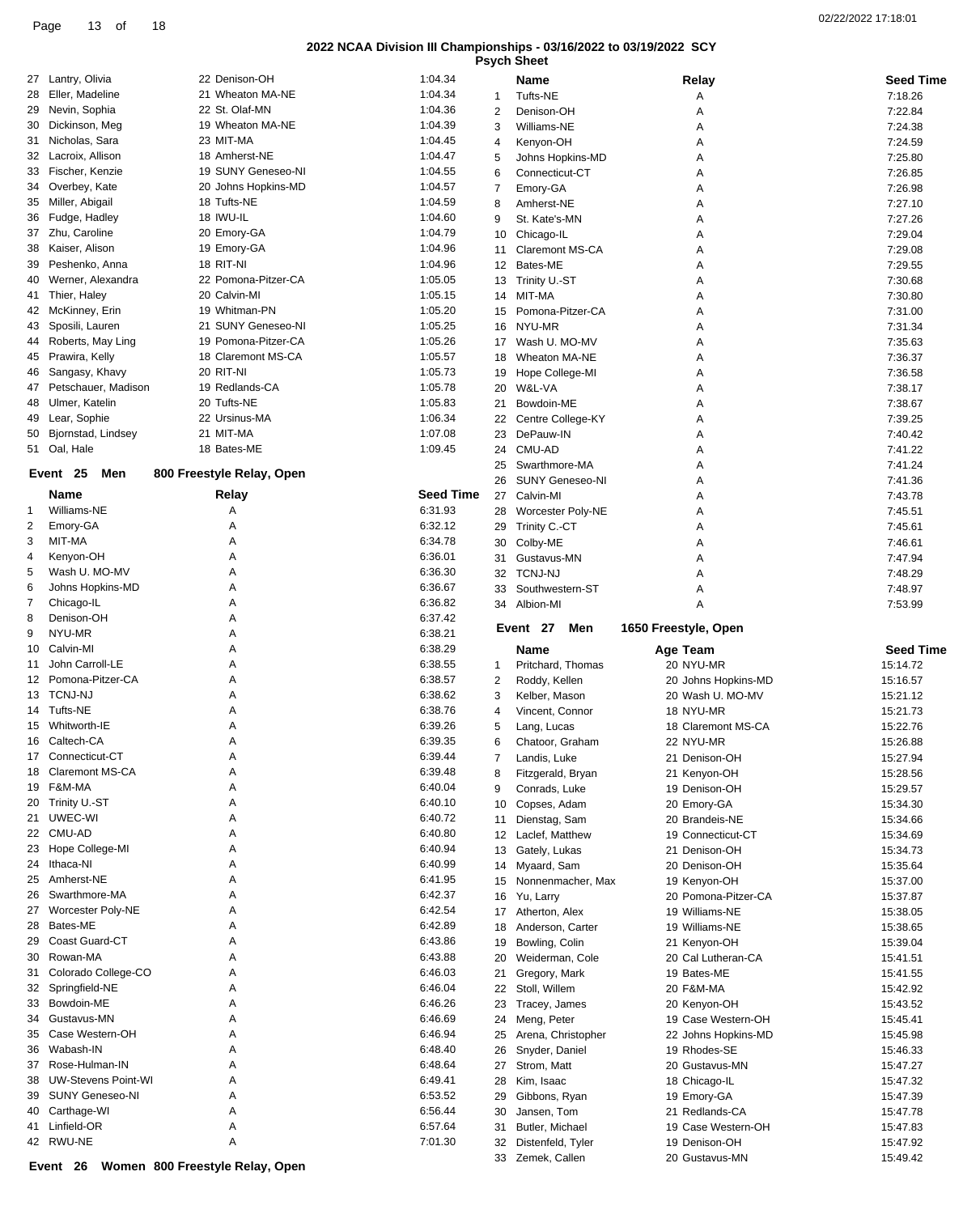|    |                                        |                        |                  |    | <b>Psych Sheet</b>                         |                     |                  |
|----|----------------------------------------|------------------------|------------------|----|--------------------------------------------|---------------------|------------------|
|    | 34 Foreback, Ryan                      | 19 Denison-OH          | 15:49.79         |    | 18 Blake, Ella                             | 20 Claremont MS-CA  | 17:12.46         |
| 35 | Blaauw, Stephen                        | 22 Cal Lutheran-CA     | 15:49.80         | 19 | Hiebert, Gracey                            | 20 Claremont MS-CA  | 17:12.98         |
| 36 | Spain, Zach                            | 19 NYU-MR              | 15:50.91         | 20 | Tropper, Stephanie                         | 18 Bates-ME         | 17:14.17         |
|    | 37 Twiss, Colin                        | 19 Coast Guard-CT      | 15:50.93         | 21 | Halsdorfer, Abby                           | 20 Case Western-OH  | 17:14.97         |
|    |                                        |                        |                  |    |                                            | 20 Tufts-NE         |                  |
| 38 | Oberg, Max                             | 19 Caltech-CA          | 15:52.33         | 22 | Cremer, Allison                            |                     | 17:15.74         |
| 39 | Valdez, Ross                           | 20 Berry-GA            | 15:52.41         | 23 | Paige, Addie                               | 21 Colby-ME         | 17:16.00         |
|    | 40 Li, Brian                           | 19 MIT-MA              | 15:52.45         | 24 | Macdonald, Kimberly                        | 20 SUNY Geneseo-NI  | 17:16.16         |
|    | 41 McCauley, Mason                     | 21 IWU-IL              | 15:52.58         | 25 | Hayward, Frances                           | 20 Williams-NE      | 17:16.27         |
|    | 42 Rizzo, Tim                          | 20 St. Olaf-MN         | 15:53.03         | 26 | Turcanu, Nina                              | 20 Emory-GA         | 17:16.88         |
| 43 | Szablewski, Evan                       | 20 Tufts-NE            | 15:53.68         | 27 | Johnson, Julia                             | 19 Bates-ME         | 17:18.47         |
| 44 | McIntire, Christian                    | 18 Denison-OH          | 15:54.27         | 28 | Bertschi, Samantha                         | 19 Chicago-IL       | 17:18.85         |
| 45 | Proxmire, Duncan                       | 23 Gettysburg-MA       | 15:54.86         | 29 | Cassidy, Kierstyn                          | 21 CMU-AD           | 17:18.94         |
| 46 | Blach, Lukas                           | 18 TCNJ-NJ             | 15:55.09         | 30 | Mumtaz, Sahar                              | 20 Tufts-NE         | 17:21.21         |
|    | 47 Hare, Kyle                          | 19 MIT-MA              | 15:57.12         | 31 | Barnas, Nikki                              | 19 Denison-OH       | 17:23.29         |
| 48 | Forbes, Jeffrey                        | 18 Wash U. MO-MV       | 15:57.34         | 32 | McCallie, Sydney                           | 19 Kenyon-OH        | 17:24.70         |
| 49 | Henze, Griffin                         | 19 NYU-MR              | 15:57.44         | 33 | Carroll, Sophia                            | 19 Grinnell-IA      | 17:24.84         |
| 50 | Corredor Alverez, Jose                 | 21 Rochester-NI        | 15:58.14         | 34 | Schlichting, Sophia                        | 18 NYU-MR           | 17:25.57         |
|    |                                        |                        |                  |    |                                            |                     |                  |
| 51 | Halberg, Conner                        | 19 Hope College-MI     | 15:59.57         | 35 | Kim, Jolie                                 | 19 MIT-MA           | 17:26.63         |
|    | 52 Shelton, Davis                      | 19 Emory-GA            | 16:00.03         | 36 | Wright, Lacey                              | 22 Colby-ME         | 17:29.94         |
|    | 53 Klinchin, Mark                      | 20 Illinois Tech-IL    | 16:00.38         | 37 | Jones, Graeleigh                           | 18 Pomona-Pitzer-CA | 17:30.18         |
|    | 54 Yang, Leo                           | 20 Caltech-CA          | 16:00.91         | 38 | McNamara, Maggie                           | 20 Amherst-NE       | 17:30.44         |
| 55 | McKenna, Luke                          | 20 Gettysburg-MA       | 16:01.89         | 39 | Griffin, Miri                              | 19 MIT-MA           | 17:30.69         |
| 56 | Lorson, Zach                           | 22 Emory-GA            | 16:02.49         | 40 | El Masri, Leila                            | 22 Claremont MS-CA  | 17:33.69         |
| 57 | Tate, Zahar                            | 20 Connecticut-CT      | 16:03.35         | 41 | Basil, Georgia                             | 19 NYU-MR           | 17:38.75         |
| 58 | Laible, Ethan                          | 19 TCNJ-NJ             | 16:04.00         | 42 | Schmitz, Sophie                            | 19 Kenyon-OH        | 18:04.34         |
|    | 59 Knightly, Tyler                     | 20 Amherst-NE          | 16:04.18         |    |                                            |                     |                  |
| 60 | Houlton, Eli                           | 20 Tufts-NE            | 16:04.42         |    | Event 29<br>Men                            | 100 Freestyle, Open |                  |
| 61 | Cahnbley, Toby                         | 19 Rowan-MA            | 16:04.94         |    | Name                                       | Age Team            | <b>Seed Time</b> |
|    | 62 Franco, Josh                        | 22 Connecticut-CT      | 16:05.83         | 1  | McDonnell, Liam                            | 21 John Carroll-LE  | 43.69            |
|    |                                        |                        |                  |    |                                            |                     |                  |
| 63 | Ott, Gustavo                           | 19 NYU-MR              | 16:06.20         | 2  | McChesney, James                           | 19 TCNJ-NJ          | 43.81            |
| 64 | Carter, Trevor                         | 21 MIT-MA              | 16:06.24         | 3  | Obochi, Tobe                               | 18 MIT-MA           | 43.82            |
| 65 | Fountain, Charlie                      | 21 BSC-SE              | 16:06.77         | 4  | Gillooly, Kevin                            | 22 Rowan-MA         | 43.93            |
| 66 | Sellers, Evan                          | 20 Rose-Hulman-IN      | 16:07.32         | 5  | Goudie, Nicholas                           | 20 Emory-GA         | 43.93            |
| 67 | Sibley, Danny                          | 18 Wash U. MO-MV       | 16:07.65         | 6  | KISELNIKOV, ARTHUR                         | 21 Chicago-IL       | 44.01            |
| 68 | Smith, Bailey                          | 21 Hope College-MI     | 16:07.98         | 7  | Iturbe, Julian                             | 22 Calvin-MI        | 44.08            |
| 69 | Freeman, Ben                           | 21 Swarthmore-MA       | 16:08.37         | 8  | Lovette, Jamie                             | 22 Williams-NE      | 44.14            |
| 70 | Gomez, Santiago                        | 20 CMU-AD              | 16:08.99         | 9  | Ike, Trey                                  | 20 Denison-OH       | 44.25            |
|    |                                        |                        |                  |    |                                            |                     |                  |
|    | 71 Wangelin, Charlie                   | 18 SUNY Geneseo-NI     | 16:09.13         | 10 | Schiavone, Chris                           | 24 F&M-MA           | 44.26            |
|    | 72 Long, Brendan                       | 20 Wash U. MO-MV       | 16:09.95         | 11 | Pearcy, David                              | 23 Williams-NE      | 44.32            |
| 73 | Golling, Presley                       | 18 UC Santa Cruz-PC    | 16:11.16         | 12 | Romeyn, Scott                              | 22 Amherst-NE       | 44.36            |
|    | 74 Brown, Matthew                      | 18 Trinity C.-CT       | 16:11.69         | 13 | Verstandig, Kyle                           | 22 Denison-OH       | 44.41            |
|    | 75 Keller, Benjamin                    | 19 UWEC-WI             | 16:12.04         | 14 | Lafave, Colin                              | 21 Emory-GA         | 44.58            |
|    | 76 Ewing, Stephen                      | 19 W&L-VA              | 16:12.81         | 15 | Chen, Kyri                                 | 21 MIT-MA           | 44.58            |
|    | 77 Jensen, Erik                        | 21 Springfield-NE      | 16:12.97         |    | 16 Kohl, Michael                           | 20 Trinity U.-ST    | 44.61            |
|    | 78 Badescu, Stephan                    | 18 NYU-MR              | 16:14.40         |    | 17 Becker, Andrew                          | 21 Gustavus-MN      | 44.66            |
| 79 | Baylis, Paddy                          | 22 Pomona-Pitzer-CA    | 16:14.63         | 18 | Heeres, Jacob                              | 20 Calvin-MI        | 44.66            |
|    |                                        | 21 CMU-AD              | 16:15.09         |    | McCarty, Caleb                             |                     |                  |
| 80 | Johnson, Doug                          |                        |                  | 19 |                                            | 20 Wabash-IN        | 44.67            |
|    | 81 Conaway, Finn                       | 20 Swarthmore-MA       | 16:15.73         | 20 | McCranie, David                            | 20 USMMA-MR         | 44.71            |
|    | 82 Hoody, Conrad                       | 20 TCNJ-NJ             | 16:15.77         | 21 | Zaneski, Stanley                           | 23 Ithaca-NI        | 44.71            |
| 83 | Lew, Yan Zheng                         | 18 Drew-NJ             | 16:15.79         | 22 | Pema, Pat                                  | 22 Emory-GA         | 44.71            |
|    | 84 Surprenant, Jonik                   | 19 Johns Hopkins-MD    | 16:16.53         | 23 | Labarge, Peter                             | 21 Tufts-NE         | 44.71            |
|    | 85 Taylor, Will                        | 19 Amherst-NE          | 16:18.41         | 24 | Krtinic, Marko                             | 21 Kenyon-OH        | 44.72            |
|    |                                        |                        |                  | 25 | Goguen, Jake                               | 22 Whitworth-IE     | 44.73            |
|    | Event 28<br>Women 1650 Freestyle, Open |                        |                  | 26 | Conati, Marco                              | 22 Claremont MS-CA  | 44.78            |
|    | Name                                   | Age Team               | <b>Seed Time</b> | 27 | Holmes, Jeremiah                           | 21 Transylvania-KY  | 44.79            |
| 1  |                                        |                        | 16:43.43         |    |                                            |                     | 44.80            |
|    | Menso, Maggie                          | 22 St. Kate's-MN       |                  | 28 | Cline, Brendan<br>Vollbrechthausen, Victor | 21 F&M-MA           |                  |
| 2  |                                        |                        |                  |    |                                            |                     |                  |
| 3  | O'Brien, Alix                          | 18 Denison-OH          | 16:47.31         | 29 |                                            | 21 Tufts-NE         | 44.82            |
| 4  | Wisner, Taryn                          | 19 Denison-OH          | 16:48.85         | 30 | Luo, Jaden                                 | 18 MIT-MA           | 44.84            |
|    | Witkowski, Tara                        | 20 Denison-OH          | 16:48.89         | 31 | Ellison, Alex                              | 22 MIT-MA           | 44.85            |
| 5  | Cornish, Kristin                       | 18 Johns Hopkins-MD    | 16:48.94         | 32 | Icimsoy, Jakob                             | 21 BSC-SE           | 44.88            |
| 6  | Bushway, Lillie                        | 19 Williams-NE         | 16:57.13         | 33 | Washburn, Zachary                          | 18 Whitworth-IE     | 44.91            |
| 7  | Sokolowski, Suzanne                    | 18 Chicago-IL          | 16:58.07         | 34 | Collishaw, James                           | 19 Ithaca-NI        | 44.99            |
| 8  |                                        |                        |                  |    |                                            |                     |                  |
|    | Pilecky, Anna                          | 21 UW-Stevens Point-WI | 17:01.31         | 35 | Hart, Zeb                                  | 21 Williams-NE      | 44.99            |
| 9  | Brodnick, Ashley                       | 22 NYU-MR              | 17:01.56         | 36 | Watanakun, Ajay                            | 19 NYU-MR           | 45.01            |
| 10 | Lee, Megan                             | 18 Amherst-NE          | 17:02.26         | 37 | Black, Joe                                 | 22 Kenyon-OH        | 45.05            |
|    | 11 Bowling, Kira                       | 21 Kenyon-OH           | 17:03.03         | 38 | Davenport, Nat                             | 22 Johns Hopkins-MD | 45.08            |
|    | 12 Dacorte, Lydia                      | 23 Wheaton MA-NE       | 17:03.76         | 39 | Cory, Pieter                               | 21 Bates-ME         | 45.09            |
| 13 | Dohrman, Joanna                        | 20 Johns Hopkins-MD    | 17:05.82         | 40 | Hughes, Collin                             | 22 Johns Hopkins-MD | 45.13            |
|    | 14 Shelburne, Katie                    | 19 Tufts-NE            | 17:07.68         | 41 | Fenton, Roo                                | 21 Rowan-MA         | 45.15            |
| 15 | Donovan, Sloane                        | 20 Emory-GA            | 17:09.94         | 42 | Brooks, Daniel                             | 19 Kenyon-OH        | 45.18            |
| 16 | Chatoor, Jada                          | 20 Emory-GA            | 17:11.69         | 43 | Daly, Patrick                              | 19 Denison-OH       | 45.18            |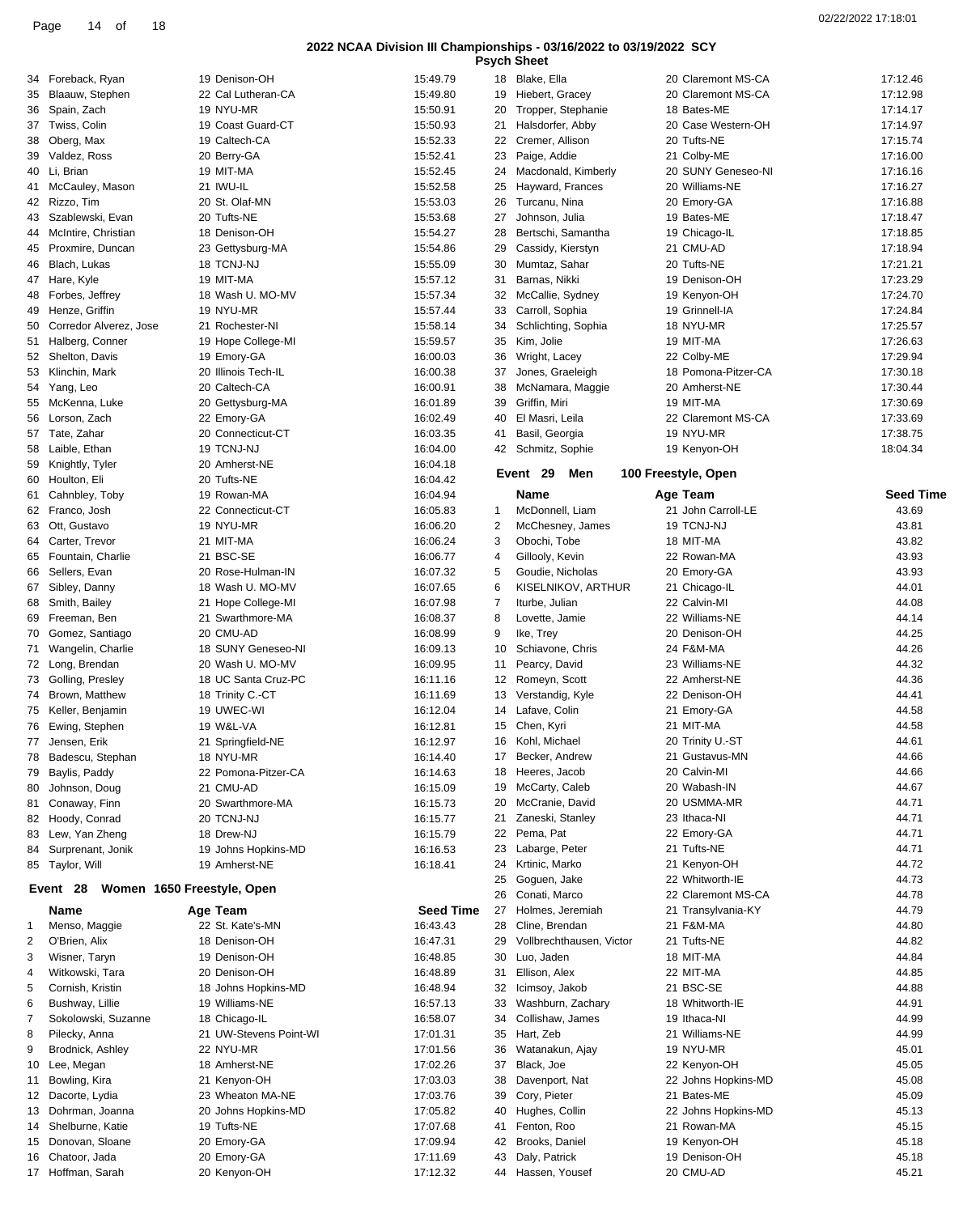| 02/22/2022 17:18:01 |  |
|---------------------|--|
|                     |  |

|    |                                       |                        |                  |                | <b>Psych Sheet</b>        |                      |                  |
|----|---------------------------------------|------------------------|------------------|----------------|---------------------------|----------------------|------------------|
|    | 45 Campbell, Forrest                  | 22 John Carroll-LE     | 45.23            |                | 17 Stovall, Jesse         | 22 Southwestern-ST   | 50.97            |
| 46 | Euvrard, Soeren                       | 18 Tufts-NE            | 45.24            | 18             | Chinn, Cailen             | 22 Emory-GA          | 50.98            |
| 47 | Tang, Jonathan                        | 20 Chicago-IL          | 45.26            | 19             | Tolan, Ann                | 22 Colby-ME          | 50.99            |
| 48 | Degiulio, Anzo                        | 21 Pomona-Pitzer-CA    | 45.26            | 20             | Zhao, Karen               | 18 Chicago-IL        | 51.03            |
| 49 | Hong, Marcus                          | 22 Kenyon-OH           | 45.27            | 21             | Culibrk, Tara             | 20 Denison-OH        | 51.05            |
| 50 | Catton, Ben                           | 18 Hope College-MI     | 45.27            | 22             | Kolokotsa, Filippa        | 21 Chicago-IL        | 51.06            |
|    |                                       |                        |                  |                |                           |                      |                  |
| 51 | Berry, Nathan                         | 20 Bates-ME            | 45.27            | 23             | Hagan, Emma               | 19 Trinity U.-ST     | 51.09            |
|    | 52 Schalet, Oliver                    | 18 Williams-NE         | 45.32            | 24             | Lear, Sophie              | 22 Ursinus-MA        | 51.10            |
| 53 | Curwen, Tag                           | 21 Pomona-Pitzer-CA    | 45.33            | 25             | Flynn, Jessica            | 21 NYU-MR            | 51.22            |
|    | 54 Carkhuff, Ryan                     | 22 Ursinus-MA          | 45.34            | 26             | Ford, Maddie              | 22 Connecticut-CT    | 51.25            |
|    | 55 Regan, Dylan                       | 23 Rowan-MA            | 45.35            | 27             | Martinson, Brynn          | 20 W&L-VA            | 51.27            |
| 56 | Bick, Austin                          | 19 Wash U. MO-MV       | 45.35            | 28             | Field, Ellie              | 21 RWU-NE            | 51.29            |
| 57 | Reimon, Alec                          | 21 NYU-MR              | 45.36            | 29             | Girgenti, Sophia          | 21 Johns Hopkins-MD  | 51.29            |
| 58 | Corbitt, Noah                         | 22 Johns Hopkins-MD    | 45.40            | 30             | Pawlak, Katherine         | 21 Worcester Poly-NE | 51.30            |
| 59 | Early, Nathaniel                      | 19 Trinity U.-ST       | 45.43            | 31             | Geboy, Sydney             | 19 Kenyon-OH         | 51.33            |
| 60 | Donaldson, Edan                       | 21 Linfield-OR         | 45.49            | 32             | Hufziger, Mary            | 21 Tufts-NE          | 51.42            |
| 61 | Brown, Jared                          | 22 Rose-Hulman-IN      | 45.50            | 33             | Knutson, Maya             | 23 St. Olaf-MN       | 51.42            |
|    | 62 Arpasi, Michael                    | 22 Denison-OH          | 45.50            | 34             | Uerling, Josie            | 21 Emory-GA          | 51.44            |
|    |                                       |                        |                  |                |                           |                      |                  |
| 63 | Feldmann, Erik                        | 21 CMU-AD              | 45.52            | 35             | Liu, Michelle             | 18 Johns Hopkins-MD  | 51.45            |
|    | 64 Mebust, Ted                        | 22 Bowdoin-ME          | 45.52            | 36             | Ammon, Vaughn             | 21 Connecticut-CT    | 51.47            |
|    | 65 Sutton, G                          | 22 Linfield-OR         | 45.53            | 37             | Delano, Casey             | 23 Williams-NE       | 51.55            |
| 66 | Holstege, Noah                        | 22 Calvin-MI           | 45.56            | 38             | Mello, Valerie            | 18 Pomona-Pitzer-CA  | 51.56            |
|    | 67 Dale, Barclay                      | 22 Wash U. MO-MV       | 45.64            | 39             | West, Callie              | 19 Centre College-KY | 51.57            |
| 68 | Simmons, Mitchell                     | 21 Johns Hopkins-MD    | 45.66            | 40             | Bjornstad, Lindsey        | 21 MIT-MA            | 51.59            |
| 69 | Ziolkowski, Evan                      | 23 Rhodes-SE           | 45.66            | 41             | Walker, Zoe               | 21 Emory-GA          | 51.64            |
|    | 70 Keskin, Naci                       | 20 Caltech-CA          | 45.67            | 42             | Kadlecik, Grace           | 19 Denison-OH        | 51.64            |
| 71 | Connors, John                         | 22 Colby-ME            | 45.68            | 43             | English, Natalie          | 19 Denison-OH        | 51.68            |
|    | 72 Su, Arnold                         | 20 MIT-MA              | 45.69            | 44             | Zupnik, Tatum             | 20 Bowdoin-ME        | 51.79            |
|    | 73 Williams, Sidney                   | 23 Worcester Poly-NE   | 45.71            | 45             | Panitz, Georgia           | 22 Williams-NE       | 51.84            |
| 74 | Fisher, Chase                         | 21 Denison-OH          | 45.76            | 46             | Farrell, Maggie           | 20 Calvin-MI         | 51.86            |
| 75 | D'Amore, Logan                        | 19 Emory-GA            | 45.79            | 47             | Martin, Ella              | 21 Bowdoin-ME        | 51.94            |
|    |                                       | 20 Claremont MS-CA     | 45.81            |                |                           | 18 Denison-OH        | 51.96            |
|    | 76 Workman, Eric                      |                        |                  | 48             | Pfeufer, Annie            |                      |                  |
| 77 | Edwards, Pace                         | 18 Wash U. MO-MV       | 45.96            | 49             | Wenger, Grace             | 20 Bates-ME          | 51.98            |
| 78 | Shropshire, Ben                       | 22 Kenyon-OH           | 46.04            | 50             | Richner, Lauren           | 18 Denison-OH        | 52.05            |
| 79 | Kenny, Nick                           | 23 Cal Lutheran-CA     | 46.07            | 51             | McGrath, Olivia           | 22 MIT-MA            | 52.09            |
| 80 | Adl, Charlie                          | 23 Connecticut-CT      | 46.10            | 52             | Helm, Penelope            | 19 Emory-GA          | 52.14            |
| 81 | Sim, Hwamin                           | 21 Emory-GA            | 46.13            | 53             | Young, Lauren             | 21 Denison-OH        | 52.15            |
|    | 82 McGowan, John                      | 19 Bowdoin-ME          | 46.15            | 54             | Laurita, Mary             | 22 Tufts-NE          | 52.20            |
|    | 83 Ripken, Kieran                     | 20 Gustavus-MN         | 46.21            | 55             | Susil, Meg                | 18 Johns Hopkins-MD  | 52.21            |
| 84 | March, Keegan                         | 18 Cal Lutheran-CA     | 46.25            | 56             | Meszaros, Sandra          | 20 Wash U. MO-MV     | 52.22            |
| 85 | Miller, Owen                          | 19 UW-Stevens Point-WI | 46.26            | 57             | Adams, Jennifer           | 19 Amherst-NE        | 52.29            |
| 86 | Yeoh, Nathaniel                       | 18 NYU-MR              | 46.30            | 58             | Gordon, Jessica           | 20 Amherst-NE        | 52.31            |
|    | 87 Giacoppo, Gabriel                  | 20 NYU-MR              | 46.55            | 59             | Wenger, Maggie            | 20 Saint Lawrence-AD | 52.32            |
|    |                                       |                        | 46.61            |                | 60 McAllister, Maia       | 19 NYU-MR            | 52.46            |
|    | 88 McClure, Henry                     | 21 Southwestern-ST     |                  |                |                           |                      |                  |
| 89 | Manifold, Caleb                       | 19 Trinity U.-ST       | 46.69            | 61             | Gettings, Sage            | 20 Albion-MI         | 52.54            |
| 90 | Camy, Julien                          | 21 Calvin-MI           | 46.95            | 62             | Alicea-Jorgensen, Kristen | 22 Johns Hopkins-MD  | 52.59            |
|    | 91 Anthony, Nolan                     | 20 Trinity U.-ST       | 47.05            | 63             | Kilcoyne, Samantha        | 20 Williams-NE       | 52.65            |
|    | 92 Menkhoff, Lukas                    | 26 Pomona-Pitzer-CA    | 47.08            | 64             | Choi, Rebecca             | 21 NYU-MR            | 52.67            |
| 93 | Nekoba, Josh                          | 21 Cal Lutheran-CA     | 47.36            | 65             | Croonquist, Amber         | 18 Denison-OH        | 52.76            |
| 94 | Schreier, Ethan                       | 19 Tufts-NE            | 47.60            | 66             | Wen, Melody               | 19 MIT-MA            | 52.96            |
| 95 | Peterson, Forrest                     | 20 Calvin-MI           | 47.85            | 67             | Hesse, Shannon            | 21 TCNJ-NJ           | 52.97            |
| 96 | Small, Erik                           | 20 Gustavus-MN         | 47.94            | 68             | McEvoy, Leydn             | 20 NYU-MR            | 53.48            |
|    | 97 Woodsum, Kenneth                   | 20 Amherst-NE          | 48.31            | 69             | Perry, Maggie             | 20 DePauw-IN         | 53.72            |
|    |                                       |                        |                  |                | 70 Ford, Celia            | 18 Kenyon-OH         | 54.05            |
|    | Event 30<br>Women 100 Freestyle, Open |                        |                  | 71             | Sealander, Ava            | 21 Claremont MS-CA   | 54.22            |
|    | Name                                  | Age Team               | <b>Seed Time</b> | 72             | McCarty, Cierra           | 18 Tufts-NE          | 54.26            |
| 1  | Turvey, Alex                          | 19 Pomona-Pitzer-CA    | 49.96            |                |                           | 22 Kenyon-OH         | 54.37            |
|    |                                       |                        |                  |                | 73 Alexy, Kate            |                      |                  |
| 2  | Hofstede, Ellen                       | 21 Gustavus-MN         | 50.10            | 74             | Brown, Katherine          | 20 Lycoming-MA       | 54.43            |
| 3  | Mirus, Emmie                          | 23 Kenyon-OH           | 50.29            | 75             | Palmroos, Maja            | 18 Denison-OH        | 54.47            |
| 4  | Maki, Caroline                        | 20 Emory-GA            | 50.35            |                | 76 Brosvik, Bella         | 21 NYU-MR            | 55.10            |
| 5  | Turney, Avery                         | 19 Pomona-Pitzer-CA    | 50.49            | 77             | Lopez-Ona, Gabriella      | 20 Williams-NE       | 55.66            |
| 6  | Cudney, Jillian                       | 20 Tufts-NE            | 50.52            |                | 78 Katz, Chloe            | 18 Middlebury-NE     | 56.11            |
| 7  | Robey, Taylor                         | 22 Nazareth-NI         | 50.54            |                |                           |                      |                  |
| 8  | Riccio, Ella                          | 19 Bowdoin-ME          | 50.61            |                | Event 31<br>Men           | 200 Backstroke, Open |                  |
| 9  | Brennan, Claire                       | 20 Tufts-NE            | 50.63            |                | Name                      | Age Team             | <b>Seed Time</b> |
| 10 | Klein, Macy                           | 20 St. Kate's-MN       | 50.63            | 1              | Kosian, Yurii             | 19 Kenyon-OH         | 1:44.44          |
| 11 | Leone, Taylor                         | 22 Emory-GA            | 50.67            | $\overline{2}$ | Filion, Tanner            | 21 Whitman-PN        | 1:44.57          |
| 12 | Karlson, Samantha                     | 20 Hamilton-AD         | 50.72            | 3              | Wadsworth, Jack           | 19 Ithaca-NI         | 1:44.95          |
|    |                                       |                        | 50.73            |                | Janicki, Adam             | 20 MIT-MA            | 1:45.16          |
|    | 13 Kass, Samantha                     | 21 Emory-GA            |                  | 4              |                           |                      |                  |
| 14 | Fathman, Hannah                       | 19 Albion-MI           | 50.75            | 5              | Pruett, Spencer           | 21 Kenyon-OH         | 1:45.41          |
| 15 | Cheshire, Annalise                    | 21 Denison-OH          | 50.77            | 6              | Wachenfeld, Dylan         | 22 Johns Hopkins-MD  | 1:45.95          |
|    | 16 White, Alexandra                   | 20 Kenyon-OH           | 50.97            | 7              | Picozzi, Liam             | 22 Denison-OH        | 1:45.97          |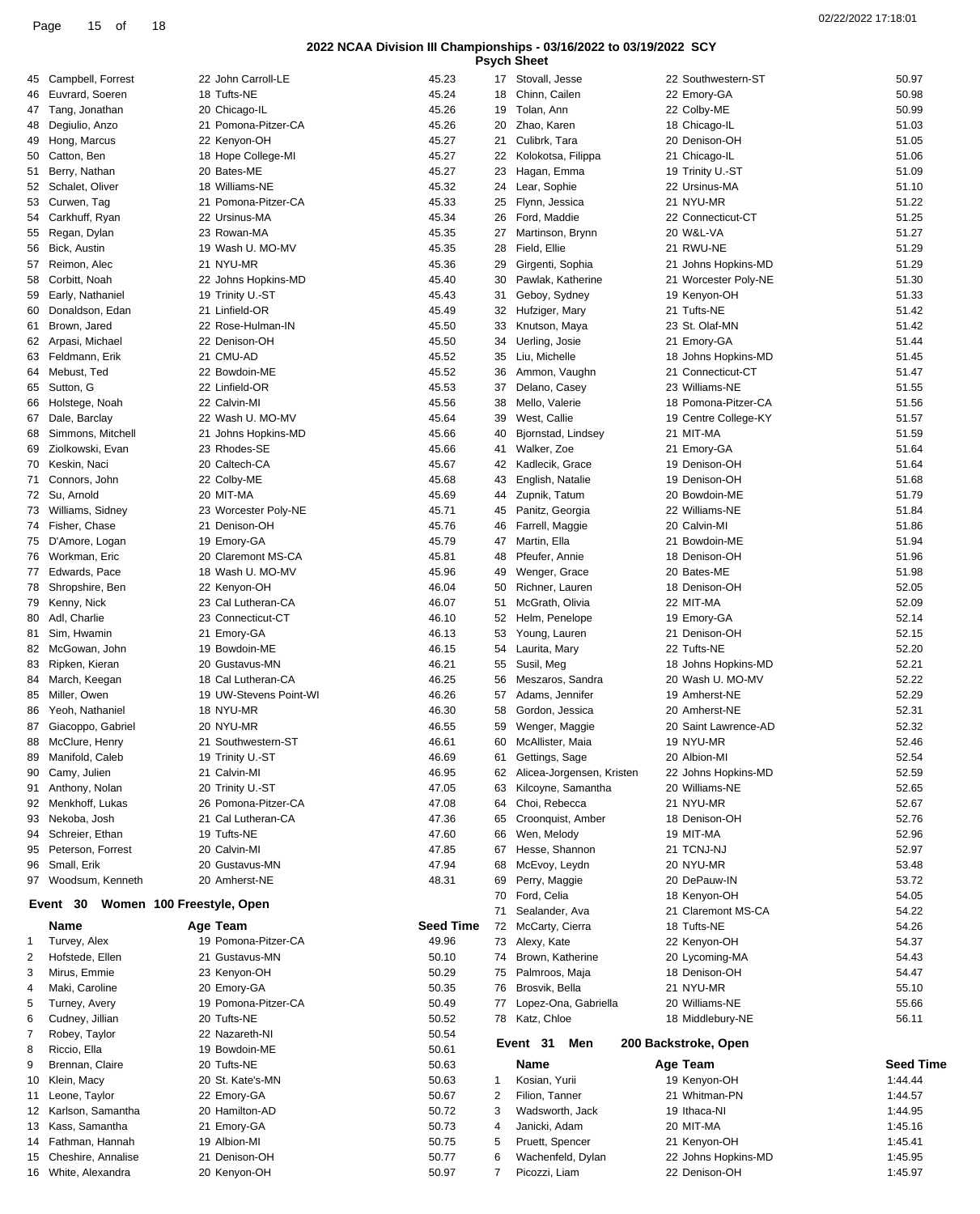**Psych Sheet**

| 8                 | McCormick, Alex                     | 19 Wash U. MO-MV         | 1:46.24            | 9              | Smith, Olivia                  | 21 Kenyon-OH             | 2:00.41            |
|-------------------|-------------------------------------|--------------------------|--------------------|----------------|--------------------------------|--------------------------|--------------------|
| 9                 | Lundgren, Eric                      | 19 Tufts-NE              | 1:46.52            | 10             | Verkleeren, Sophia             | 18 Williams-NE           | 2:00.45            |
| 10                | Pollack, Alex                       | 18 Emory-GA              | 1:46.57            | 11             | Forest, Elisabella             | 19 Chicago-IL            | 2:00.75            |
|                   |                                     |                          |                    |                |                                |                          |                    |
|                   | 11 Breazeale, Anderson              | 21 Claremont MS-CA       | 1:46.69            | 12             | Wilson, Abby                   | 21 Wash U. MO-MV         | 2:01.17            |
|                   | 12 Britton, Justin                  | 23 CMU-AD                | 1:46.78            | 13             | Shea, Tiernan                  | 20 Connecticut-CT        | 2:01.21            |
|                   | 13 Leclerc, Paul                    | 21 Williams-NE           | 1:46.81            | 14             | Mitchum, Jamee                 | 21 Claremont MS-CA       | 2:01.28            |
|                   | 14 Kolenovic, Ali                   | 21 Stevens-NJ            | 1:47.00            | 15             | Sowards, Savannah              | 20 Emory-GA              | 2:01.38            |
|                   | 15 Phillips, Jp                     | 21 Chicago-IL            | 1:47.04            | 16             |                                | 22 Johns Hopkins-MD      | 2:01.38            |
|                   |                                     |                          |                    |                | Okubo, Sydney                  |                          |                    |
| 16                | Redmond, Lawrence                   | 21 Emory-GA              | 1:47.10            | 17             | Ma, Leaya                      | 19 Emory-GA              | 2:01.58            |
|                   | 17 Feldman, Alex                    | 22 Emory-GA              | 1:47.21            | 18             | Rosado, Laura                  | 21 MIT-MA                | 2:01.65            |
|                   | 18 Rua, Steven                      | 20 Johns Hopkins-MD      | 1:47.80            | 19             | Ecklund, Jesse                 | 21 VASSAR-MR             | 2:01.74            |
| 19                | Whitcomb, Nick                      | 21 Williams-NE           | 1:47.87            | 20             | Fowler, Mabel                  | 23 Trinity U.-ST         | 2:01.85            |
|                   |                                     |                          |                    |                |                                |                          |                    |
| 20                | Tong, Nicholas                      | 21 Kenyon-OH             | 1:48.07            | 21             | Gjerde, Caroline               | 20 NYU-MR                | 2:01.93            |
|                   | 21 Venci, Charlie                   | 20 Williams-NE           | 1:48.08            | 22             | Weigel, Carly                  | 20 Chicago-IL            | 2:02.15            |
|                   | 22 Fitzgerald, Kevin                | 18 Grinnell-IA           | 1:48.09            | 23             | Hoffman, Emma                  | 19 CMU-AD                | 2:02.42            |
|                   | 23 Scanlan, Nolan                   | 20 Amherst-NE            | 1:48.12            | 24             | Voss, Anne                     | 20 St. Kate's-MN         | 2:02.46            |
|                   |                                     |                          |                    |                |                                |                          |                    |
|                   | 24 Wolford, Kyle                    | 19 Wash U. MO-MV         | 1:48.26            | 25             | Moody, Claire                  | 18 Denison-OH            | 2:02.66            |
|                   | 25 Yang, Justin                     | 21 Bowdoin-ME            | 1:48.40            | 26             | Hartmann, Reese                | 18 Wheaton MA-NE         | 2:02.73            |
| 26                | Yburan, Jaedan                      | 18 NYU-MR                | 1:48.57            | 27             | Kouznetsova, Nikita            | 21 NYU-MR                | 2:02.81            |
|                   | 27 Sun, Alex                        | 21 Chicago-IL            | 1:48.57            | 28             | Gaston, Sara                   | 21 W&L-VA                | 2:02.84            |
|                   |                                     |                          |                    |                |                                |                          |                    |
|                   | 28 De Groot, Jeff                   | 20 Emory-GA              | 1:48.60            | 29             | Higgins, Makenzie              | 19 Johns Hopkins-MD      | 2:02.89            |
| 29                | Cox, Nicholas                       | 21 Gettysburg-MA         | 1:48.62            | 30             | Mumford, Susan                 | 19 Emory-GA              | 2:03.04            |
|                   | 30 Lockwood, Mitch                  | 21 Connecticut-CT        | 1:48.95            | 31             | Beaulieu, Megan                | 21 Rensselaer-AD         | 2:03.11            |
|                   | 31 Goedecke, Willem                 | 21 Emory-GA              | 1:48.97            | 32             | Thompson, Emma                 | 18 Whitworth-IE          | 2:03.15            |
|                   |                                     |                          |                    |                |                                |                          |                    |
|                   | 32 Pire, Harrison                   | 20 Emory-GA              | 1:49.08            | 33             | Ahn, Julia                     | 18 NYU-MR                | 2:03.37            |
|                   | 33 Dauksher, Richard                | 21 CMU-AD                | 1:49.10            | 34             | Georgopoulou, Ioanna           | 19 Chicago-IL            | 2:03.40            |
|                   | 34 Czech, Ben                       | 21 Kenyon-OH             | 1:49.16            | 35             | Ma, Emily                      | 20 NYU-MR                | 2:03.42            |
|                   | 35 Kalkman, Colin                   | 19 Hope College-MI       | 1:49.22            | 36             | Matheny, Abby                  | 22 Williams-NE           | 2:03.57            |
|                   |                                     |                          |                    |                |                                |                          |                    |
| 36                | Braunschweig, Adam                  | 19 Emory-GA              | 1:49.25            | 37             | Herrera, Jordan                | 19 Kenyon-OH             | 2:04.44            |
|                   | 37 Zheng, Ethan                     | 18 NYU-MR                | 1:49.27            | 38             | Rollo, Sophia                  | 19 W&L-VA                | 2:04.46            |
|                   | 38 Lu, Jason                        | 21 Pomona-Pitzer-CA      | 1:49.40            | 39             | Tseng, Tiffany                 | 21 CMU-AD                | 2:04.95            |
|                   | 39 Watson, Jack                     | 21 Rowan-MA              | 1:49.48            | 40             | Kacmarek, Grace                | 21 Denison-OH            | 2:05.42            |
|                   |                                     |                          |                    |                |                                |                          |                    |
| 40                | Lahmann, Nolan                      | 19 Emory-GA              | 1:49.52            | 41             | Yang, Iris                     | 18 MIT-MA                | 2:05.75            |
|                   | 41 Baffico, Martin                  | 22 Chicago-IL            | 1:49.52            | 42             | Fudge, Hadley                  | 18 IWU-IL                | 2:05.97            |
|                   | 42 Lyman, Sean                      | 19 Coast Guard-CT        | 1:49.65            | 43             | Ye, Alice                      | 21 Chicago-IL            | 2:06.46            |
|                   |                                     |                          |                    |                |                                |                          |                    |
|                   |                                     |                          |                    |                |                                |                          |                    |
|                   | 43 Goldberg, Ilan                   | 18 NYU-MR                | 1:49.70            | 44             | Atkinson, Tory                 | 21 Tufts-NE              | 2:06.85            |
|                   | 44 Walter, Andrew                   | 19 TCNJ-NJ               | 1:49.72            | 45             | Martin, Rebecca                | 19 Denison-OH            | 2:09.27            |
|                   | 45 Cahnbley, Toby                   | 19 Rowan-MA              | 1:49.73            | 46             | Pritchett, Emma                | 19 Denison-OH            | 2:11.52            |
|                   | 46 BAPNA, Vedant                    | 18 Tufts-NE              | 1:49.77            |                |                                |                          |                    |
|                   |                                     |                          |                    |                | Event 33<br>Men                | 200 Breaststroke, Open   |                    |
|                   | 47 Higgins, Ryan                    | 18 TCNJ-NJ               | 1:49.82            |                |                                |                          |                    |
|                   | 48 Hover, Hans                      | 22 UWEC-WI               | 1:49.83            |                | Name                           | Age Team                 | <b>Seed Time</b>   |
| 49                | Wong, Michael                       | 19 MIT-MA                | 1:49.97            | $\mathbf{1}$   | Hamilton, Jason                | 21 Emory-GA              | 1:56.47            |
|                   | 50 Althoff, Noah                    | 19 Kenyon-OH             | 1:50.02            | $\overline{c}$ | Grover, Jacob                  | 21 Williams-NE           | 1:56.57            |
|                   |                                     |                          |                    | 3              | Chen, Max                      |                          | 1:56.60            |
|                   | 51 McGough, Matt                    | 23 Johns Hopkins-MD      | 1:50.05            |                |                                | 22 Johns Hopkins-MD      |                    |
|                   | 52 Zhang, Jared                     | 21 Chicago-IL            | 1:50.22            | 4              | Bylander, Michael              | 22 UWEC-WI               | 1:56.98            |
|                   | 53 Mizell, Matthew                  | 22 USMMA-MR              | 1:50.27            | 5              | Grady, Ryan                    | 22 Whitworth-IE          | 1:57.57            |
|                   | 54 Uribe, Brian                     | 18 Tufts-NE              | 1:50.65            | 6              | Rodarte, Luke                  | 24 Cal Lutheran-CA       | 1:57.61            |
|                   |                                     |                          |                    | 7              | Wu, Kyle                       |                          | 1:57.66            |
|                   | 55 Sarman, Daniel                   | 22 Trinity U.-ST         | 1:50.71            |                |                                | 21 Johns Hopkins-MD      |                    |
| 56                | Baylis, Paddy                       | 22 Pomona-Pitzer-CA      | 1:50.73            | 8              | Hao, Kevin                     | 21 Wash U. MO-MV         | 1:58.36            |
|                   | 57 Fitial, Daisuke                  | 22 Linfield-OR           | 1:50.89            | 9              | Kurlich, Richie                | 22 Denison-OH            | 1:58.73            |
|                   | 58 Torrance, Dylan                  | 22 Swarthmore-MA         | 1:50.94            | 10             | Meyer, Jake                    | 20 Emory-GA              | 1:59.12            |
|                   | 59 Chen, Winston                    | 21 Chicago-IL            | 1:50.99            | 11             | Stride, Brandon                | 21 Johns Hopkins-MD      | 1:59.25            |
|                   |                                     |                          |                    |                |                                |                          |                    |
|                   | 60 O'Daffer, Will                   | 22 Emory-GA              | 1:51.04            | 12             | Grand'Pierre, Alexandre        | 19 Bowdoin-ME            | 1:59.27            |
|                   | 61 Tingen, Nate                     | 22 Tufts-NE              | 1:51.04            | 13             | Huang, Roderick                | 19 MIT-MA                | 1:59.51            |
|                   | 62 Podrez, Alex                     | 19 MIT-MA                | 1:51.22            | 14             | Jones, Gavin                   | 18 Denison-OH            | 1:59.80            |
|                   | 63 Russell, Ben                     | 19 NYU-MR                | 1:51.66            | 15             | Katz, Nathan                   | 21 Wash U. MO-MV         | 1:59.88            |
|                   |                                     |                          |                    |                |                                |                          |                    |
|                   | 64 Colleran, Liam                   | 21 Trinity C.-CT         | 1:51.68            | 16             | Limberg, Justin                | 20 Johns Hopkins-MD      | 1:59.96            |
|                   | 65 Brown, Connor                    | 18 Denison-OH            | 1:52.20            | 17             | Lin, Jason                     | 18 Caltech-CA            | 2:00.10            |
|                   | 66 Gaitan, Miles                    | 21 Cal Lutheran-CA       | 1:52.94            | 18             | Holcomb, Anderson              | 19 Emory-GA              | 2:00.13            |
|                   | 67 Ludlow, Ben                      | 21 SUNY Geneseo-NI       | 1:53.25            | 19             | Fitzgerald, Anthony            | 20 Wheaton IL-IL         | 2:00.31            |
|                   |                                     | 19 Claremont MS-CA       | 1:53.87            | 20             | Bradshaw, Johnny               | 18 Emory-GA              | 2:00.40            |
|                   | 68 Tekieli, Nic                     |                          |                    |                |                                |                          |                    |
|                   |                                     |                          |                    | 21             | Weekes, Luis                   | 21 Kenyon-OH             | 2:00.56            |
|                   | Event 32 Women 200 Backstroke, Open |                          |                    |                | 22 Castagno, Joe               | 19 Johns Hopkins-MD      | 2:00.59            |
|                   | Name                                | Age Team                 | <b>Seed Time</b>   | 23             | Karpenko, Andrew               | 19 Swarthmore-MA         | 2:00.61            |
|                   | Hart, Crile                         | 23 Kenyon-OH             | 1:57.62            | 24             | McCarran, Jacob                | 18 MIT-MA                | 2:00.69            |
|                   |                                     |                          |                    |                |                                |                          |                    |
| 2                 | Jungers, Megan                      | 19 Emory-GA              | 1:57.66            | 25             | Ji, Eric                       | 18 Johns Hopkins-MD      | 2:00.88            |
| $\mathbf{1}$<br>3 | Cassily, Sophie                     | 19 Bates-ME              | 1:57.98            | 26             | Mages, Mitchell                | 22 Carthage-WI           | 2:00.94            |
| 4                 | Kraus, Sara                         | 18 Hope College-MI       | 1:58.60            | 27             | Truong, Erik                   | 21 NYU-MR                | 2:00.95            |
| 5                 | Augustyn, Kate                      | 18 MIT-MA                | 1:59.16            | 28             | Dieffenthaller, Christopher    | 19 Emory-GA              | 2:01.08            |
|                   |                                     |                          |                    |                |                                |                          |                    |
| 6<br>7            | Wang, Bonnie<br>Claus, Abby         | 20 CMU-AD<br>22 Tufts-NE | 1:59.98<br>2:00.16 | 29             | Sun, Liyang<br>30 Haines, Jake | 19 Emory-GA<br>21 NYU-MR | 2:01.14<br>2:01.19 |

31 Metelmann, Tor 19 Amherst-NE 2:01.24

8 Roche, Cameron 19 Johns Hopkins-MD 2:00.35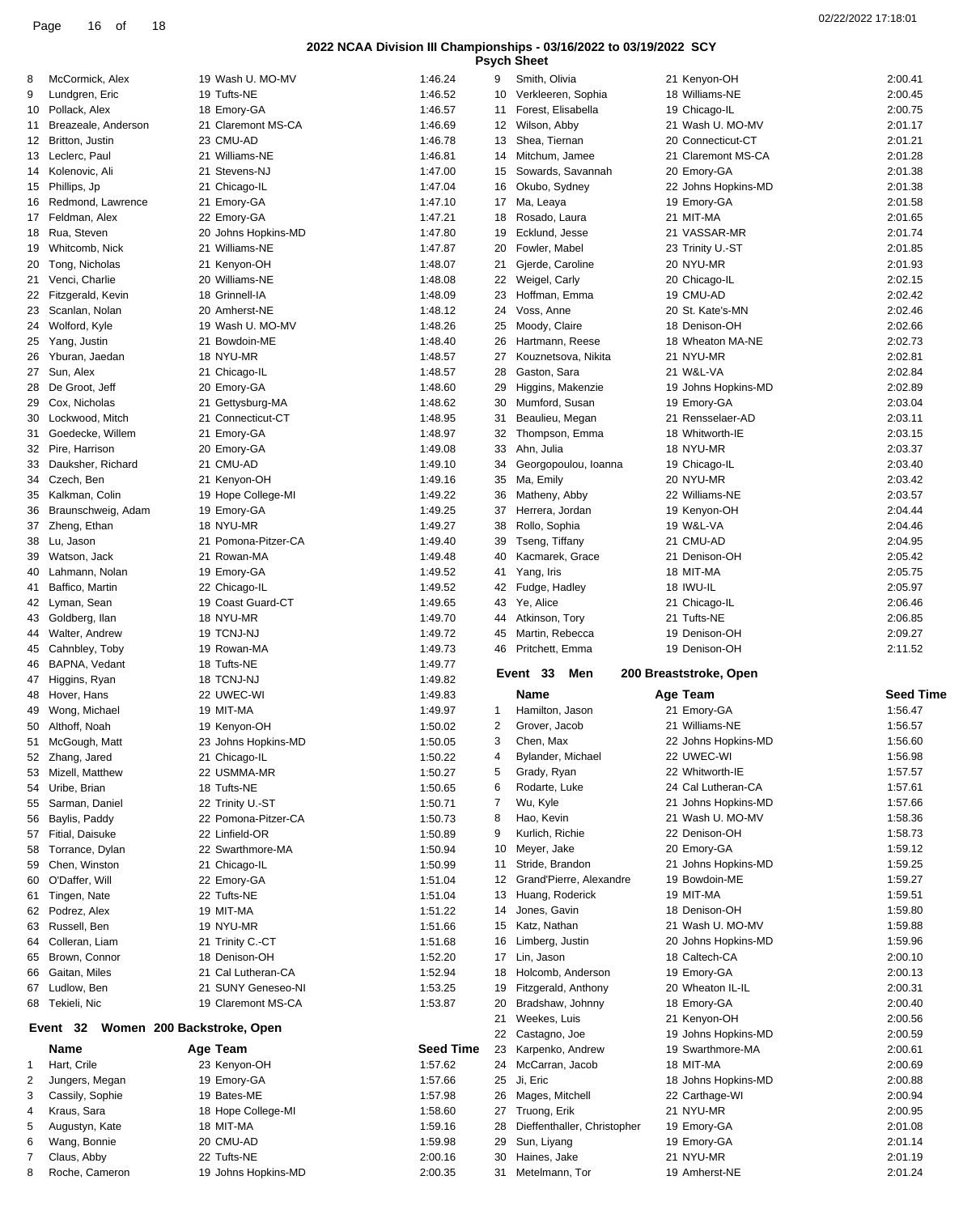**Psych Sheet**

|                          |                        |         | <b>Psych Sheet</b>              |                              |                  |
|--------------------------|------------------------|---------|---------------------------------|------------------------------|------------------|
| 32 Muench, Cooper        | 18 Emory-GA            | 2:01.30 | 103 Vicioso, Emilio             | 20 Hamilton-AD               | 2:07.79          |
| 33 Kapp, Brendan         | 22 RIT-NI              | 2:01.42 | 104 Jin, Yubo                   | 18 Emory-GA                  | 2:08.22          |
| 34 Limm, Walter          | 22 Claremont MS-CA     | 2:01.45 | 105 Clarkson, Aidan             | 22 Kenyon-OH                 | 2:08.29          |
| 35 Venos, Elijah         | 19 Denison-OH          | 2:01.55 | 106 Starbuck, Jason             | 19 Chicago-IL                | 2:10.08          |
| 36 Olson, lan            | 20 UWEC-WI             | 2:01.66 |                                 |                              |                  |
| 37 List, Mitchell        | 19 Johns Hopkins-MD    | 2:01.71 | Event 34                        | Women 200 Breaststroke, Open |                  |
| 38 Choi, Matthew         | 20 Claremont MS-CA     | 2:01.77 | Name                            | Age Team                     | <b>Seed Time</b> |
| 39 Garcia, Kyle          | 19 Chicago-IL          | 2:01.78 | Wentzel, Jordyn<br>$\mathbf{1}$ | 21 St. Kate's-MN             | 2:10.66          |
| 40 Kushner, Shawn        | 18 TCNJ-NJ             | 2:01.78 | Wager, Amanda<br>2              | 21 Williams-NE               | 2:12.98          |
| 41 Southwell, Kendal     | 19 Trinity U.-ST       | 2:01.85 | Wei, Gabby<br>3                 | 19 Kenyon-OH                 | 2:13.27          |
| 42 Russell, Tyler        | 21 Emory-GA            | 2:01.86 | Chen, Edenna<br>4               | 20 MIT-MA                    | 2:15.33          |
| 43 Zhao, Zachary         | 19 Emory-GA            | 2:01.92 | Lewis, Augusta<br>5             | 22 Claremont MS-CA           | 2:16.16          |
| 44 Yan, James            | 20 NYU-MR              | 2:01.94 | Wishnack, Charlotte<br>6        | 18 Williams-NE               | 2:16.18          |
| 45 Kuhn, Steven          | 21 Emory-GA            | 2:01.95 | 7<br>Brooks, Kinsey             | 19 Mary Washington-VA        | 2:16.24          |
|                          |                        |         |                                 |                              | 2:16.24          |
| 46 Shew, Horace          | 22 Swarthmore-MA       | 2:01.98 | Rohovit, Taylor<br>8            | 19 Johns Hopkins-MD          |                  |
| 47 Chuang, Ethan         | 20 Case Western-OH     | 2:01.99 | Gill, Alexandra<br>9            | 22 Pomona-Pitzer-CA          | 2:16.38          |
| 48 Venos, Jonah          | 21 John Carroll-LE     | 2:02.03 | 10<br>Appl, Emmie               | 19 Pomona-Pitzer-CA          | 2:16.79          |
| 49 Sullivan, Liam        | 20 Williams-NE         | 2:02.05 | Arwood, Fiona<br>11             | 19 Emory-GA                  | 2:16.97          |
| 50 Kim, Jonathan         | 18 Wash U. MO-MV       | 2:02.07 | 12 Fadely, Jennah               | 19 Kenyon-OH                 | 2:17.08          |
| 51 Pan, Isaac            | 20 Pomona-Pitzer-CA    | 2:02.26 | Werner, Alexandra<br>13         | 22 Pomona-Pitzer-CA          | 2:17.15          |
| 52 Danaie, Dylan         | 19 Chicago-IL          | 2:02.32 | Craig, Molly<br>14              | 22 Williams-NE               | 2:17.22          |
| 53 Kelleher, Jack        | 21 Emory-GA            | 2:02.42 | Nevin, Sophia<br>15             | 22 St. Olaf-MN               | 2:17.39          |
| 54 Lockett, Ted          | 21 Hope College-MI     | 2:02.43 | Bates, Edie<br>16               | 21 Emory-GA                  | 2:18.39          |
| 55 Freeman, Remy         | 19 Pomona-Pitzer-CA    | 2:02.51 | Overbey, Kate<br>17             | 20 Johns Hopkins-MD          | 2:18.80          |
| 56 Vandeveen, Ryan       | 19 TCNJ-NJ             | 2:02.71 | Byers, Sarah Grace<br>18        | 21 Emory-GA                  | 2:18.89          |
| 57 Ralston, Collin       | 18 Colorado College-CO | 2:02.72 | Lacroix, Allison<br>19          | 18 Amherst-NE                | 2:18.95          |
| 58 Affeldt, Zach         | 19 Washington-MD       | 2:02.86 | 20<br>Roberts, May Ling         | 19 Pomona-Pitzer-CA          | 2:18.98          |
| 59 Narcelles, Christian  | 18 Denison-OH          | 2:02.88 | 21<br>Roberts, Anna             | 20 Bowdoin-ME                | 2:19.16          |
|                          |                        |         |                                 |                              |                  |
| 60 Cann, Greg            | 22 Rowan-MA            | 2:02.95 | 22<br>Javens, Devin             | 22 Denison-OH                | 2:19.16          |
| 61 Bland, Tyler          | 20 Coast Guard-CT      | 2:02.95 | 23<br>Prawira, Kelly            | 18 Claremont MS-CA           | 2:19.65          |
| 62 Pettyjohn, Daniel     | 20 Coast Guard-CT      | 2:03.05 | Wright, Esme<br>24              | 20 Denison-OH                | 2:19.95          |
| 63 Hou, Dylan            | 21 Pomona-Pitzer-CA    | 2:03.16 | 25<br>Lantry, Olivia            | 22 Denison-OH                | 2:20.06          |
| 64 Walker, Lucas         | 21 Redlands-CA         | 2:03.18 | 26<br>Allard, Marianne          | 22 Emory-GA                  | 2:20.07          |
| 65 Vercruysse, Alec      | 20 Claremont MS-CA     | 2:03.23 | Kaiser, Alison<br>27            | 19 Emory-GA                  | 2:20.40          |
| 66 Johnsen, Darrien      | 18 Tufts-NE            | 2:03.24 | 28<br>Crane, Cc                 | 21 Denison-OH                | 2:20.40          |
| 67 Tay, Eddy             | 19 Chicago-IL          | 2:03.27 | 29<br>Wander, Hannah            | 21 Middlebury-NE             | 2:20.50          |
| 68 Dubois, Spenser       | 20 Montclair St.-NJ    | 2:03.35 | 30<br>Peshenko, Anna            | 18 RIT-NI                    | 2:20.58          |
| 69 Sommer, Nathan        | 21 Bates-ME            | 2:03.43 | Thier, Haley<br>31              | 20 Calvin-MI                 | 2:20.71          |
| 70 Warren, Steven        | 22 W&L-VA              | 2:03.48 | Sargent, Savy<br>32             | 20 Denison-OH                | 2:20.75          |
| 71 Yu, Alan              | 19 MIT-MA              | 2:03.57 | Wakiyama, Grace<br>33           | 21 Wash U. MO-MV             | 2:20.82          |
| 72 Wessell, Jack         |                        | 2:03.69 | Schaefer, Emma<br>34            |                              | 2:20.89          |
|                          | 21 Emory-GA            |         |                                 | 22 Hope College-MI           |                  |
| 73 Zhang, Leo            | 20 Chicago-IL          | 2:03.75 | 35<br>Leblanc, Mackenzie        | 19 Chicago-IL                | 2:20.96          |
| 74 Lanuza, Christian     | 19 CMU-AD              | 2:03.76 | Carroll, Adeline<br>36          | 19 Rhodes-SE                 | 2:21.09          |
| 75 Klaeren, Paul         | 18 Franklin-IN         | 2:03.86 | 37 Weaver, Ella                 | 20 UWEC-WI                   | 2:21.18          |
| 76 Dunaitis, Christian   | 19 Hope College-MI     | 2:03.92 | Lowenthal, Lillian<br>38        | 21 VASSAR-MR                 | 2:21.23          |
| 77 Anastasiades, Antonio | 19 Springfield-NE      | 2:03.92 | McKinney, Erin<br>39            | 19 Whitman-PN                | 2:21.27          |
| 78 Henderson, Hayden     | 22 BSC-SE              | 2:03.94 | Slominski, Anna<br>40           | 20 Illinois Tech-IL          | 2:21.69          |
| 79 Austin, Oliver        | 20 USMMA-MR            | 2:03.94 | Sangasy, Khavy<br>41            | 20 RIT-NI                    | 2:21.70          |
| 80 Graminski, Tom        | 22 F&M-MA              | 2:03.98 | 42 Sposili, Lauren              | 21 SUNY Geneseo-NI           | 2:21.71          |
| 81 Hicks, Jackson        | 18 Catholic UA-PV      | 2:03.99 | Rotival, Sophie<br>43           | 19 Swarthmore-MA             | 2:21.83          |
| 82 Gerber, Jeffrey       | 19 Amherst-NE          | 2:04.02 | Gibbons, Abigail<br>44          | 20 Bates-ME                  | 2:22.29          |
| 83 Telanoff, Samuel      | 19 CMU-AD              | 2:04.07 | 45 Smith, Mattie                | 18 Albion-MI                 | 2:22.51          |
| 84 Hoppe, Jack           | 20 Pomona-Pitzer-CA    | 2:04.14 | Walker, Grace<br>46             | 20 Amherst-NE                | 2:22.62          |
| 85 Weng, Elmer           | 18 CMU-AD              | 2:04.27 | 47<br>Miller, Abigail           | 18 Tufts-NE                  | 2:22.76          |
|                          |                        |         |                                 |                              |                  |
| 86 Chang, Allen          | 19 Pomona-Pitzer-CA    | 2:04.29 | Fischer, Kenzie<br>48           | 19 SUNY Geneseo-NI           | 2:22.88          |
| 87 Adams, Jeremy         | 21 Ohio Northern-OH    | 2:04.29 | SAXOD, Candice<br>49            | 20 NYU-MR                    | 2:23.03          |
| 88 Daniel, Colin         | 22 CMU-AD              | 2:04.34 | Grand'Pierre, Emilie<br>50      | 20 Bowdoin-ME                | 2:23.05          |
| 89 Kambhampaty, Adi      | 20 CMU-AD              | 2:04.38 | Nicholas, Sara<br>51            | 23 MIT-MA                    | 2:23.10          |
| 90 Loveless, Liam        | 20 Amherst-NE          | 2:04.40 | 52<br>Glowniak, Anna            | 21 Emory-GA                  | 2:23.17          |
| 91 Ober, Nathan          | 19 Catholic UA-PV      | 2:04.43 | Baber, Caroline<br>53           | 22 W&L-VA                    | 2:23.21          |
| 92 Killian, Bryan        | 21 Centre College-KY   | 2:04.46 | Ulmer, Katelin<br>54            | 20 Tufts-NE                  | 2:23.73          |
| 93 Yue, Brandon          | 21 MIT-MA              | 2:04.50 | 55<br>Dickinson, Meg            | 19 Wheaton MA-NE             | 2:23.99          |
| 94 Barnett, Max          | 19 Sou. Virginia-VA    | 2:04.50 | Ma, Gaby<br>56                  | 20 Swarthmore-MA             | 2:24.03          |
| 95 Wesley, Ben           | 19 Swarthmore-MA       | 2:04.51 | 57 Zhu, Caroline                | 20 Emory-GA                  | 2:24.68          |
| 96 Lane, Aidan           | 21 Denison-OH          | 2:04.53 | Boardman, Annabella<br>58       | 20 Swarthmore-MA             | 2:25.54          |
| 97 Lenz, Adam            | 22 John Carroll-LE     | 2:04.54 | Whittaker, Colleen<br>59        | 18 Rensselaer-AD             | 2:26.98          |
| 98 Buhler, William       | 22 UW-Stevens Point-WI | 2:04.55 | 60 Eller, Madeline              | 21 Wheaton MA-NE             | 2:27.48          |
|                          |                        |         |                                 |                              |                  |
| 99 Zhu, Aaron            | 19 MIT-MA              | 2:04.62 | Event 35<br>Men                 | 400 Freestyle Relay, Open    |                  |
| 100 Ren, Jordan          | 21 MIT-MA              | 2:05.26 |                                 |                              |                  |
| 101 Tharp, Declan        | 21 Albion-MI           | 2:05.33 | Name                            | Relay                        | <b>Seed Time</b> |
| 102 Williams, Riley      | 19 RWU-NE              | 2:05.58 | MIT-MA<br>1                     | Α                            | 2:55.57          |
|                          |                        |         | Denison-OH<br>2                 | Α                            | 2:56.23          |